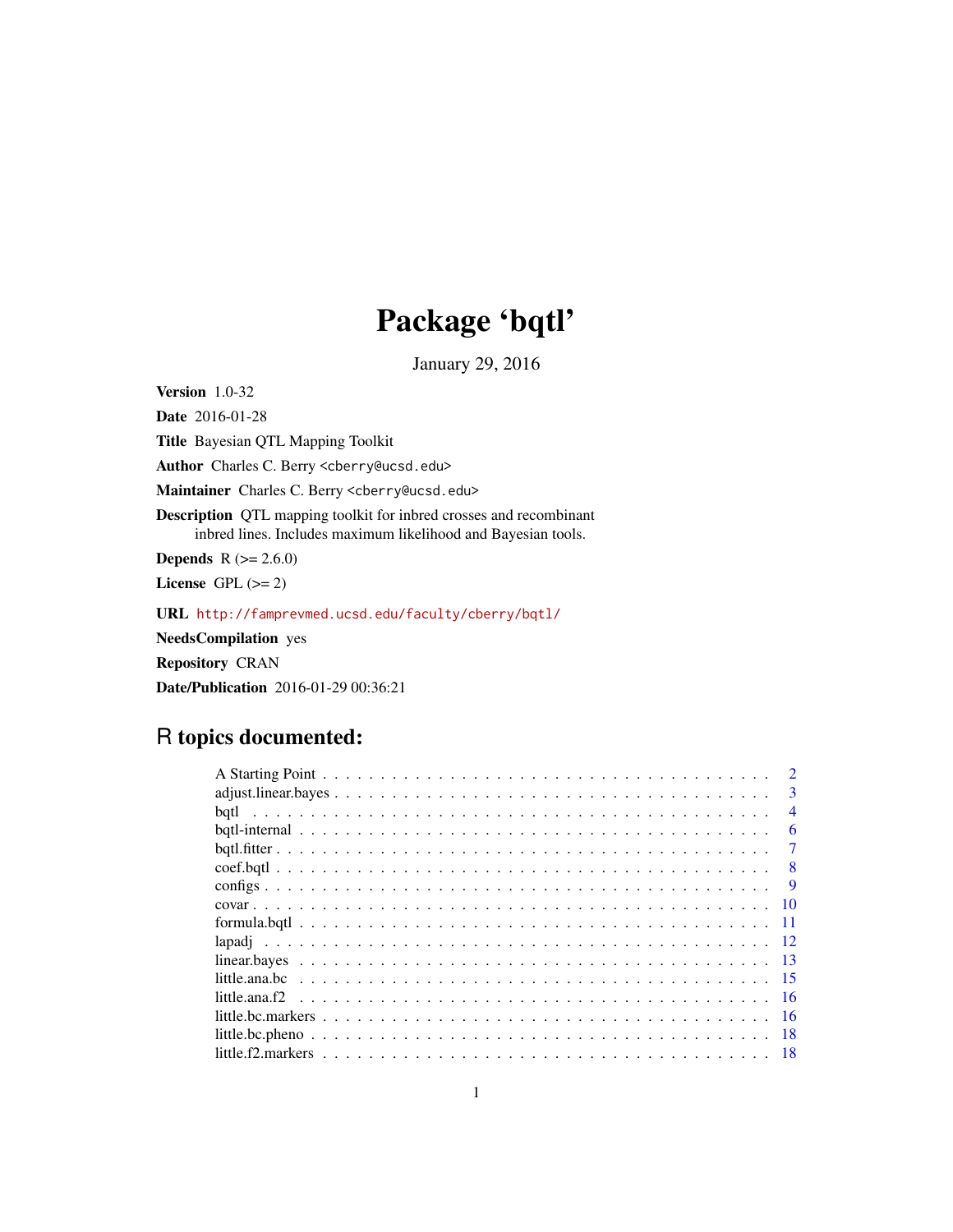<span id="page-1-0"></span>

|                   | 20  |
|-------------------|-----|
|                   | 20  |
|                   | 21  |
|                   | 21  |
|                   | 22  |
| loglik            | 24  |
|                   | 24  |
|                   | 27  |
|                   | 28  |
|                   | 28  |
|                   | 30  |
|                   | 31  |
|                   | 31  |
|                   | 32  |
|                   | 33  |
|                   | 35  |
|                   | 36  |
|                   | 37  |
|                   | 38  |
|                   | 39  |
|                   | 41  |
|                   | 42. |
|                   | 43  |
|                   | 44  |
| summary.bqtl      | 45  |
| summary.map.frame | 46  |
|                   | 47  |
|                   | 48  |
|                   | 50  |
|                   | 51  |
|                   | 53  |
| twohkbc1          | 55  |
|                   | 56  |
|                   |     |
|                   | 58  |

### **Index**

A Starting Point Some Introductory Comments

### $\begin{minipage}[c]{0.4\linewidth} \textbf{Description} \end{minipage} \vspace{-0.3cm}$

Some pointers to a few key functions in  $BQTL$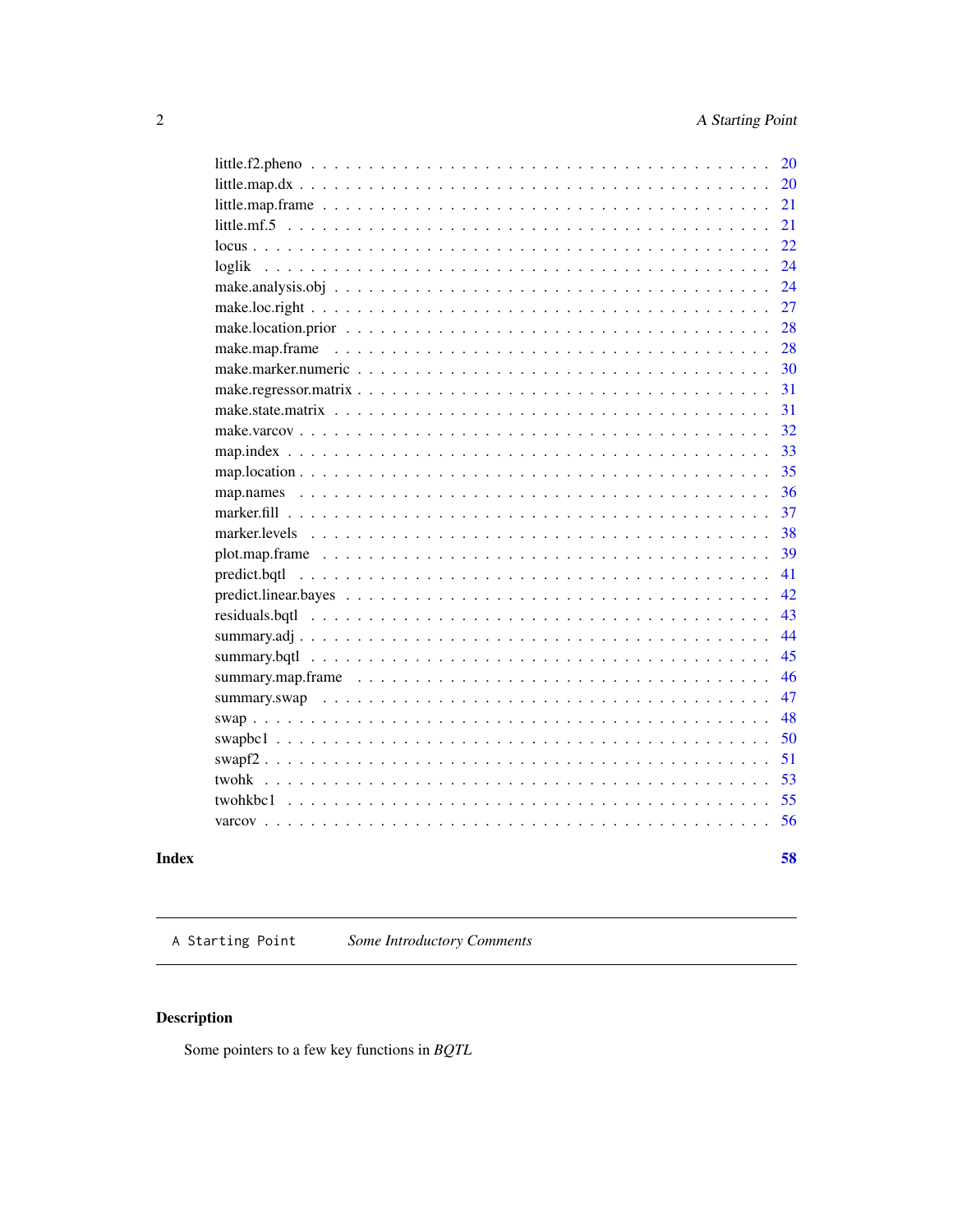### <span id="page-2-0"></span>adjust.linear.bayes 3

#### New to R?

- Be sure to check out all of the free documentation that comes with R.
- The example function is very helpful in getting familiar with a new function. You type example(fun) and the examples in the documentation for fun are run, then you can read the documentaiton to get a bette sense of what is really going on. My personal favorite is to type par(ask=T), hit the 'enter' key, then example(image), and 'enter' again; after each display you hit the 'enter' key to get to the next one.
- library(bqtl) is needed to load the *BQTL* functions and data sets.

#### Key Functions

#### Data Input \

[make.map.frame](#page-27-1) defines the map,

- [marker.levels](#page-37-1) The help page describes several functions that define the coding scheme for marker levels,
- [make.analysis.obj](#page-23-1) combines marker data, phenotype data,and the map.frame to create an object that can be used by data analysis functions.

### Maximum Likelihood Methods \

[bqtl](#page-3-1) does a host of things from marker regression and interval mapping to full maximum likelihood. The best way to get started is to run example(bqtl) and take a look at the resulting output.

[locus](#page-21-1) is very helpful in specification of runs.

#### Approximate Bayesian Analysis \

[linear.bayes](#page-12-1) For a good starting point try example(linear.bayes)

#### Author(s)

Charles C. Berry <cberry@ucsd.edu>

adjust.linear.bayes *Use Laplace Approximations to improve linear approximations to the posterior*

#### **Description**

The approximation provided by linear.bayes can be improved by performing Laplace approximations. This function is a development version of a wrapper to do that for all of the returned by linear.bayes.

### Usage

```
adjust.linear.bayes(lbo, ana.obj=lbo$call$ana.obj, ...)
```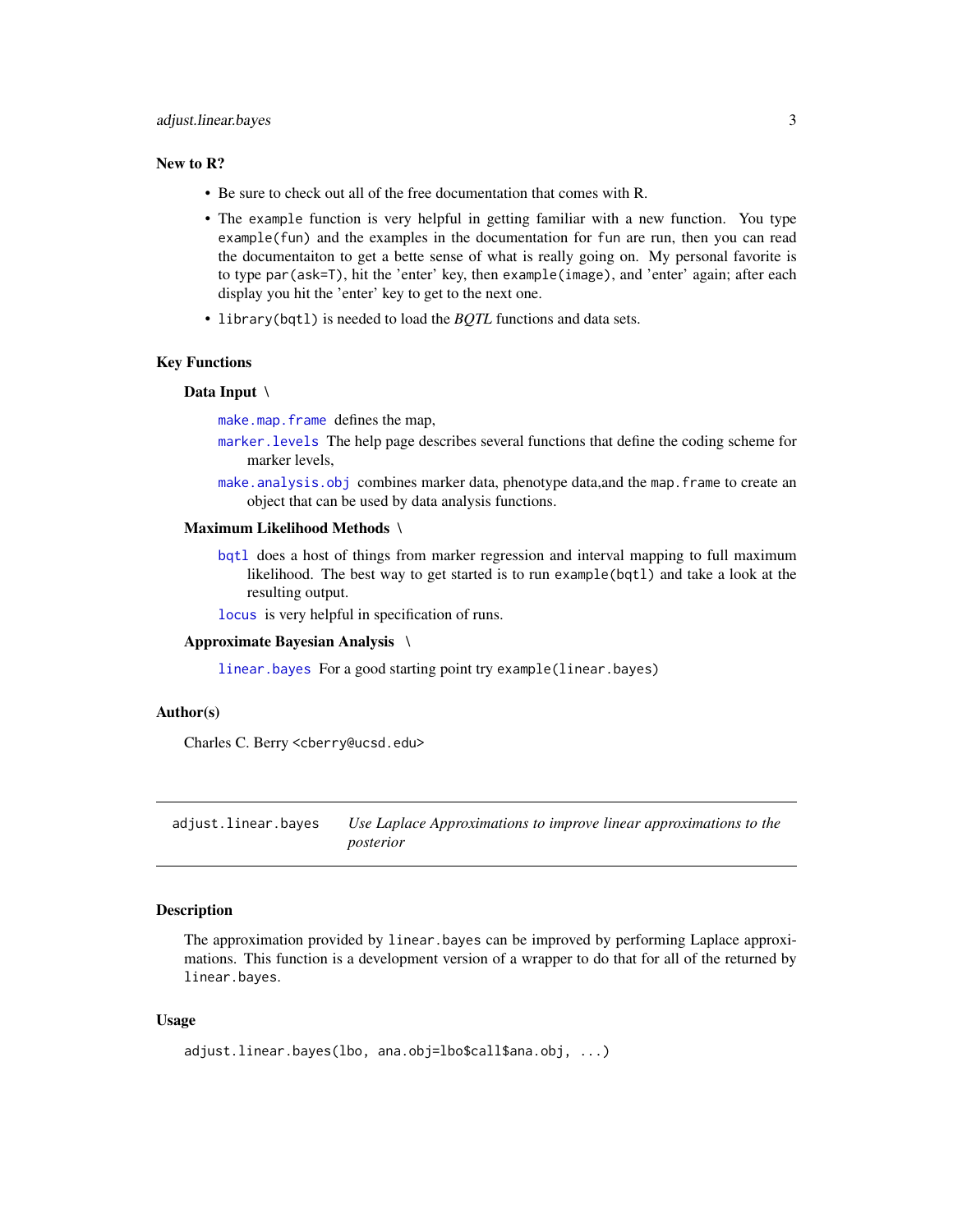### <span id="page-3-0"></span>Arguments

| lbo                     | The object returned by linear. bayes                                                                                           |
|-------------------------|--------------------------------------------------------------------------------------------------------------------------------|
| ana.obi                 | The analysis, object used to create 1bo. This need not be given explicitly, iff<br>the original version is in the search path. |
| $\cdot$ $\cdot$ $\cdot$ | currently unused                                                                                                               |

### Value

A list of class "adjust.linear.bayes" containing:

| odds          | A vector, typically of length k giving the odds for models of size 1, 2, , k under<br>a uniform posterior relative to a model with no genes. |
|---------------|----------------------------------------------------------------------------------------------------------------------------------------------|
| loc.posterior | The marginal posterior probabilities by locus                                                                                                |
| coefficients  | The marginal posterior means of the coefficients                                                                                             |
| one.gene.adj  | Results of fits for one gene models                                                                                                          |
| n.gene.adj    | Results of fits for modles with more than one gene                                                                                           |
| call          | the call to adjust. linear. bayes                                                                                                            |

### Note

For large linear.bayes objects invloving many gene models, this can require a very long time to run.

### Author(s)

Charles C. Berry <cberry@ucsd.edu>

### See Also

[linear.bayes](#page-12-1)

<span id="page-3-1"></span>

beta *Bayesian QTL Model Fitting* 

### Description

Find maximum likelihood estimate(s) or posterior mode(s) for QTL model(s). Use Laplace approximation to determine the posterior mass associated with the model(s).

### Usage

bqtl(reg.formula, ana.obj, scope = ana.obj\$reg.names, expand.specials = NULL, ...)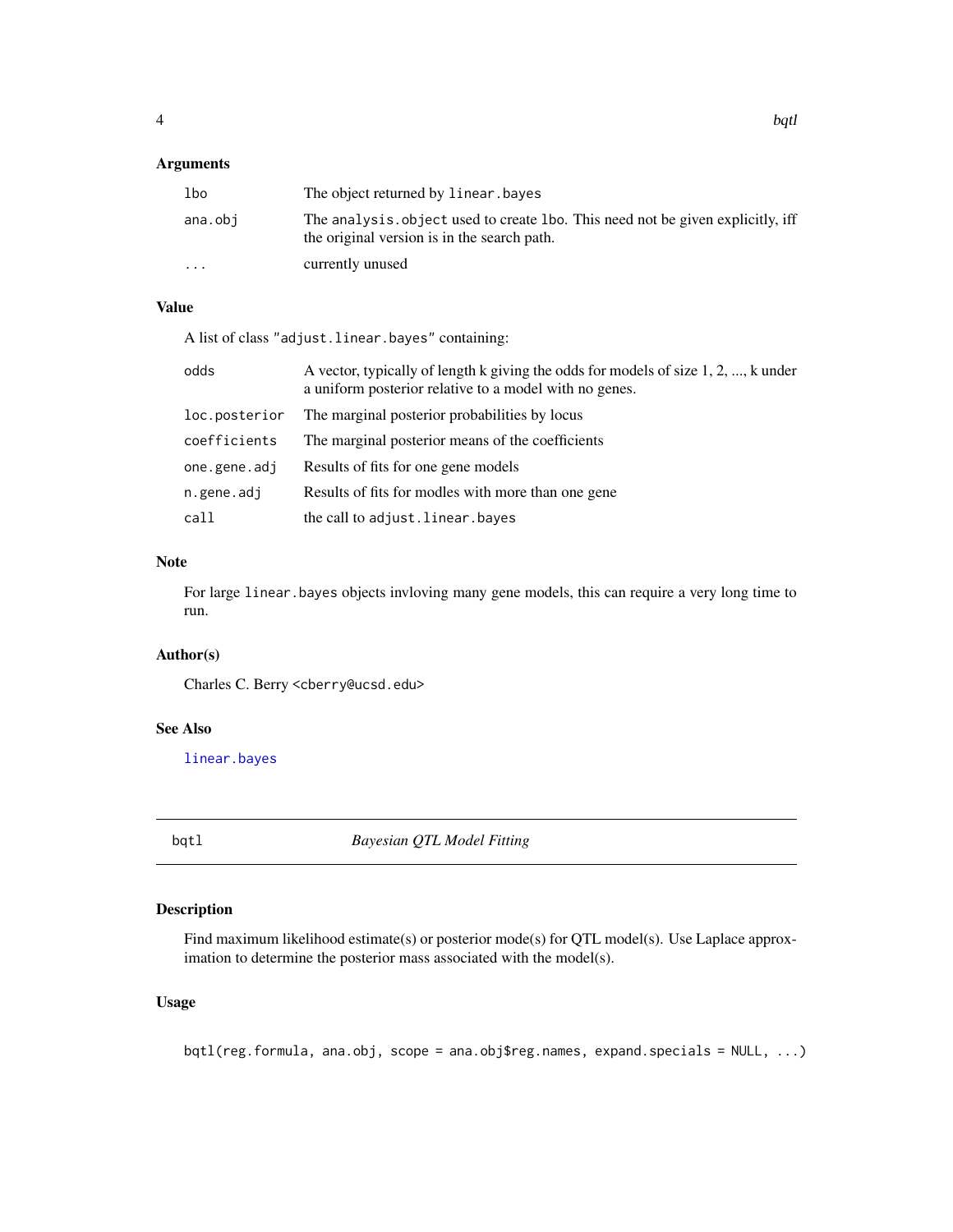### <span id="page-4-0"></span>bqtl 5

#### Arguments

| reg.formula     | A formula object like $y \sim$ add. PVV4 $*$ add. H15C12. The names of the        |  |  |
|-----------------|-----------------------------------------------------------------------------------|--|--|
|                 | independent variables on the right hand side of the formula are the names of loci |  |  |
|                 | or the names of additive and dominance terms associated with loci. In addition,   |  |  |
|                 | one can use locus or configs terms to specify one or a collection of terms in a   |  |  |
|                 | locus for more details. The left hand side is the<br>shorthand notation. See      |  |  |
|                 | name of a trait variable stored in the search path, as a column of the data frame |  |  |
|                 | data, or y if the phenotype variable in ana. obj is used.                         |  |  |
| ana.obi         | The result of make.analysis.obj.                                                  |  |  |
| scope           | passed to lapadj                                                                  |  |  |
| expand.specials |                                                                                   |  |  |
|                 | passed to lapadj                                                                  |  |  |
| $\cdots$        | Arguments to pass to lapadj, e.g. rparm and return. hess                          |  |  |

### Details

This function is a wrapper for lapadj. It does a lot of useful packaging through the [configs](#page-8-1) terms. If there is no configs term, then the result is simply the output of [lapadj](#page-11-1) with the call attribute replaced by the call to bqtl

### Value

The result(s) of calling [lapadj](#page-11-1). If configs is used in the reg. formula, then the result is a list with one element for each formula. Each element is the value returned by lapadj

### Author(s)

Charles C. Berry <cberry@ucsd.edu>

### References

Tierney L. and Kadane J.B. (1986) Accurate Approximations for Posterior Moments and Marginal Densities. *JASA*, 81,82–86.

### See Also

[locus](#page-21-1), [configs](#page-8-1), [lapadj](#page-11-1)

### Examples

| data(little.ana.bc )                                                          | # load BC1 dataset         |
|-------------------------------------------------------------------------------|----------------------------|
| $loglik($ bqtl( bc.phenotype $\sim 1$ , little.ana.bc ) ) #null loglikelihood | #on chr 1 near cM 25       |
| loglik(bqtl(bc.phenotype~locus(chromo=1,cM=25),little.ana.bc))                |                            |
| little.bqtl <-<br>bqtl(bc.phenotype $\sim$ m.12 $\star$ m.24, little.ana.bc)  | # two genes with epistasis |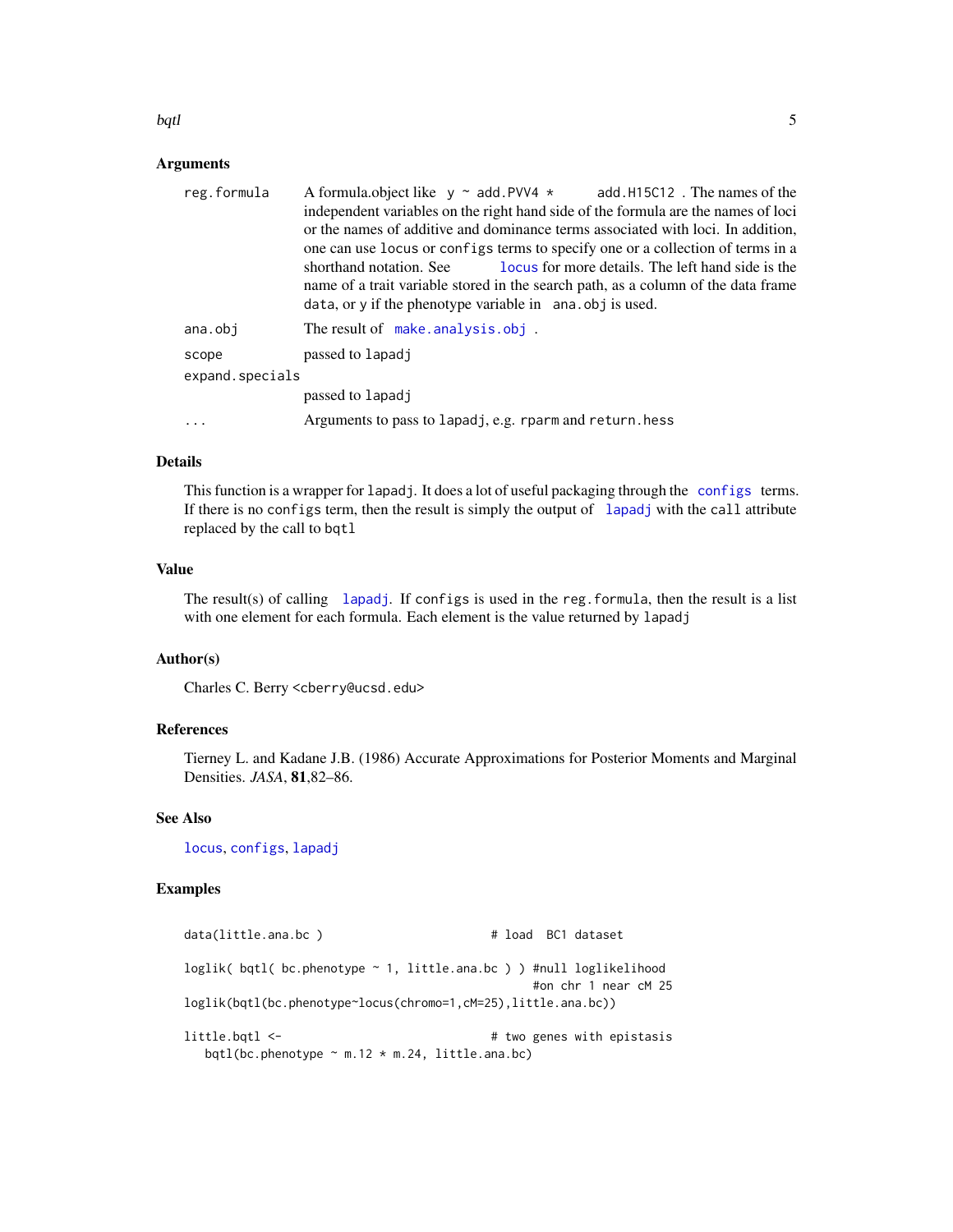```
summary(little.bqtl)
several.epi <- \qquad # 20 epistatic models
   bqtl( bc.phenotype \sim m.12 * locus(31:50), little.ana.bc)
several.main <- # main effects only
   bqtl( bc.phenotype \sim m.12 + locus(31:50), little.ana.bc)
max.loglik <- max( loglik(several.epi) - loglik(several.main) )
round(
    c( Chi.Square=2*max.loglik, df=1, p.value=1-pchisq(2*max.loglik,1))
     ,2)
five.gene <- ## a five gene model
 bqtl( bc.phenotype ~ locus( 12, 32, 44, 22, 76 ), little.ana.bc , return.hess=TRUE )
regr.coef.table <- summary(five.gene)$coefficients
round( regr.coef.table[,"Value"] + # coefs inside 95% CI
         qnorm(0.025) * regr.coef.table[,"Std.Err"] %o%
          c("Lower CI"=1,"Estimate"=0,"Upper CI"=-1),3)
```
bqtl-internal *Internal BQTL functions*

#### Description

Internal bqtl functions and objects

#### Usage

```
x %equiv% y
map.dx(lambda, theta, min.lambda)
rhs.bqtl(reg.terms, ana.obj, bqtl.specials, local.covar, scope,
   expand.specials = NULL, method, ...)zero.dup(x,dig=6)
uniq.config(swap.obj)
```
### Arguments

| lambda     | $(2*(recomb fraction-1/2))$  |
|------------|------------------------------|
| theta      | recomb fraction              |
| min.lambda | smallest map distance to use |
| reg.terms  | a formula                    |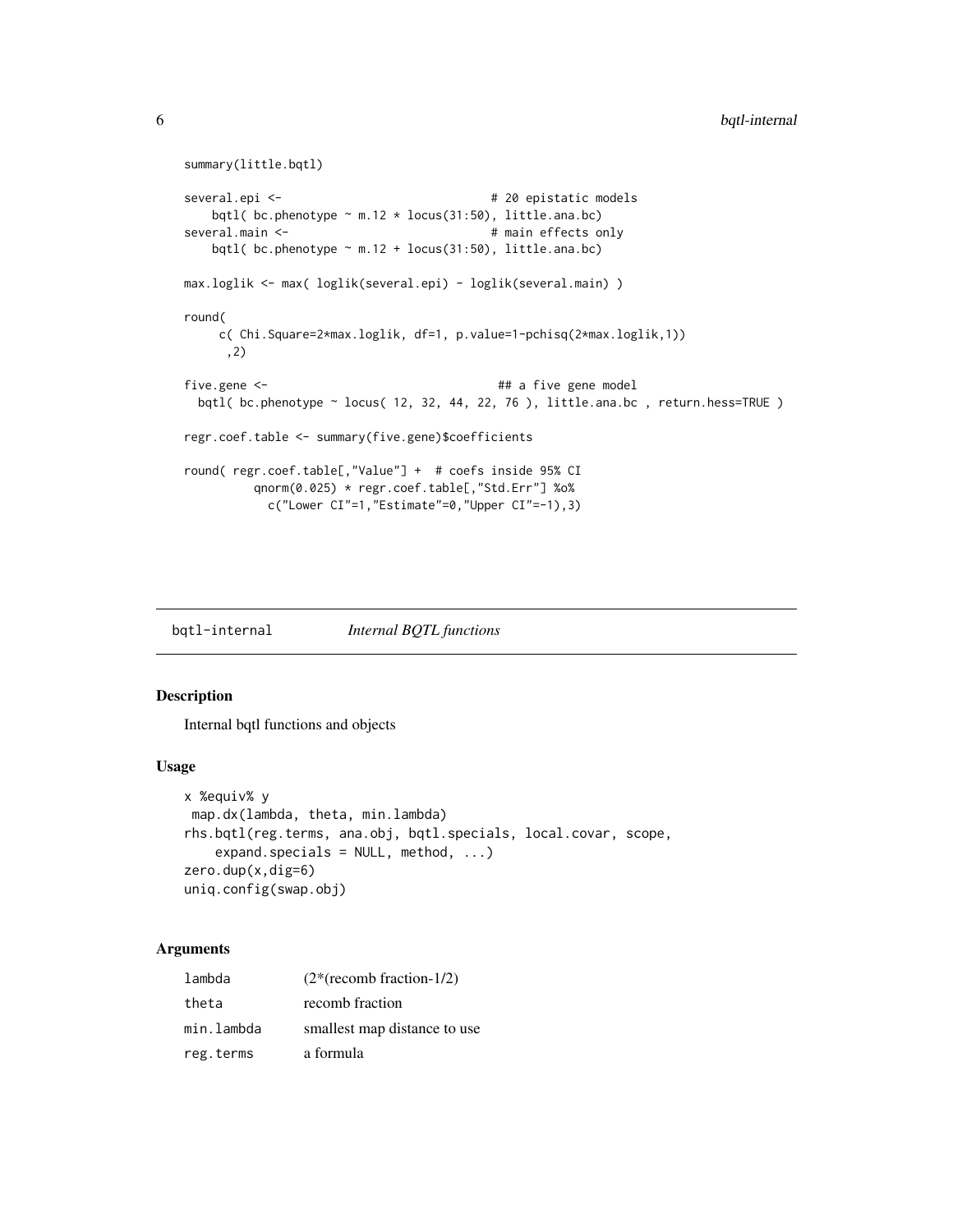#### <span id="page-6-0"></span>bqtl.fitter 7 and 7 and 7 and 7 and 7 and 7 and 7 and 7 and 7 and 7 and 7 and 7 and 7 and 7 and 7 and 7 and 7 and 7 and 7 and 7 and 7 and 7 and 7 and 7 and 7 and 7 and 7 and 7 and 7 and 7 and 7 and 7 and 7 and 7 and 7 and

| ana.obj         | an analysis.object                              |  |
|-----------------|-------------------------------------------------|--|
| bqtl.specials   | a vector of acceptable special names            |  |
| local.covar     | a function                                      |  |
| scope           | vector of strings                               |  |
| expand.specials |                                                 |  |
|                 | logical, whether to use expand.grid on the loci |  |
| method          | $e'g'$ "F2", "BC!", etc                         |  |
|                 | not sure                                        |  |
| swap.obj        | result of swap                                  |  |
| x               | numeric vector or matrix                        |  |
| y               | numeric vector or matrix                        |  |
| dig             | how many significant digits to use              |  |
|                 |                                                 |  |

### Details

These are not to be called by the user.

bqtl.fitter *Get loglikelihoods for many models of a common form*

#### Description

For a single type of model, this function evaluates multiple models that differ only in terms of the loci involved. The looping is all done by internal C functions, so this is faster than simply using bqtl to do the same thing.

#### Usage

bqtl.fitter(setup, loc.mat, ana.obj)

### Arguments

| setup   | The object returned by $bqtl$ ( <>, setup=TRUE)                                     |
|---------|-------------------------------------------------------------------------------------|
| loc.max | A matrix of locus numbers, s.t. nrow(loc.mat) equals the number of loci in<br>setup |
| ana.obi | An analysis.object. Usually the one used in setup                                   |

### Details

In order to avoid the computational overhead of running large loops of very repetitive operations in R/S, [bqtl](#page-3-1).fitter used after the setup=TRUE option in bqtl will loop through the loci specified in loc.mat using internal C code. This is many times faster than running the same code via bqtl.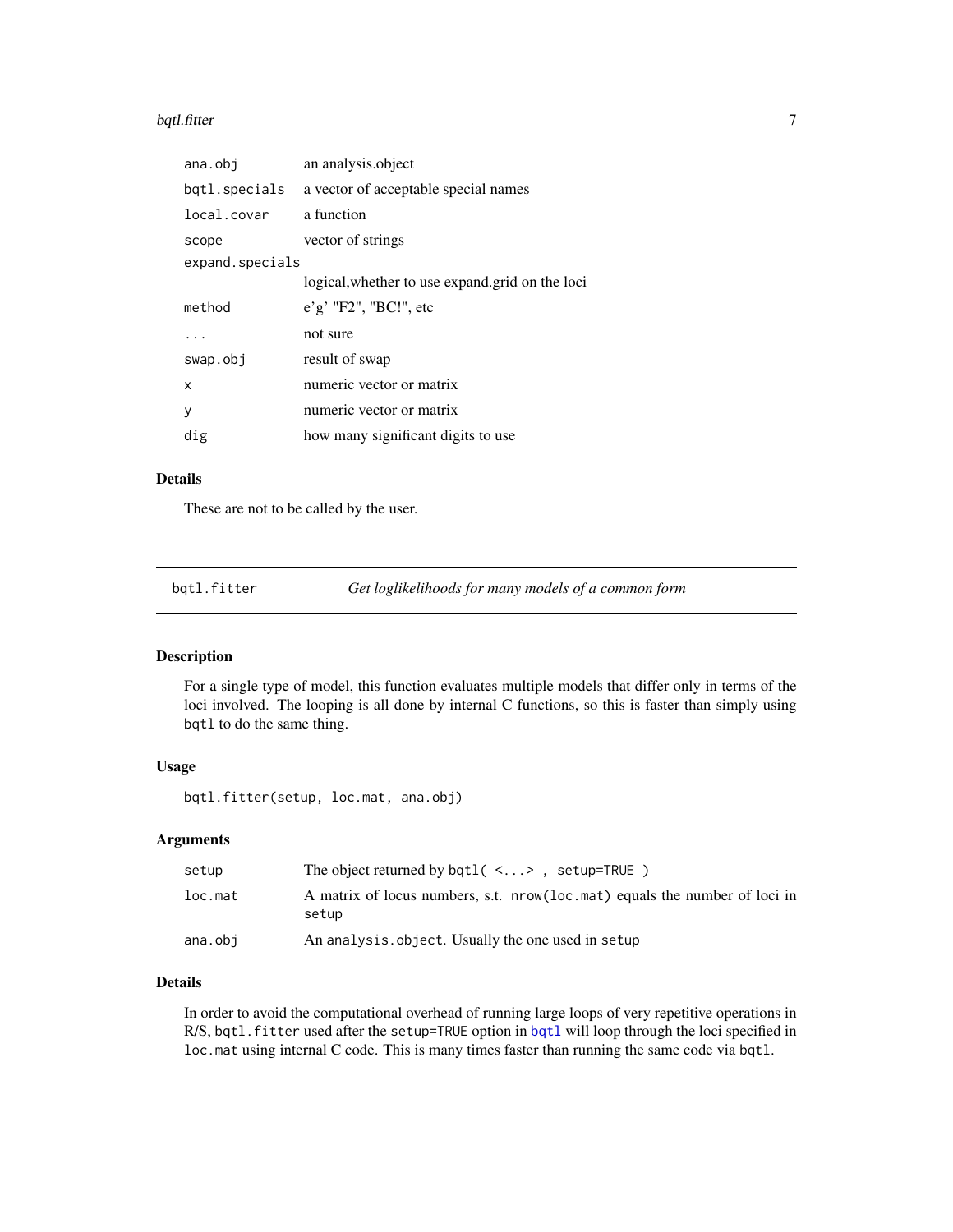### <span id="page-7-0"></span>Value

For now it only returns the loglikelihood. But it would be trivial to build an option that would allow other quantities computed to be returned, and this should probably be done. However, some care is needed to keep objects from becoming unmanageably large.

### Author(s)

Charles C. Berry <cberry@ucsd.edu>

#### See Also

[bqtl](#page-3-1)

### Examples

```
data( little.ana.bc )
little.setup <-
bqtl( bc.phenotype~locus(1)*locus(2), little.ana.bc, setup=TRUE )
combos <- t( as.matrix( expand.grid( 1:21, 44:64 ) ) )
little.update <- bqtl.fitter(little.setup, combos, little.ana.bc)
little.res <- matrix( little.update, nr=21 )
image( 1:21, 44:64, little.res )
rm(little.ana.bc, little.update, little.res )
```
coef.bqtl *Extract Coefficients from fitted objects*

#### Description

Return a vector or matrix of coefficients as appropriate

#### Usage

```
## S3 method for class 'bqtl'
coef(object,...)
```
### Arguments

| object   | The object returned by bqt1 |
|----------|-----------------------------|
| $\cdots$ | ignored                     |

### Value

A vector (if bqtl returned a single fit) or matrix (if bqtl returned a list with more than one fit)

#### Author(s)

Charles C. Berry <cberry@ucsd.edu>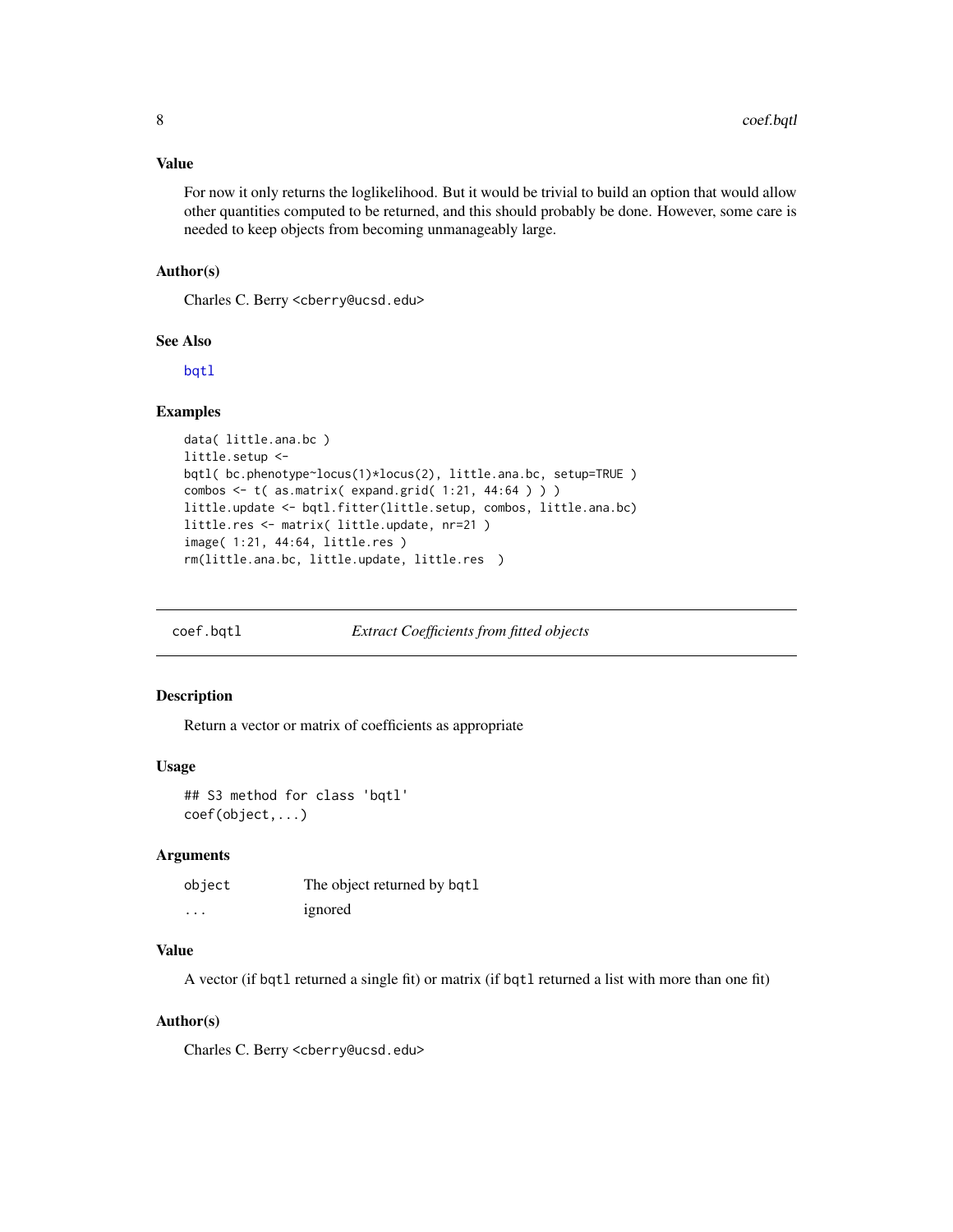#### <span id="page-8-0"></span>configs  $\sim$  9

### See Also

[bqtl](#page-3-1)

### <span id="page-8-1"></span>configs *Lookup loci or effects for genetic model formulas*

#### Description

Convert numeric indexes to names of regressors for a genetic model. One or many genetic models can be specified through the use of this function. It is used on the right hand side of a formula in the [bqtl](#page-3-1) function.

#### Usage

 $configs(x,...,scope, method = NULL)$ 

#### Arguments

| $\mathsf{x}$            | Typically an integer, an integer vector, an array, or a list with a configs compo-<br>nent such as returned by swapbc1. However, it can also be a character string,<br>vector, et cetera, in which case the elements must belong to names (scope) |
|-------------------------|---------------------------------------------------------------------------------------------------------------------------------------------------------------------------------------------------------------------------------------------------|
| $\cdot$ $\cdot$ $\cdot$ | Optional arguments to be used when $is$ . $atomic(x)$ is TRUE.                                                                                                                                                                                    |
| scope                   | (Optional and)                                                                                                                                                                                                                                    |
|                         | Usually not supplied by the user. Rather bqt1 fills this in automatically. A vector<br>of regressor names, like the reg. names component returned by make. analysis. obj.<br>When mode(x) is "character", then names (scope) must be non-NULL     |
| method                  | (Optional and) Usually not supplied by the user. A method like "F2". Typically,<br>this is determined by internal code.                                                                                                                           |

### Details

configs is used in the model formula notation of bqtl, possibly more than once, and possibly with regressors named in the usual manner. configs is intended to speed up the specification and examination of genetic models by allowing many models to be specified in a shorthand notation in a single model formula. The names of genetic loci can consist of marker names, names that encode chromosome number and location, or other shorthand notations. The names of terms in genetic models will typically include the names of the locus and may prepend "add." or "dom." or similar abbreviations for the 'additive' and 'dominance' terms associated with the locus.

When used as in bqtl(  $y \sim$  configs(34), my.analysis.obj), it will look up the term my.analysis.obj\$reg.names[34]. When this is passed back to bqtl, it get pasted into the formula and is subsequently processed to yield the fit for a one gene model.

When used as in bqtl(  $y \sim$  configs(34,75,172), my.analysis.obj) it looks up each term and returns a result to bqtl that results in fitting a 3 gene model (without interaction terms).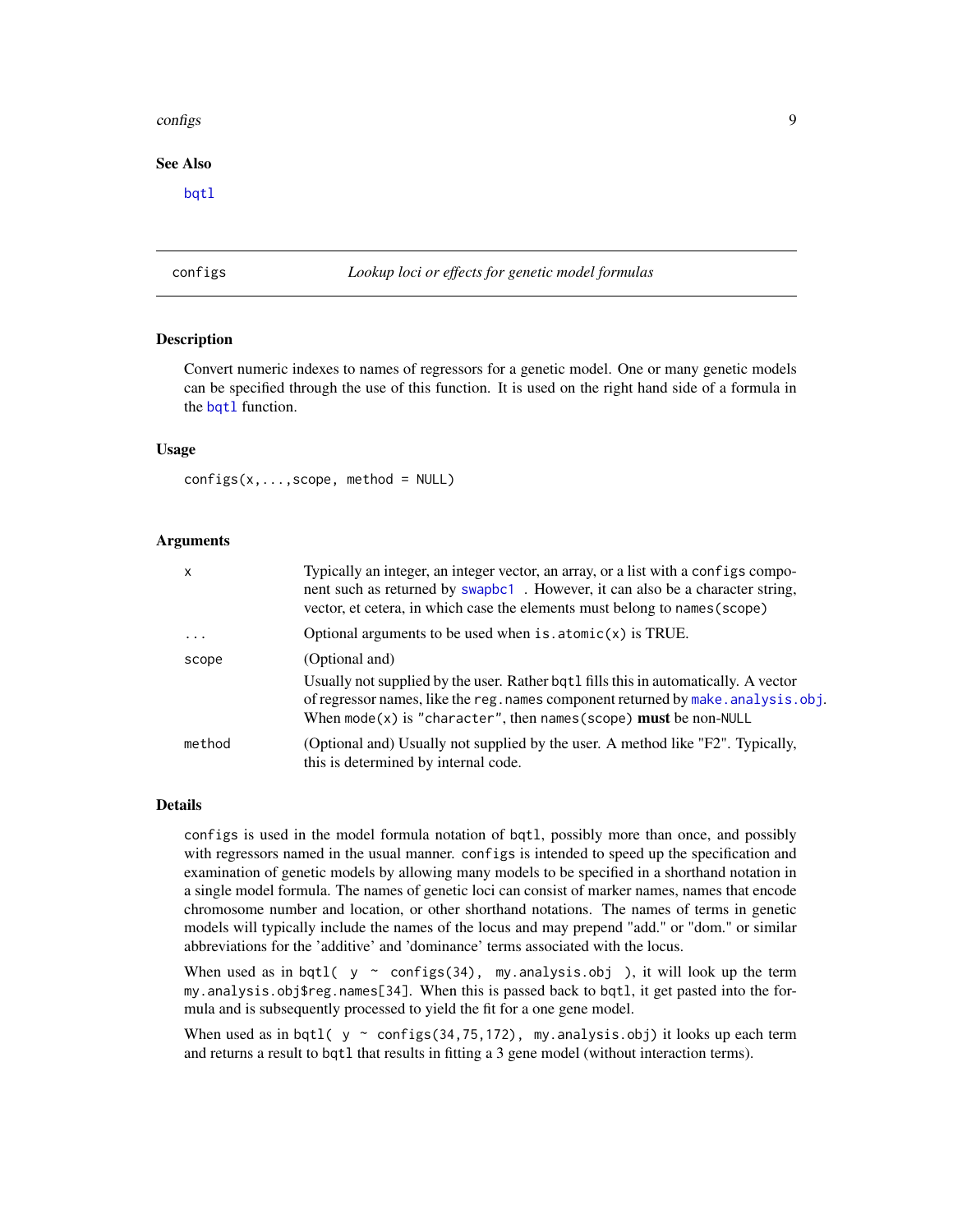#### 10 covar

When x is a vector, array, or list, the processing typically returns pieces of many model formulas. bqtl(y  $\sim$  configs(26:75),...) results in a list of 50 different one gene model fits from bqtl for the terms corresponding to the 26th through the 75th variables. bqtl(y ~ configs(cbind(c(15,45,192),c(16,46,193)) returns two four gene models. And more generally, whenever is  $.$  array( $x$ ) is TRUE, the columns (or slices) specify  $\dim(x)[1]/\text{length}(x)$  different models. When x\$configs is an array, this also happens. This turns out to be useful when the result of running [swapbc1](#page-49-1) or [swapf2](#page-50-1) is treated as an importance sample. In such a case,  $bqtl(y \sim configs(my.sum)$ , my.analysis.obj) will return a list in which element i is the ith sample drawn when my. swap  $\leq$ -swapbc1(...) was run.

### Value

A character vector whose element(s) can be parsed as the right hand side of a model formula.

#### Author(s)

Charles C. Berry <cberry@ucsd.edu>

### See Also

[bqtl](#page-3-1) and the examples there for a sense of how to use configs, [make.analysis.obj](#page-23-1) for the setup that encodes the marker map and the marker information, [swapbc1](#page-49-1) and [swapf2](#page-50-1) for generating samples to be screened by bqtl.

covar *Treat locus as covariate*

#### **Description**

Sometimes it is helps speed computations to linearize the likelihood or at least a part of it w.r.t. the locus allele values. Both 'Haley-Knott regression' and 'composite interval mapping' use this approach. covar provides a mechanism for creating formula objects that specify such linearizations.

#### Usage

covar(x)

#### Arguments

x The name of a locus (except for F2 designs, when it is the name of an effect like 'add.m.32') or any argument of the sort that [locus](#page-21-1) allows. If x evaluates to a single value, then additional atomic elements may be included as with locus.

#### Details

The function covar actually only returns x. The real work is done by a covar function that is hidden inside of bqtl, where the arguments are parsed as for locus. Each of the return values from locus is prefixed by "covar(" and suffixed by ")". If  $x$  is a name of a locus or effect, then paste("covar(",deparse(x),")") is returned. Later, when bqtl calls lapadj, terms like covar(PVV4.1) are recognized as requiring a linearization w.r.t. effect 'PVV4.1'.

<span id="page-9-0"></span>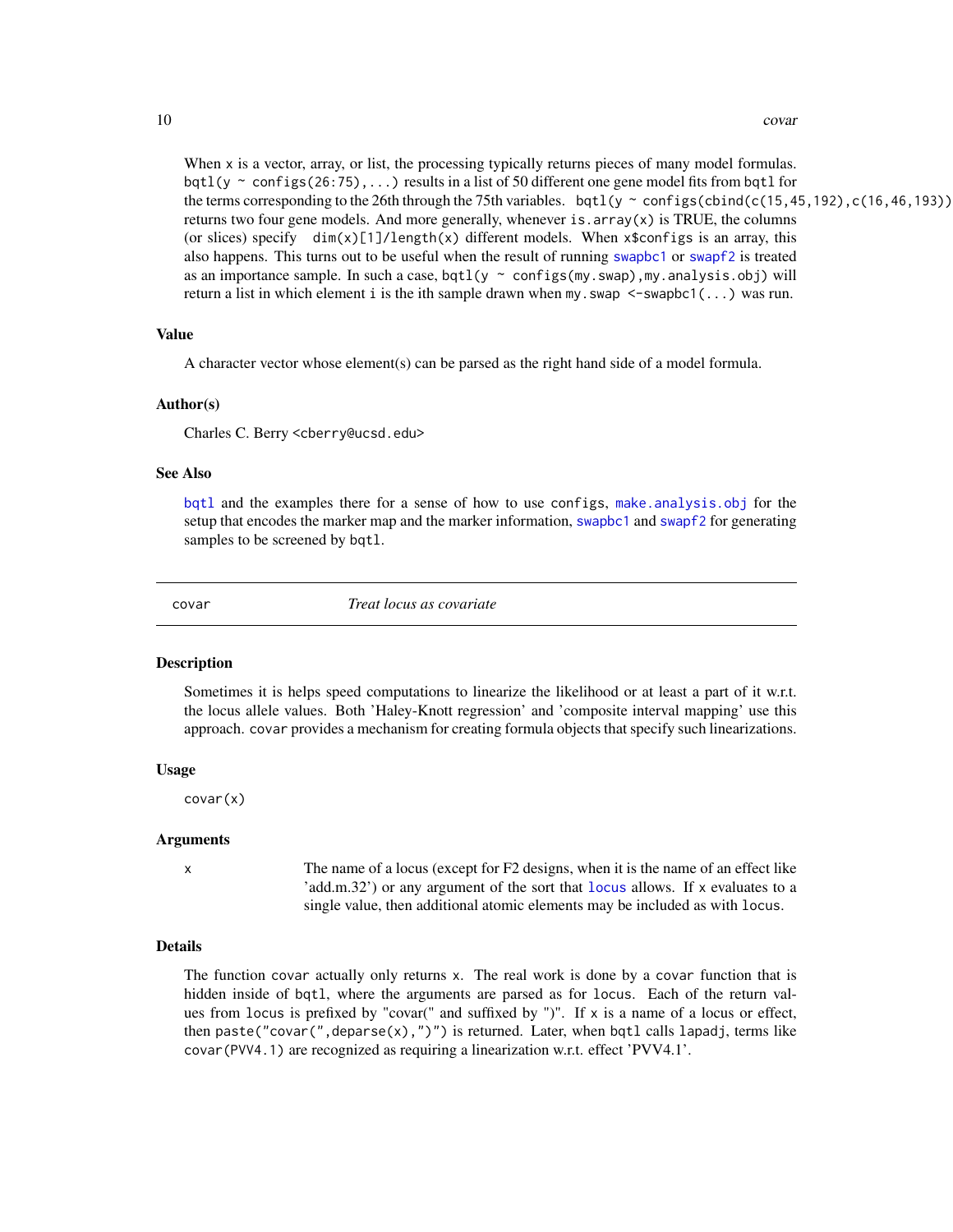### <span id="page-10-0"></span>formula.bqtl 11

### Value

a character string or vector

#### Author(s)

Charles C. Berry <cberry@ucsd.edu>

### References

HALEY, C. S. and S. A. KNOTT, 1992 A simple regression method for mapping quantitative trait loci in line crosses using flanking markers. Heredity 69:315-324.

Knapp SJ, Bridges WC, and Birkes D. Mapping quantitative trait loci using molecular marker linkage maps. Theoretical and Applied Genetics 79: 583-592, 1990.

ZENG, Z.-B., 1994 Precision mapping of quantitative trait loci. Genetics 136:1457-1468

#### See Also

[locus](#page-21-1), [add](#page-21-2), [dom](#page-21-2), [configs](#page-8-1)

formula.bqtl *Extract formula from bqtl object*

### Description

formula method for class bqtl

### Usage

## S3 method for class 'bqtl' formula $(x, \ldots)$ 

#### Arguments

|          | The object returned by bqt1 |
|----------|-----------------------------|
| $\cdots$ | unused                      |

### Value

a formula object

### Author(s)

Charles C. Berry <cberry@ucsd.edu>

#### See Also

[bqtl](#page-3-1)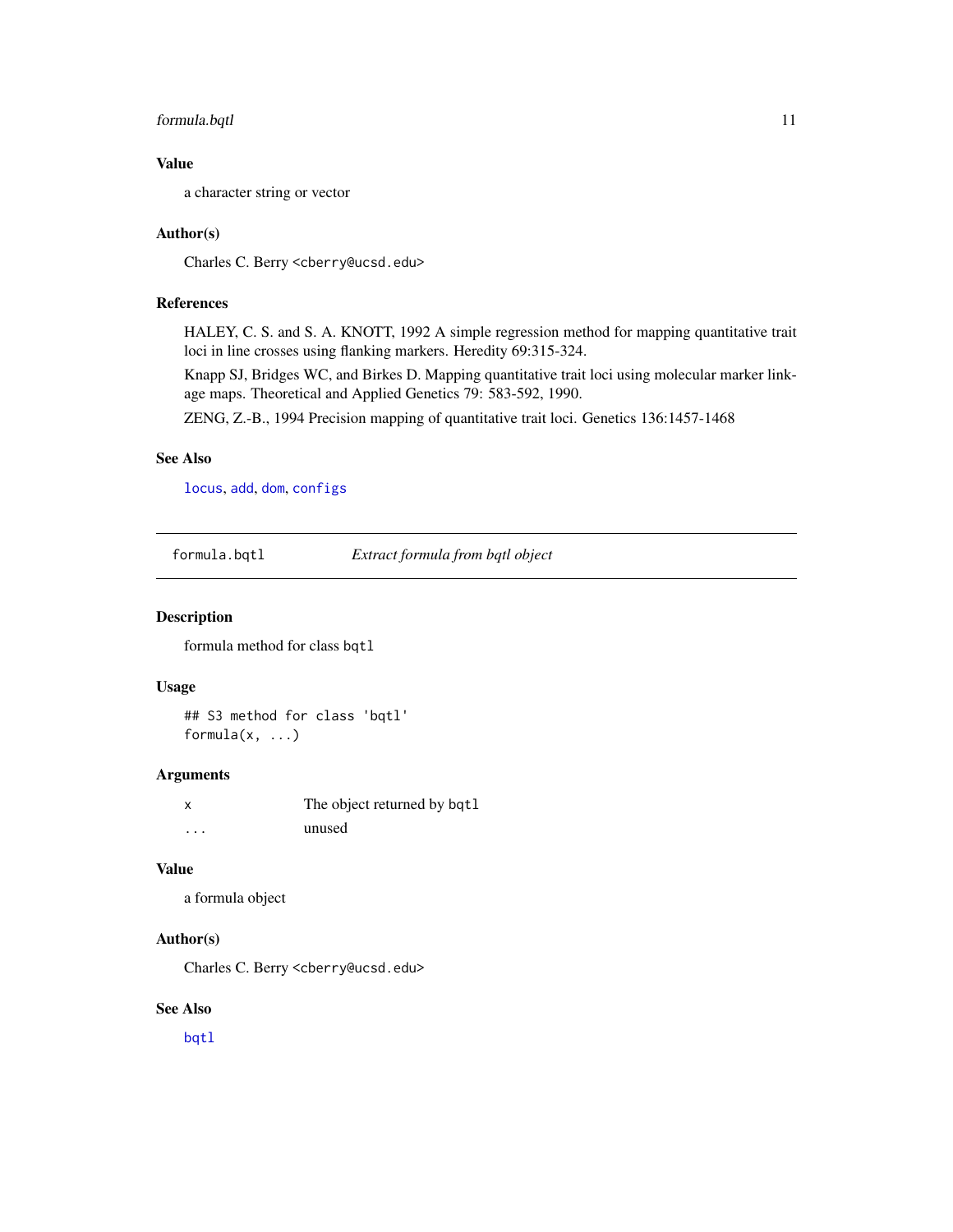#### <span id="page-11-1"></span><span id="page-11-0"></span>Description

lapadj provides the Laplace approximation to the marginal posterior (over coefficients and dispersion parameter) for a given genetical model for a quantitative trait. A by-product is the parameter value corresponding to the maximum posterior or likelihood.

### Usage

```
lapadj(reg.formula, ana.obj,
        rparm = NULL, to1 = 1e-10,return.hess = FALSE, mode.names = NULL, mode.mat = NULL,
         maxit = 100, nem = 1, setup.only=FALSE, subset=NULL, casewt=NULL,
        start.parm=NULL, ...)
```
### Arguments

| reg.formula | A formula, like y~add. X. 3+dom. X. 3+add. x. 45*add. x. 72                                                                                                                                                             |
|-------------|-------------------------------------------------------------------------------------------------------------------------------------------------------------------------------------------------------------------------|
| ana.obj     | Seemake. analysis. obj, which returns objects like this                                                                                                                                                                 |
| rparm       | One of the following:                                                                                                                                                                                                   |
|             | A scalar that will be used as the ridge parameter for all design terms except for<br>the intercept ridge parameter which is set to zero                                                                                 |
|             | A vector who named elements can be matched by the design term names re-<br>turned in \$reg.vec. If no term named "intercept" is provided,                                                                               |
|             | rparm["intercept"] will be set to zero.                                                                                                                                                                                 |
|             | A vector with $(q-1)$ *k elements (this works when there are no interactions spec-<br>ified). If names are provided, these will be used for matching.                                                                   |
|             | Positive entries are 'ridge' parameters or variance ratios in a Bayesian prior for<br>the regression coefficients. Larger values imply more shrinkage or a more con-<br>centrated prior for the regresion coefficients. |
| tol         | Iteration control parameter                                                                                                                                                                                             |
| return.hess | Logical, include the Hessian in the output?                                                                                                                                                                             |
| mode.names  | names to use as dimnames (mode.mat) $[\![2]\!]$                                                                                                                                                                         |
| mode.mat    | Not usually set by the user. A matrix which indicates the values of regressor<br>variables corresponding to the allele states. If mode . mat is not given by the user,<br>ana.obj\$mode.mat is used.                    |
| maxit       | Maximum Number of iterations to perform                                                                                                                                                                                 |
| nem         | Number of EM iterations to use in reinitializing the pseudo-Hessian                                                                                                                                                     |
| setup.only  | If TRUE, do not run. Return an object that can be use for a direct call to . C                                                                                                                                          |
| subset      | expression to evaluate using ana. obj\$data as the environment                                                                                                                                                          |
| casewt      | a vector of non-negative weights                                                                                                                                                                                        |
| start.parm  | Vector of starting values for the maximization                                                                                                                                                                          |
| $\cdots$    | other objects needed in fitting                                                                                                                                                                                         |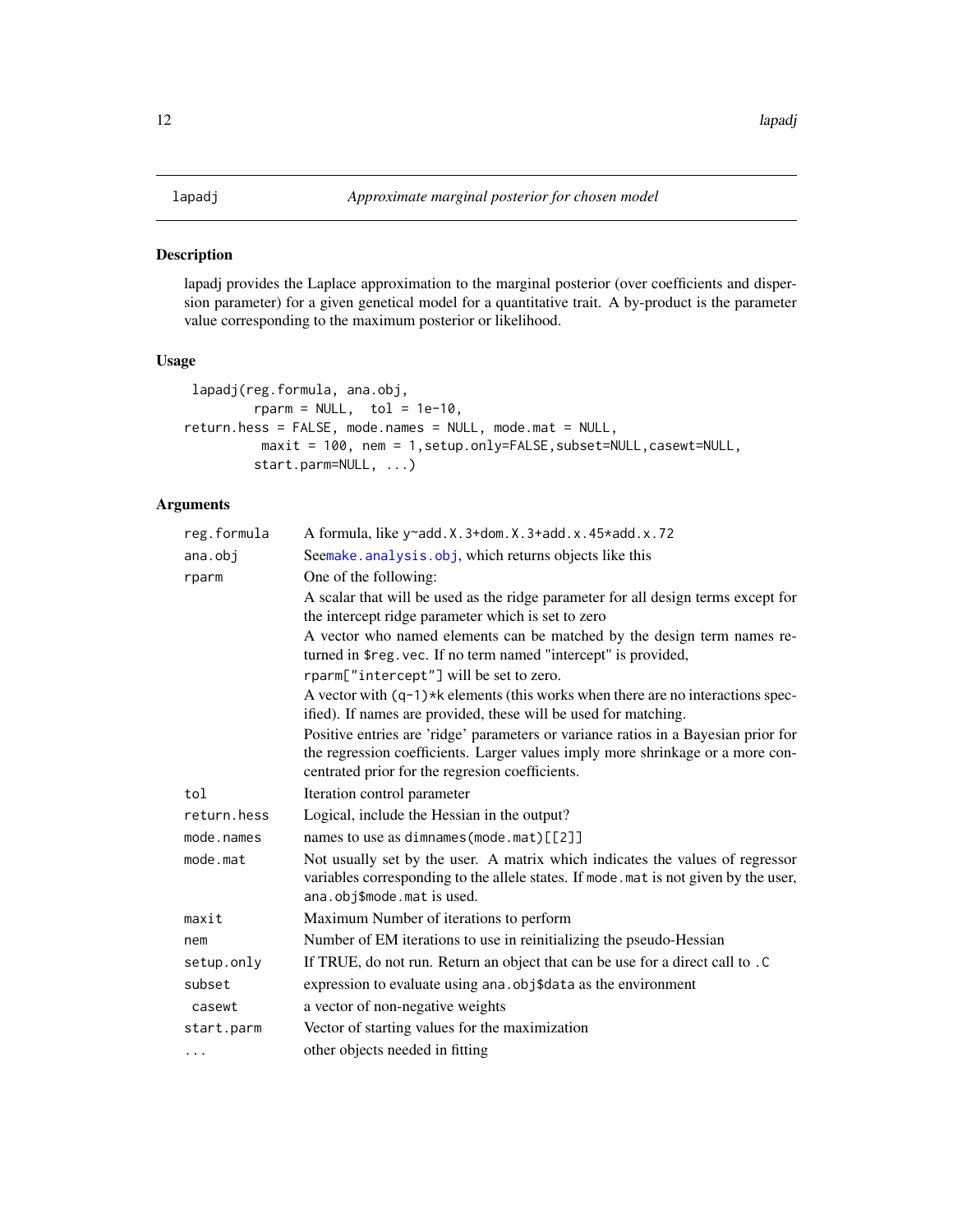### <span id="page-12-0"></span>linear.bayes 13

### Details

The core of this function is a quasi-Newton optimizer due to Minami (1993) that has a computational burden that is only a bit more than the EM algorithm, but features fast convergence. This is used to find the mode of the posterior. Once this is in hand, one can find the Laplace approximation to the marginal likelihood. In addition, some useful quantities are provided that help in estimating the marginal posterior over groups of models.

### Value

A list with components to be used in constructing approximations to the marginal posterior or a list that can be used to call the underlying C code directly. In the former case, these are:

| adi       | The ratio of the laplace approximation to the posterior for the correct likelihood<br>to the laplace approximation to the posterior for the linearized likelihood |
|-----------|-------------------------------------------------------------------------------------------------------------------------------------------------------------------|
| logpost   | The logarithm of the posterior or likelihood at the mode                                                                                                          |
| parm      | the location of the mode                                                                                                                                          |
| posterior | The laplace approximation of the marginal posterior for the exact likelihood                                                                                      |
| hk.approx | Laplace approximation to the linearized likelihood                                                                                                                |
| hk.exact  | Exact marginal posterior for the linearized likelihood                                                                                                            |
| reg.vec   | A vector of the variables used                                                                                                                                    |
| rparm     | Values of ridge parameters used in this problem.                                                                                                                  |
|           |                                                                                                                                                                   |

### Author(s)

Charles C. Berry <cberry@ucsd.edu>

#### References

Berry C.C.(1998) Computationally Efficient Bayesian QTL Mapping in Experimental Crosses. *ASA Proceedings of the Biometrics Section*. 164–169.

Minami M. (1993) Variance estimation for simultaneous response growth curve models. Thesis (Ph. D.)–University of California, San Diego, Department of Mathematics.

<span id="page-12-1"></span>linear.bayes *Bayesian QTL mapping via Linearized Likelihood*

#### **Description**

The Bayesian QTL models via a likelihood that is linearized w.r.t. a fixed genetic model. By default, all one and two gene models (without epistasis) are fitted and a MCMC sampler is used to fit 3,4, and 5 gene and (optionally) larger models.

### Usage

```
linear.bayes(x, ana.obj, partial=NULL, rparm, specs,
scope, subset, casewt, ...)
```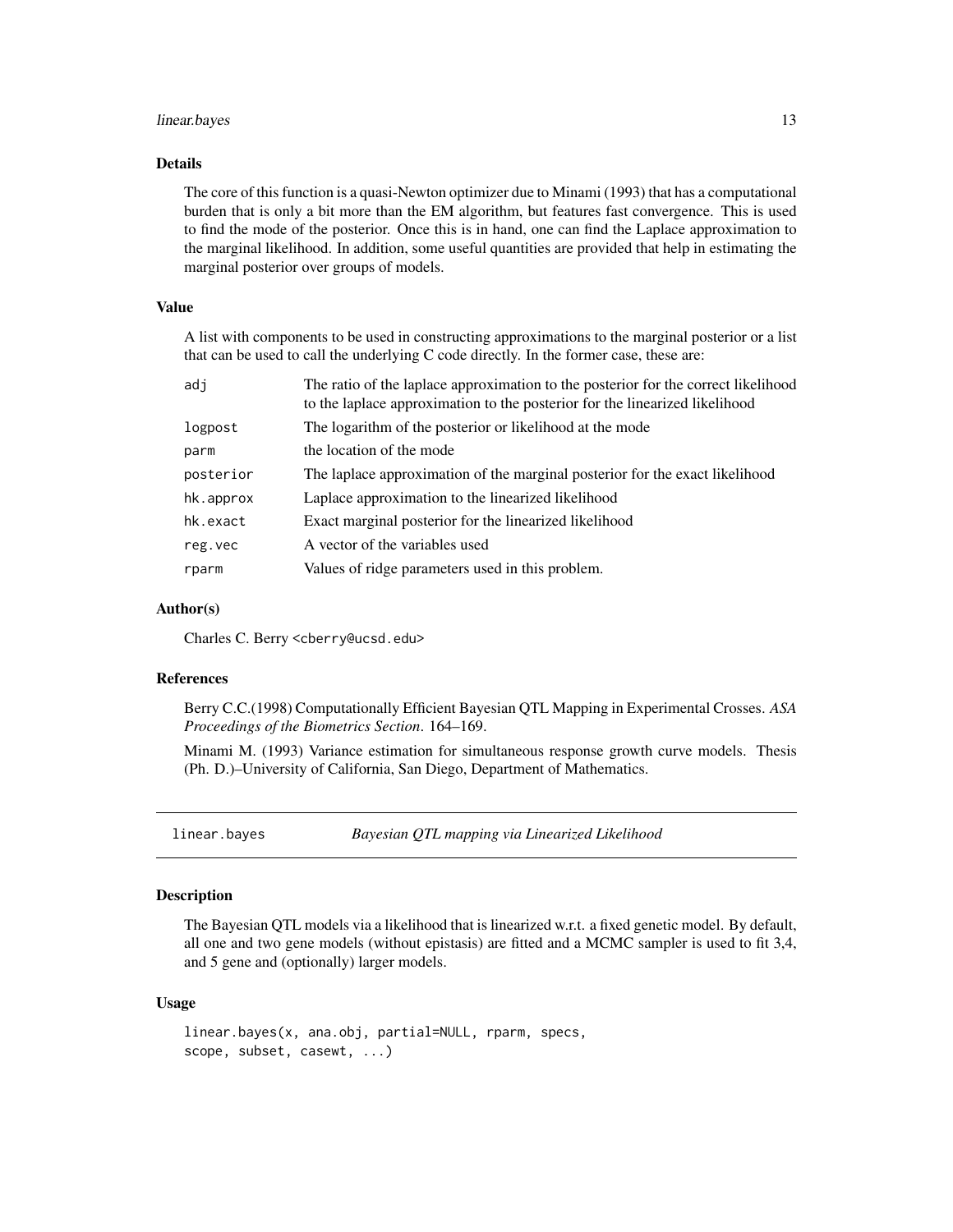### <span id="page-13-0"></span>Arguments

| $\mathsf{x}$ | a formula giving the QTL and the candidate loci or a varcov object                                                                                                                                                                                                                                                                                                             |
|--------------|--------------------------------------------------------------------------------------------------------------------------------------------------------------------------------------------------------------------------------------------------------------------------------------------------------------------------------------------------------------------------------|
| ana.obj      | An analysis.object, see make.analysis.obj                                                                                                                                                                                                                                                                                                                                      |
| partial      | a formula giving covariates to be controlled                                                                                                                                                                                                                                                                                                                                   |
| rparm        | A ridge parameter. A value of 1 is suggested, but the default is 0.                                                                                                                                                                                                                                                                                                            |
| specs        | An optional list with components gene, number (to indicate the model sizes),<br>burn. in (to indicate the number of initial MCMC cycles to discard), and n. cycles<br>(to indicate how many MCMC cycles to perform for each model size). If no val-<br>ues are supplied, specs defaults to<br>$list(gene.number=c(1, 2, 3, 4, 5), burn.in=1, n.cycles=c(0, 0, 200, 100, 100))$ |
| scope        | Not generally used. If supplied this will be passed to varcov.                                                                                                                                                                                                                                                                                                                 |
| subset       | Not generally used. If supplied this will be passed to varcov.                                                                                                                                                                                                                                                                                                                 |
| casewt       | Not generally used. If supplied this will be passed to varcov.                                                                                                                                                                                                                                                                                                                 |
| $\cdots$     | optional arguments to pass to twohk and swap                                                                                                                                                                                                                                                                                                                                   |

### Details

This function is a wrapper for [varcov](#page-55-1), [twohk](#page-52-1), [swap](#page-47-1), and [summary.swap](#page-46-1), and a better understanding of optional arguments and the object generated is gained from their documentation.

### Value

| hk            | The object returned by twohk                                                                                                                                                                                                                                                                                                                        |
|---------------|-----------------------------------------------------------------------------------------------------------------------------------------------------------------------------------------------------------------------------------------------------------------------------------------------------------------------------------------------------|
| swaps         | A list of objects returned by calls to swap. Element i in swaps is for i gene<br>models.                                                                                                                                                                                                                                                            |
| smry          | A list of objects returned by calls to summary swap. Some elements may be<br>NULL if no samples were requested or if the sampling process yielded degener-<br>ate results. Usually, this happens if no posterior is specified for the regression<br>coefficients, i.e. if rparm=0 was used or implied                                               |
| odds          | A Vector of odds (relative to a no gene setup) for each model size evaluated.<br>The odds are computed under a prior that places equal weights on models of<br>each size considered (and are, therefore, Bayes Factors). If models of size 1 and<br>2 are not evaluated or if some degenerate results were encountered, this will be<br><b>NULL</b> |
| coefs         | A vector of posterior means of the regression coefficients. If models of size 1<br>and 2 are not evaluated or if some degenerate results were encountered, this will<br>be NULL                                                                                                                                                                     |
| loc.posterior | A vector of locus-wise posterior probabilities that the interval covered by this<br>locus contains a gene. If models of size 1 and 2 are not evaluated or if some<br>degenerate results were encountered, this will be NULL                                                                                                                         |
| call          | The call that generated this object                                                                                                                                                                                                                                                                                                                 |

### Author(s)

Charles C. Berry <cberry@ucsd.edu>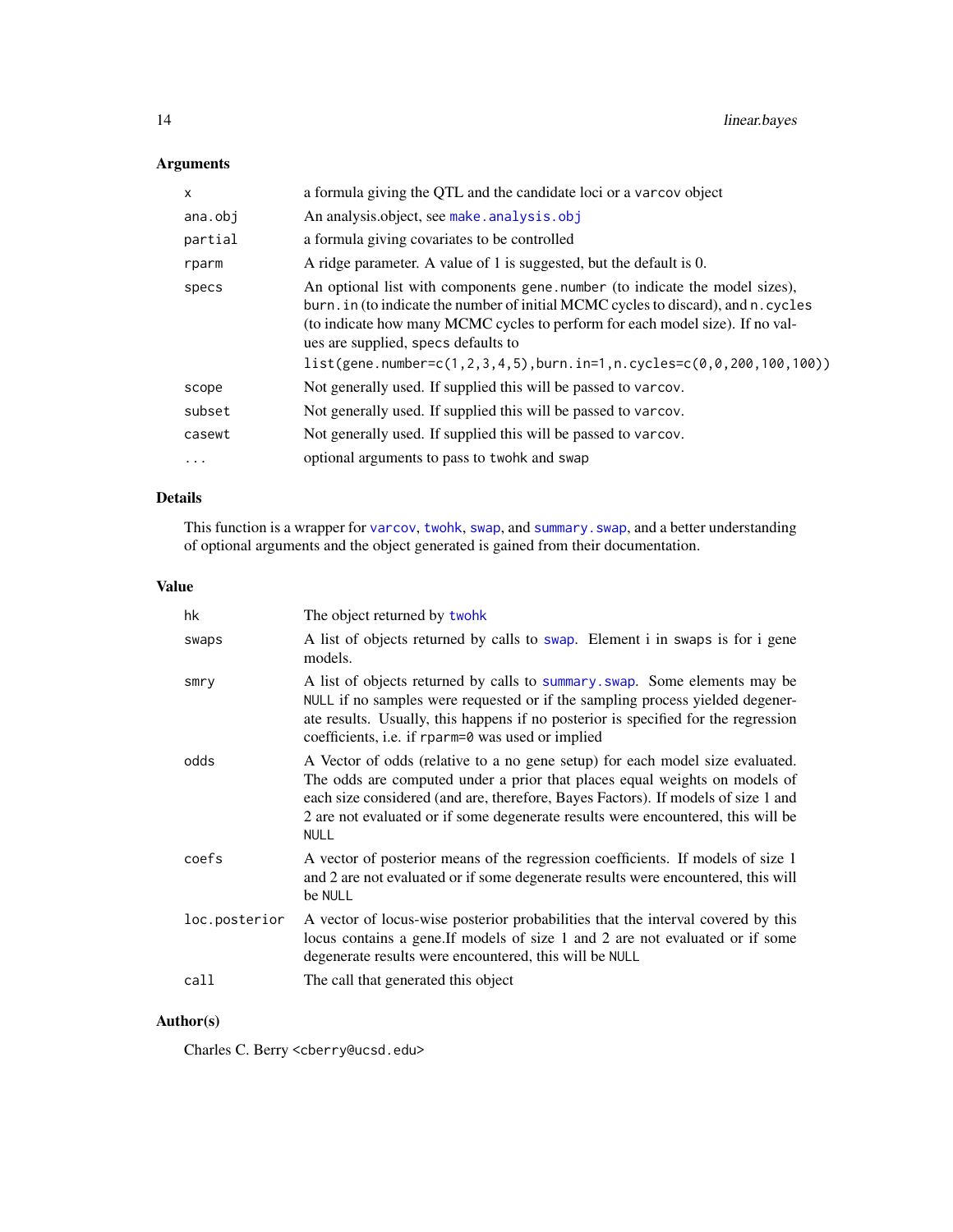#### <span id="page-14-0"></span>little.ana.bc 15

### References

Berry C.C.(1998) Computationally Efficient Bayesian QTL Mapping in Experimental Crosses. *ASA Proceedings of the Biometrics Section*. 164–169.

#### Examples

```
data( little.ana.bc )
little.lin <- linear.bayes( bc.phenotype~locus(all), little.ana.bc, rparm=1 )
par(mfrow=c(2,3))
plot( little.ana.bc, little.lin$loc.posterior, type="h" )
little.lin$odds
par(mfrow=c(1,1))
plot(fitted(little.lin), residuals(little.lin))
```
little.ana.bc *A simulated dataset*

#### Description

A simulation of a BC1 cross of 150 organisms with a genome of around 500 cM consisting of 5 chromosomes. The format is that created by [make.analysis.obj](#page-23-1)

This dataset is built up from several others. The basic data are:

- little.bc.phenoA vector of phenotype data
- little.bc.markersA map.frame of marker data and
- little.dxA data frame with 50 rows and 2 columns that specify the map locations of a simulated set of markers

These are used to construct

• little.mf.5A map.frame with 'pseudo-markers' at least every 5 cM made from little.mf.5 <- make.map.frame(little.map.frame, nint=marker.fill( little.map.frame, reso=5, 1

Then phenotype, covariate, and marker data are combined with little.mf.5

- little.bc.pheno A data. frame with the variable bc.phenotype
- little.bc.markersA data. frame with marker state information

### See Also

The examples in [make.analysis.obj](#page-23-1)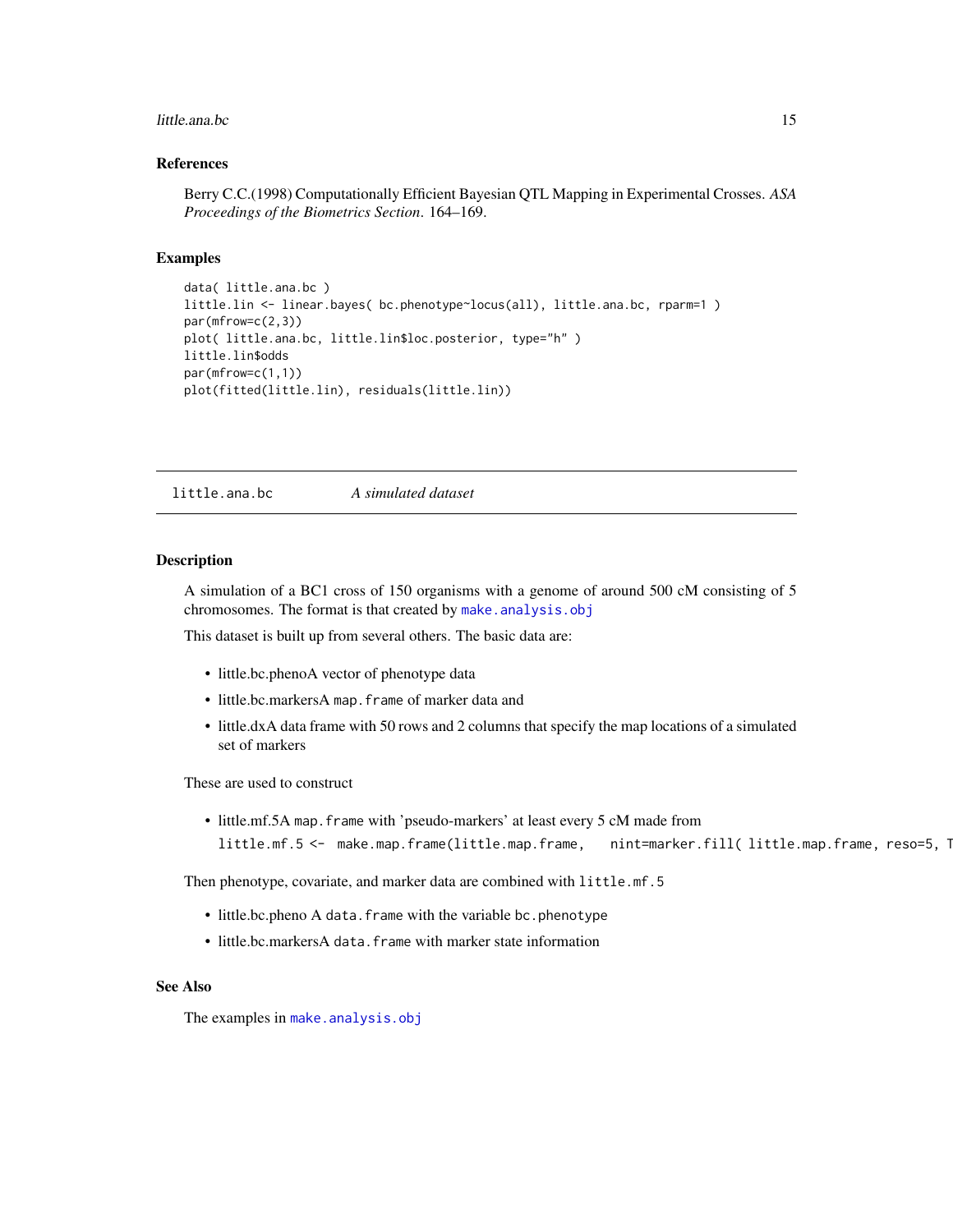<span id="page-15-0"></span>little.ana.f2 *A simulated dataset*

### Description

A simulation of an F2 cross of 150 organisms with a genome of around 500 cM consisting of 5 chromosomes. The format is that created by [make.analysis.obj](#page-23-1)

#### Usage

data(little.ana.f2)

little.bc.markers *Simulated Marker Data*

### Description

The little.bc.markers data frame has 150 rows and 50 columns with the simulated marker data from a BC1 cross of 150 organisms with a genome of around 500 cM consisting of 5 chromosomes. Some NA's have been intentionally introduced.

### Usage

data(little.bc.markers)

#### Format

This data frame contains the following columns:

m.1 a factor with levels AA Aa

- m.2 a factor with levels AA Aa
- m.3 ditto
- m.4 ditto
- m.5 ditto
- m.6 ditto
- m.7 ditto
- m.8 ditto
- m.9 ditto
- m.10 ditto
- m.11 ditto
- m.12 ditto
- m.13 ditto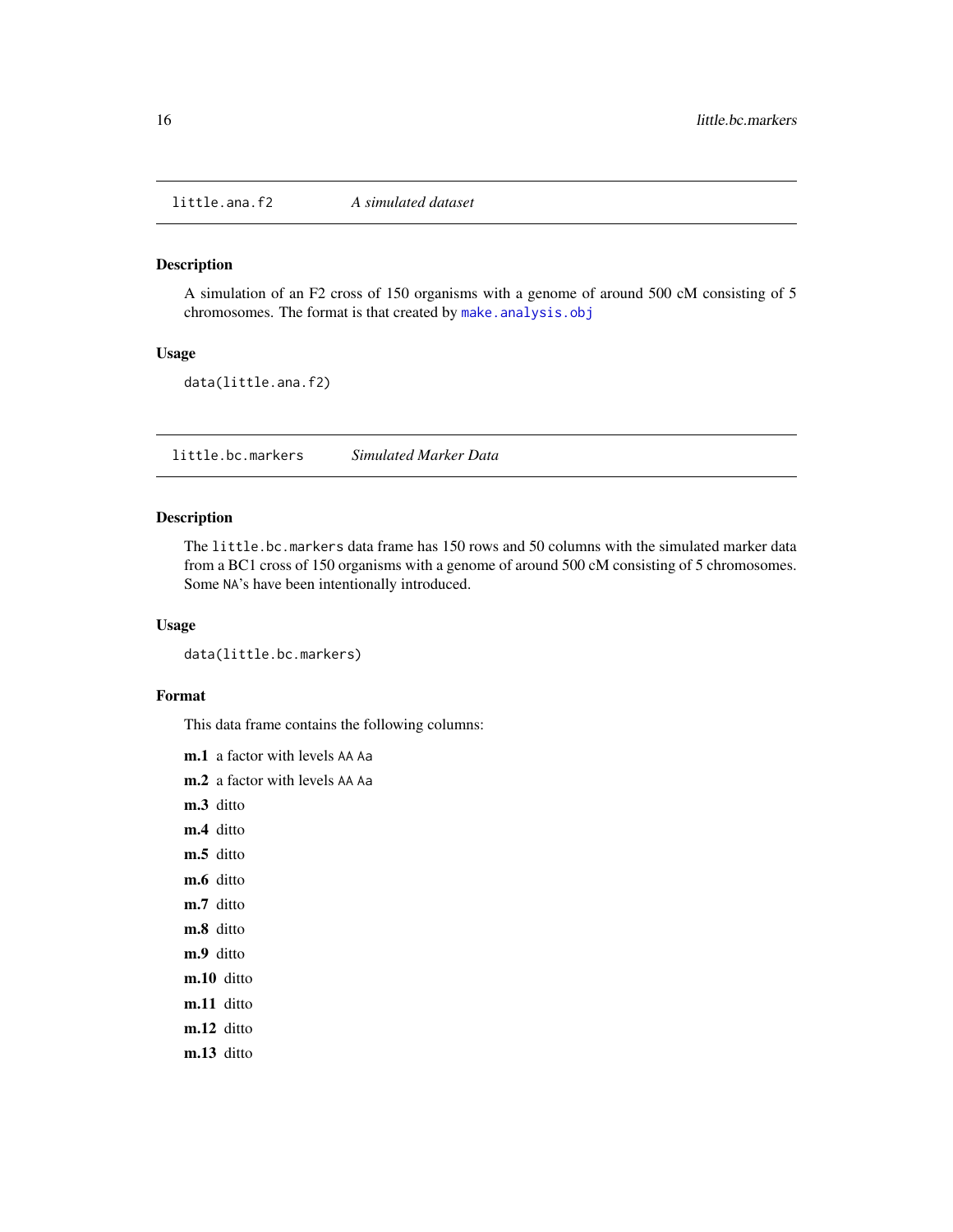m.14 ditto m.15 ditto m.16 ditto m.17 ditto m.18 ditto m.19 ditto m.20 ditto m.21 ditto m.22 ditto m.23 ditto m.24 ditto m.25 ditto m.26 ditto m.27 ditto m.28 ditto m.29 ditto m.30 ditto m.31 ditto m.32 ditto m.33 ditto m.34 ditto m.35 ditto m.36 ditto m.37 ditto m.38 ditto m.39 ditto m.40 ditto m.41 ditto m.42 ditto m.43 ditto m.44 ditto m.45 ditto m.46 ditto m.47 ditto m.48 ditto m.49 ditto m.50 ditto row.names row.names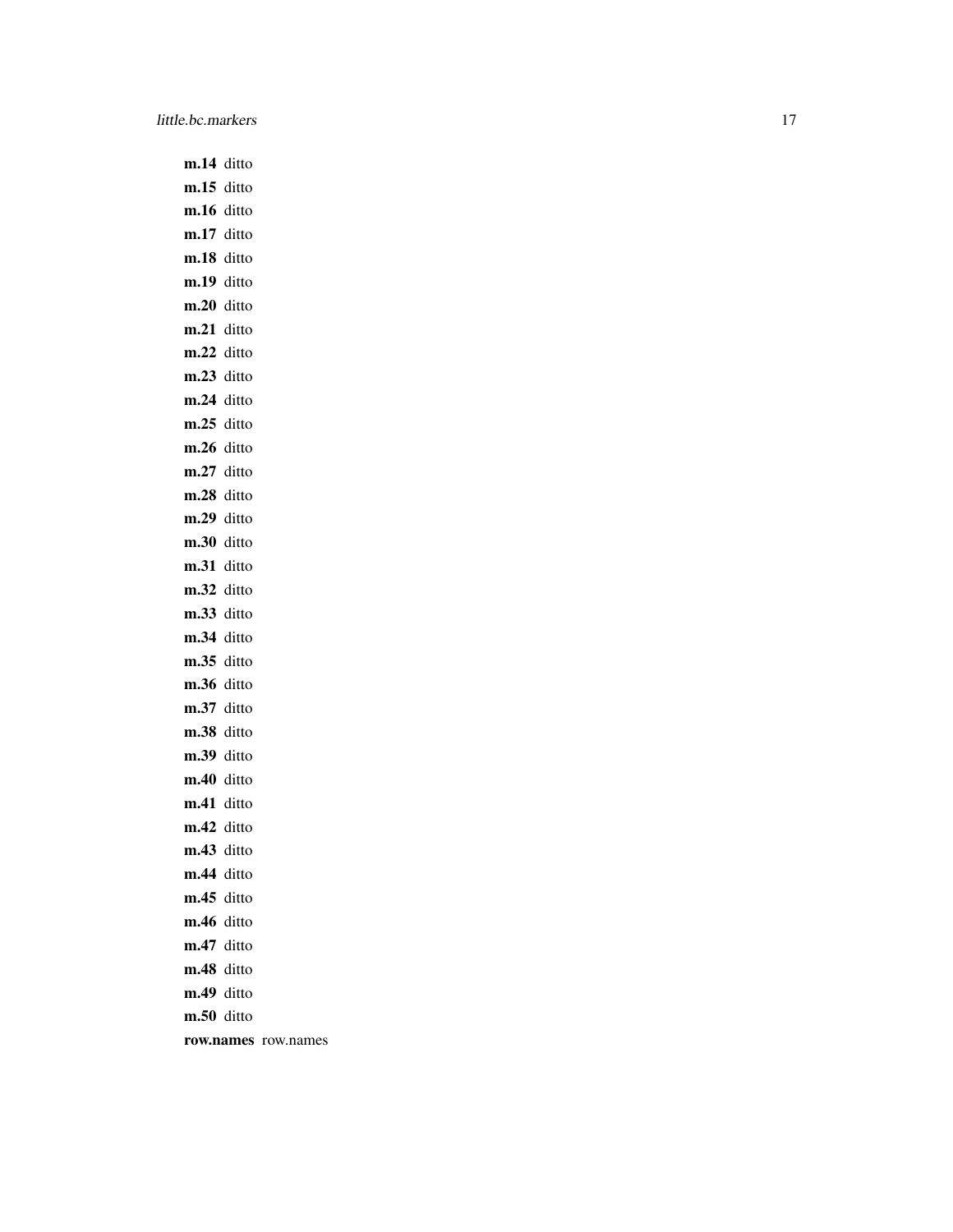<span id="page-17-0"></span>

### Description

The little.bc.pheno data frame has 150 rows and 1 columns.

#### Usage

data(little.bc.pheno)

### Format

This data frame contains the following columns:

bc.phenotype a numeric vector of simulated phenotype data

little.f2.markers *Simulated Marker Data*

### Description

The little.f2.markers data frame has 150 rows and 50 columns with the simulated marker data from an F2 cross of 150 organisms with a genome of around 500 cM consisting of 5 chromosomes.

#### Usage

data(little.f2.markers)

### Format

This data frame contains the following columns:

- m.1 a factor with levels AA Aa aa
- m.2 a factor with levels AA Aa aa
- m.3 ditto
- m.4 ditto
- m.5 ditto
- m.6 ditto
- m.7 ditto
- m.8 ditto
- m.9 ditto
- m.10 ditto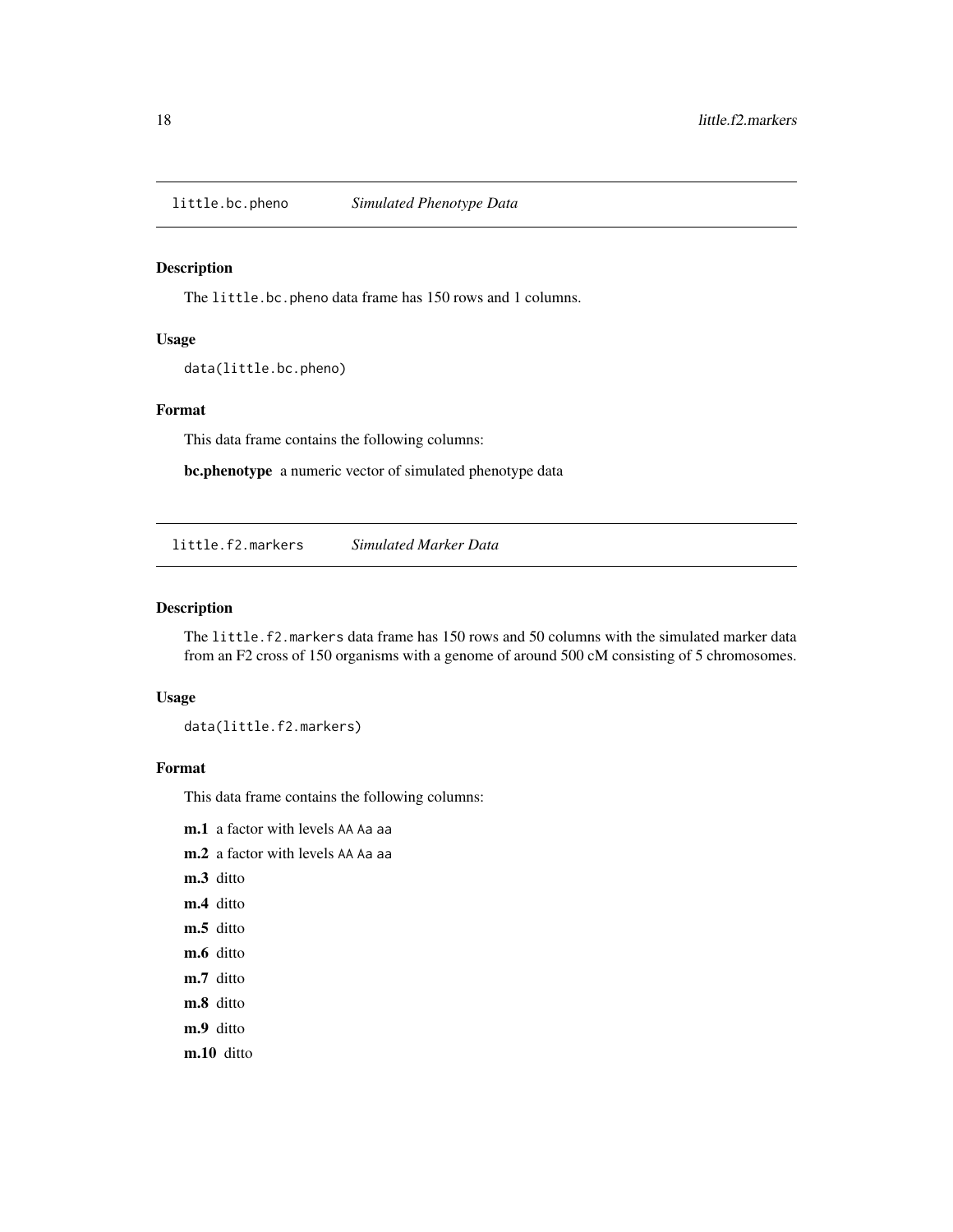m.11 ditto m.12 ditto m.13 ditto m.14 ditto m.15 ditto m.16 ditto m.17 ditto m.18 ditto m.19 ditto m.20 ditto m.21 ditto m.22 ditto m.23 ditto m.24 ditto m.25 a factor with levels A- aa m.26 ditto m.27 ditto m.28 ditto m.29 ditto m.30 ditto m.31 ditto m.32 ditto m.33 ditto m.34 ditto m.35 ditto m.36 ditto m.37 ditto m.38 ditto m.39 ditto m.40 ditto m.41 ditto m.42 ditto m.43 ditto m.44 ditto m.45 a factor with levels am.46 ditto m.47 ditto m.48 ditto m.49 a factor with levels AA Aa aa m.50 a factor with levels AA Aa aa row.names row names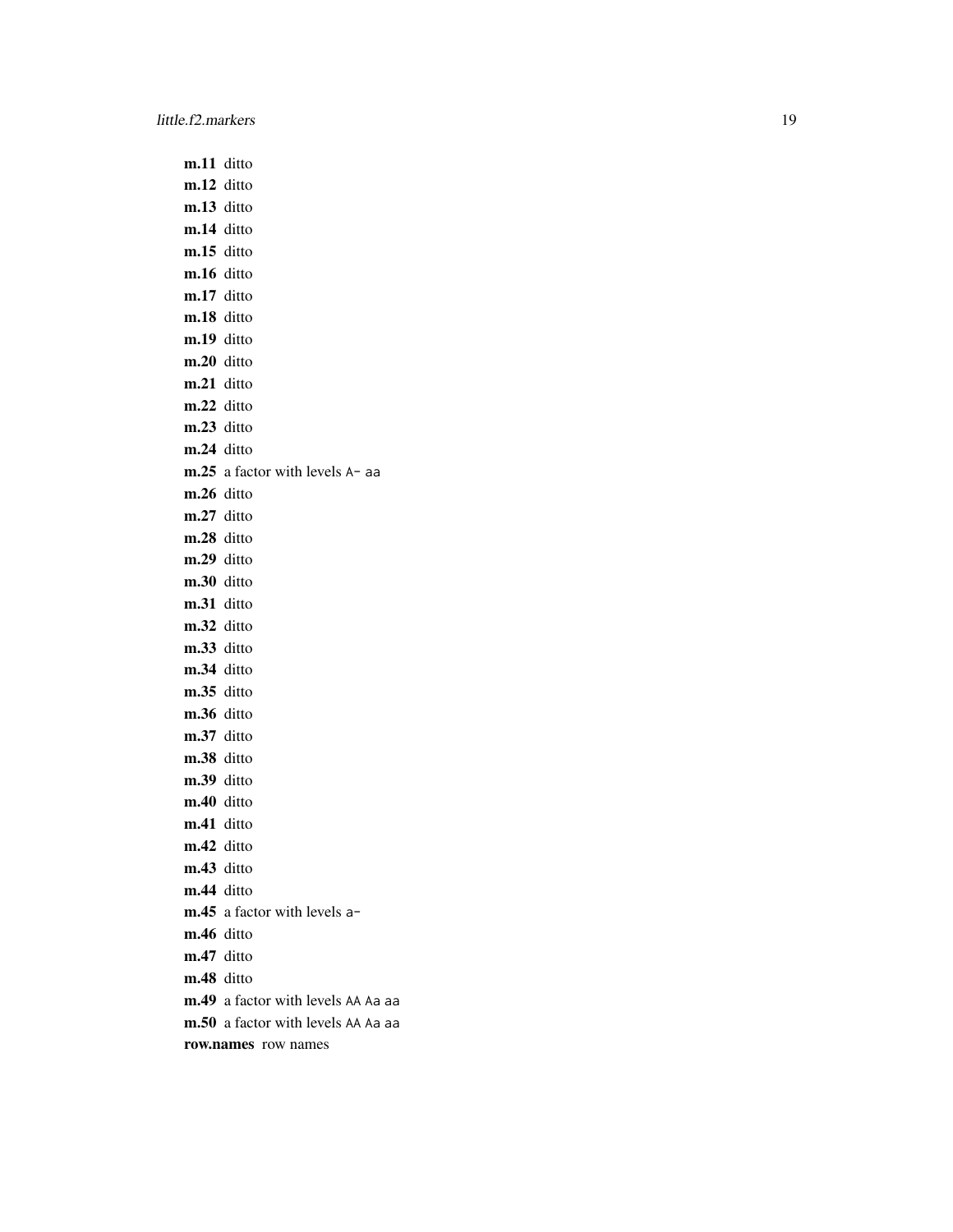<span id="page-19-0"></span>little.f2.pheno *Simulated Phenotype Data*

### Description

The little.f2.pheno data frame has 150 rows and 1 columns.

#### Usage

```
data(little.f2.pheno)
```
### Format

This data frame contains the following columns:

f2.phenotype a numeric vector of simulated phenotype data

<span id="page-19-1"></span>little.map.dx *Marker Map Description for Simulated Data*

### Description

The little.map.dx data frame has 50 rows and 2 columns that specify the map locations of a simulated set of markers

### Usage

data(little.map.dx)

### Format

This data frame contains the following columns:

marker.names a factor with levels m.1...m.50

cM a numeric vector of map locations in centimorgans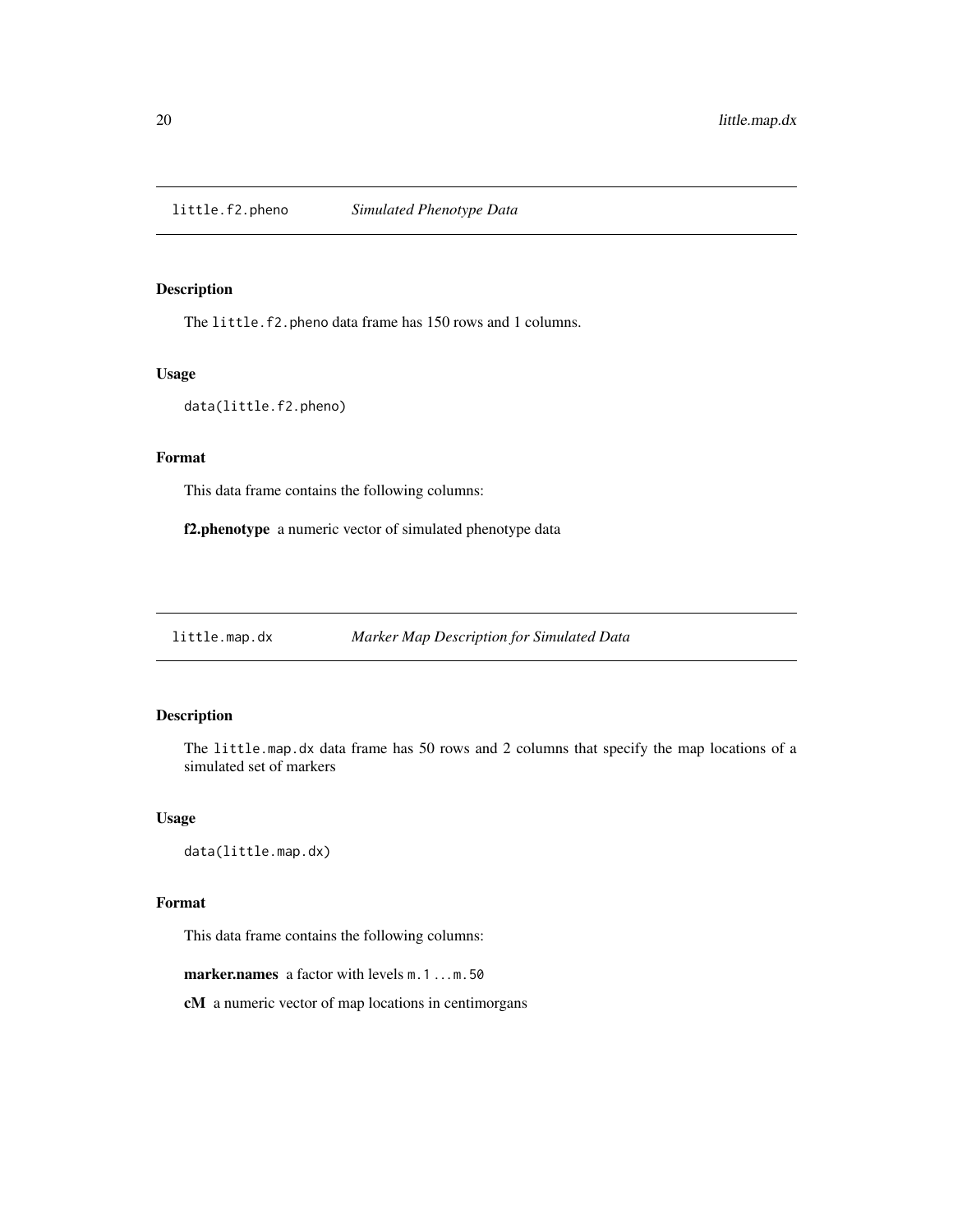<span id="page-20-0"></span>little.map.frame *Package of Simulated Marker Map Information*

#### Description

The little.map.frame data frame has 50 rows and 9 columns that describe the marker map of [little.map.dx](#page-19-1) in the format produced by [make.map.frame](#page-27-1). little.map.dx has the minimal data needed to construct this.

### Usage

data(little.map.frame)

### Format

This data frame contains the following columns:

marker.name a factor with levels m. 1 m. 2 ... m. 50 cM a vector of locations

prior weights to be used in sampling and Bayesian computations

pos.type a factor with levels left right center

is.marker always TRUE for these data

pos.plot a vector of plotting positions

lambda transformed recombination fractions

locus an abbreviated locus name

chr.num the chromosome number 1, 2, 3, 4, or 5.

little.mf.5 *Package of Simulated Marker Map Information*

### Description

The little.mf.5 data frame has 114 rows and 9 columns consisting of little.map.frame plus 64 'virtual' marker loci

### Usage

data(little.mf.5)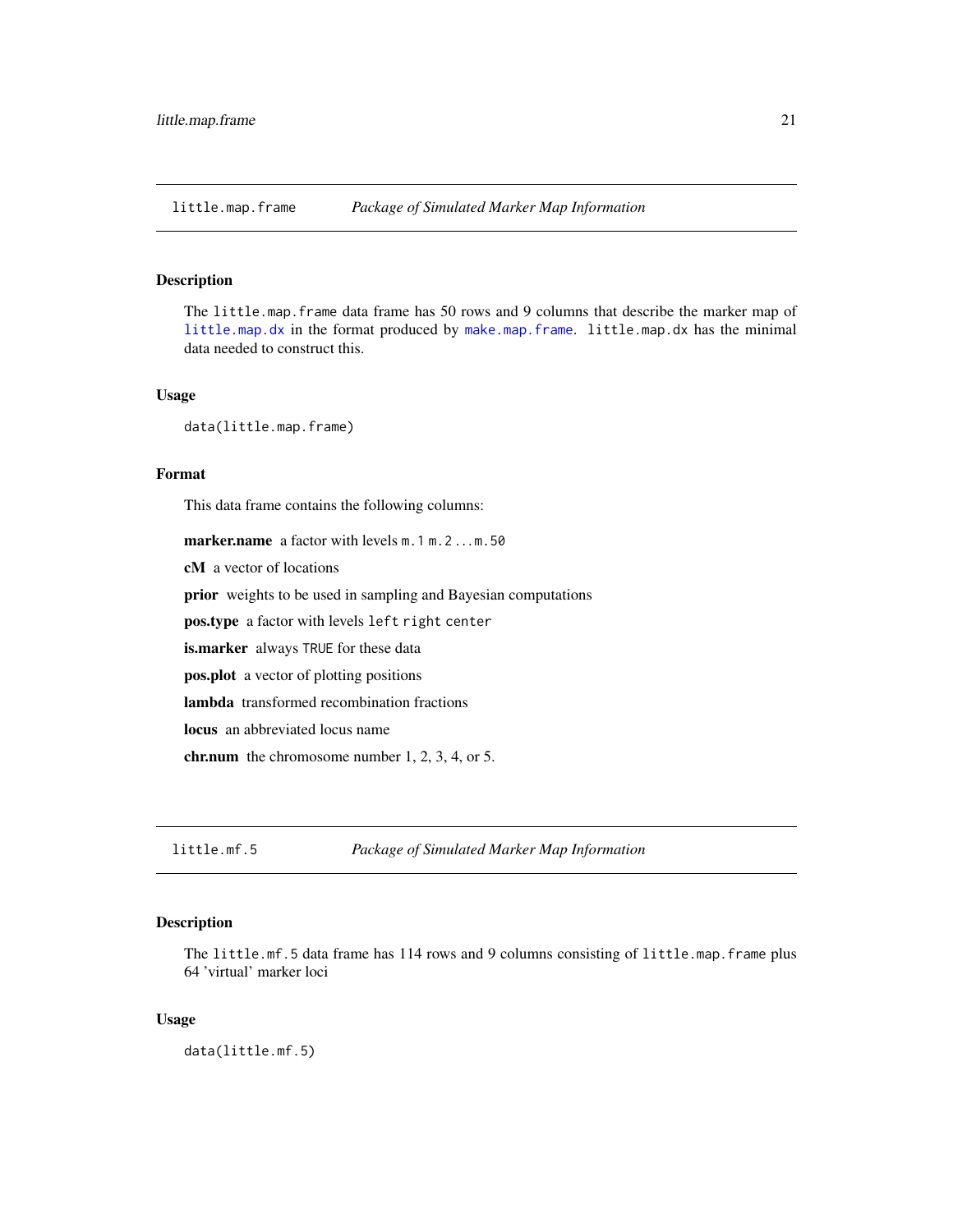### Format

This data frame contains the following columns:

marker.name The marker names taken from little.map.frame and those created to fill virtual markers in between actual markers.

cM a vector of locations

prior weights to be used in sampling and Bayesian computations

pos.type a factor with levels left right center

is.marker TRUE for the 50 markers, FALSE for the 'virtual' markers

pos.plot a vector of plotting positions

lambda transformed recombination fractions

locus an abbreviated locus name

chr.num the chromosome number 1, 2, 3, 4, or 5.

<span id="page-21-1"></span>

locus *Lookup loci or effects for genetic model formulas*

### <span id="page-21-2"></span>Description

Convert numeric indexes to names of regressors for a genetic model. One or many genetic models can be specified through the use of this function. It is used on the right hand side of a formula in the [bqtl](#page-3-1) function.

### Usage

```
locus(x, ..., scope, method, chromo, cM, ana.obj)
add(x, ..., scope, method)
dom(x, ..., scope, method)
```
### Arguments

| $\mathsf{x}$ | Typically an integer, an integer vector, or an array whose elements are integers.<br>These index loci described in a map. frame object.                                                                                                                                         |
|--------------|---------------------------------------------------------------------------------------------------------------------------------------------------------------------------------------------------------------------------------------------------------------------------------|
|              | However, x can also be a character string, vector, et cetera, in which case the<br>elements must belong to names (scope).                                                                                                                                                       |
| .            | Optional arguments (usually integers) to be used when $is$ atomic $(x)$ is TRUE.                                                                                                                                                                                                |
| chromo       | A chromosome number or 2 ordered numbers. The loci on the chromosome or<br>in the range of chromosome numbers are used. If chromo is used, x must not be<br>used.                                                                                                               |
| сM           | (Optional) map distance or two giving a location near a locus or range of lo-<br>cations from which loci will be included. If the one chromosome number is<br>specified in chromo, cM must be ordered. If cM is omitted, all loci on the chro-<br>$mosome(s)$ will be included. |

<span id="page-21-0"></span>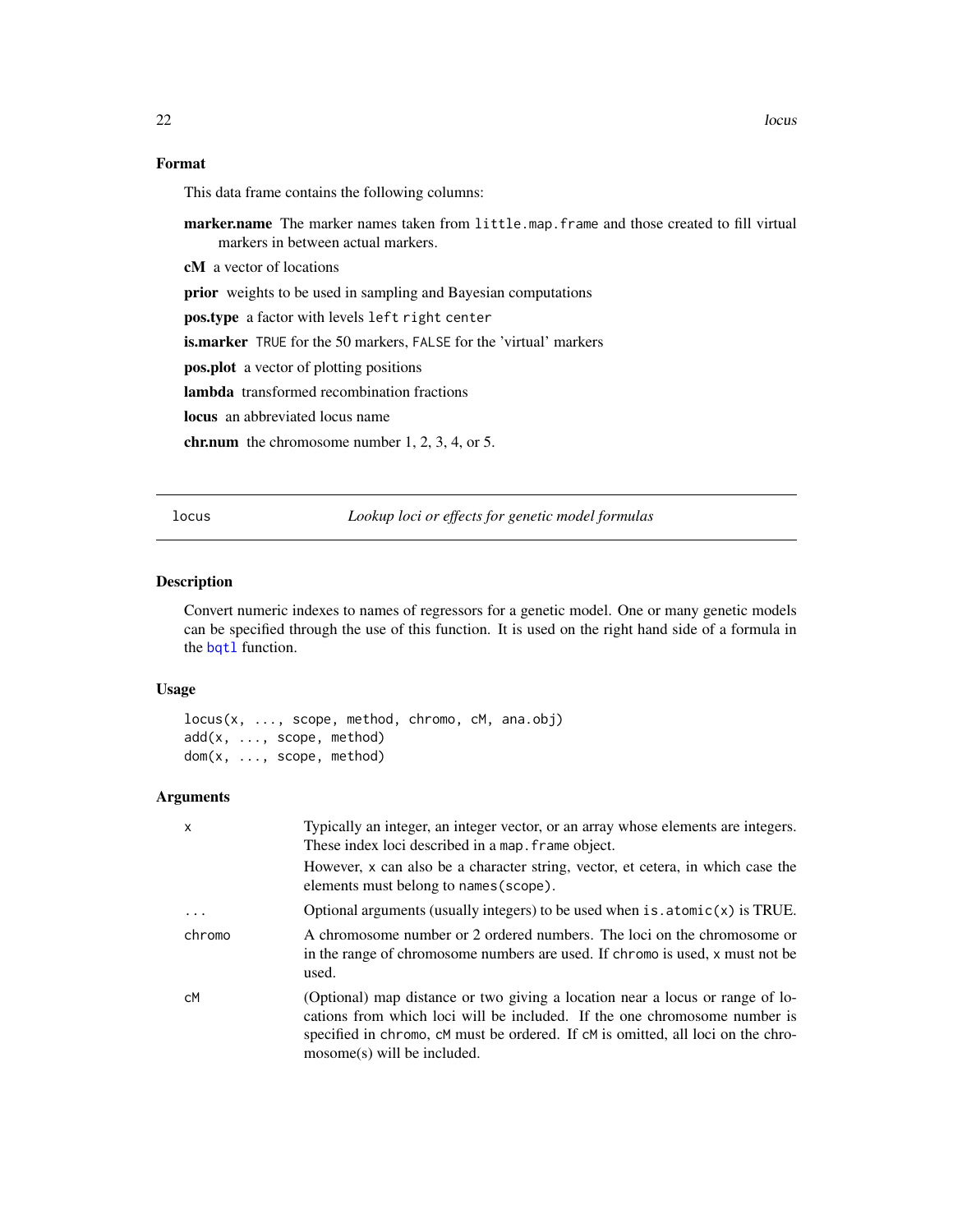<span id="page-22-0"></span>

| scope   | (Optional and) Usually not supplied by the user. Rather bat1 fills this in auto-<br>matically. A vector of regressor names, like the reg. names component returned<br>by make.analysis.obj. |
|---------|---------------------------------------------------------------------------------------------------------------------------------------------------------------------------------------------|
| method  | (Optional and) Usually not supplied by the user. Like scope, bqt1 takes care of<br>filling this in with "BC1", "F2", et cetera as appropriate.                                              |
| ana.obi | Usually not specified by the user. This is the analysis object to be used to<br>lookup loci if a chromo argument is used.                                                                   |

#### Details

locus is used in the model formula notation of bqtl, possibly more than once, and possibly with regressors named in the usual manner. locus is intended to speed up the specification and examination of genetic models by allowing many models to be specified in a shorthand notation in a single model formula. The names of genetic loci can consist of marker names, names that encode chromosome number and location, or other shorthand notations. The names of terms in genetic models will typically include the names of the locus and may prepend "add." or "dom." or similar abbreviations for the 'additive' and 'dominance' terms associated with the locus.

When used as in bqtl(  $y \sim$  locus(34), my.analysis.obj), it will look up the term or terms corresponding to the 34th locus. When this is passed back to bqtl, it is pasted into a text string that will become a formula and is subsequently processed to yield the fit for a one gene model.

When used as in bqtl(  $y \sim$  locus(34,75,172), my.analysis.obj) it looks up each term and returns a result to bqtl that results in fitting a 3 gene model (without interaction terms).

When  $x$  is a vector or array, the processing typically returns pieces character strings for many model formulas. bqtl(y  $\sim$  locus(26:75), ...) results in a list of 50 different one gene model fits from bqtl for the terms corresponding to the 26th through the 75th variables. bqtl(y  $\sim$  $locus(cbind(c(15, 45, 192), c(16, 46, 193))), \ldots)$  returns two three gene models. And more generally, whenever is.array(x) is TRUE, the columns (or slices) specify  $\dim(x)[1]/\text{length}(x)$ different models.

The chromo argument performs a lookup of loci on the chromosome via the function [map.index](#page-32-1). If cM is also given, the locus nearest that location is used. If two values are given for cM all loci in the range are used.

add(x) and dom(x) are alternatives that specify that only the *additive* or *dominance* terms in an F2 intercross.

#### Value

A character vector whose element(s) can be parsed as the right hand side of a model formula(s).

#### Author(s)

Charles C. Berry <cberry@ucsd.edu>

#### See Also

configs, [bqtl](#page-3-1), and the examples there for a sense of how to use locus, [make.analysis.obj](#page-23-1) for the setup that encodes the marker map and the marker information.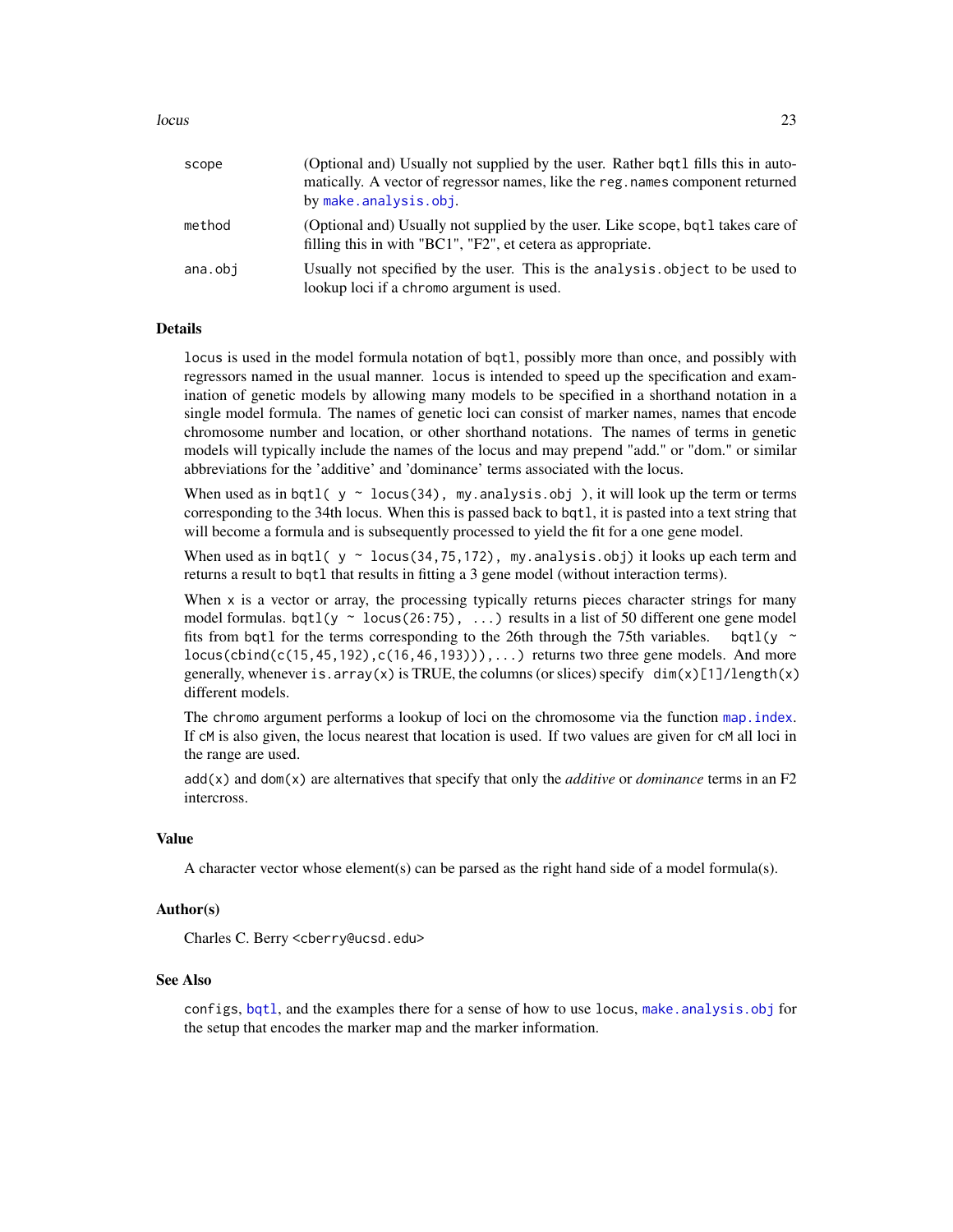<span id="page-23-0"></span>

### Description

A fitted model or a list of such generated by bqtl has a maximum log likelihood or log posterior and a posterior. These functions simply extract them.

### Usage

```
loglik(x, \ldots)logpost(x, \ldots)posterior(x, ...)
```
### Arguments

|          | The object produced by bqt1 |
|----------|-----------------------------|
| $\cdots$ | Currently unused            |

#### Value

A vector of numbers whose length equals the number of fitted models in x

#### Author(s)

Charles C. Berry <cberry@ucsd.edu>

#### See Also

[bqtl](#page-3-1)

<span id="page-23-1"></span>make.analysis.obj *Set up data for QTL mapping*

### Description

Create commonly used objects for the analysis of a backcross or intercross experiment or of recombinant inbred lines.

### Usage

```
make.analysis.obj(data, map.frame, marker.frame, marker.levels=NULL,
method="F2", casewt=NULL,varcov=FALSE,mode.mat=NULL)
```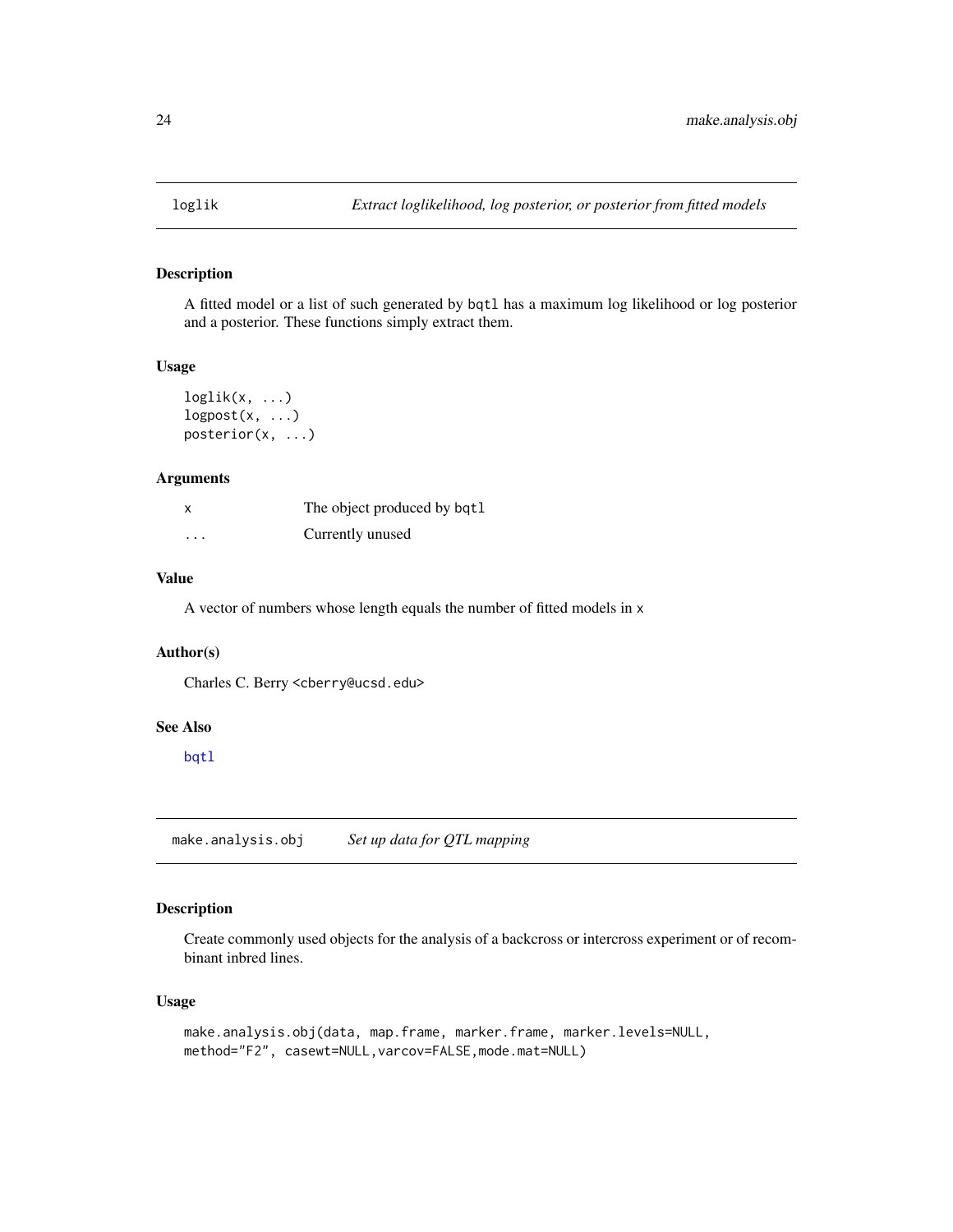### <span id="page-24-0"></span>Arguments

| data         | A data. frame (or vector) of phenotype and (optionally) covariate information                             |
|--------------|-----------------------------------------------------------------------------------------------------------|
| map.frame    | A map. frame. object (see make.map. frame) encoding the map information<br>and other details of the study |
| marker.frame | A marker, frame, object. A matrix or data, frame of marker state information.                             |
|              | marker. Levels A vector of length six or NULL. If NULL then the defaults for the elements are:            |
|              |                                                                                                           |

| Element        | F2.default        | BC.default  | RL default  |
|----------------|-------------------|-------------|-------------|
| $\overline{1}$ | "AA"              | "AA"        | "AA"        |
| 2              | "Aa"              | "Aa"        | "aa"        |
| 3              | "aa"              | $"$ nil $"$ | $"$ nil"    |
| $\overline{4}$ | $''$ $\Delta -$ " | $"$ nil"    | $"$ nil $"$ |
| 5              | $"a-"$            | $"$ nil $"$ | $"$ nil $"$ |
| -6             | $n_{--}$          | $n_{--}$    | $n_{--}$    |

|          | NA's are allowed in marker. frame as well as the sixth element $"$ --" by default)<br>to denote missing data. To use other coding schemes replace "AA" and "aa" by<br>codes for homozygous states, "Aa" by the code for heterozygotes, "A-" by the<br>code for 'not aa', "a-" by the code for 'not AA', and "--" by the missing code.<br>Positions 3:5 are just placeholders if method! $=$ "F2", but must be present. |
|----------|------------------------------------------------------------------------------------------------------------------------------------------------------------------------------------------------------------------------------------------------------------------------------------------------------------------------------------------------------------------------------------------------------------------------|
| method   | One of "F2", "BC1", "RI.self", or "RI.sib"                                                                                                                                                                                                                                                                                                                                                                             |
| casewt   | If there are multiple observations on one genotype (such as in recombinant in-<br>breds) this can be used to assign a weight to each observation. The wisdom of<br>doing this is debatable.                                                                                                                                                                                                                            |
| varcov   | If FALSE, don't create a varcov.object. Otherwise give an index into data to<br>select a dependent variable. See varcov                                                                                                                                                                                                                                                                                                |
| mode.mat | If NULL use the default. For method=="F2" (and the default marker. levels of<br>AA, Aa, and aa ), this is a $3$ by $2$ matrix:                                                                                                                                                                                                                                                                                         |
|          | dom<br>Genotype<br>add                                                                                                                                                                                                                                                                                                                                                                                                 |

| Genotype add dom |                   |    |
|------------------|-------------------|----|
| AA               |                   | -1 |
| Aa               | $\mathbf{\Omega}$ |    |
| aa               | -1                | -1 |

For method=="BC1" (and the default marker.levels of AA and Aa ), it is

| Genotype |    |
|----------|----|
| AA       |    |
| Aa       | -1 |

and for RIL methods ( and the default marker. levels of AA and aa ), it is

Genotype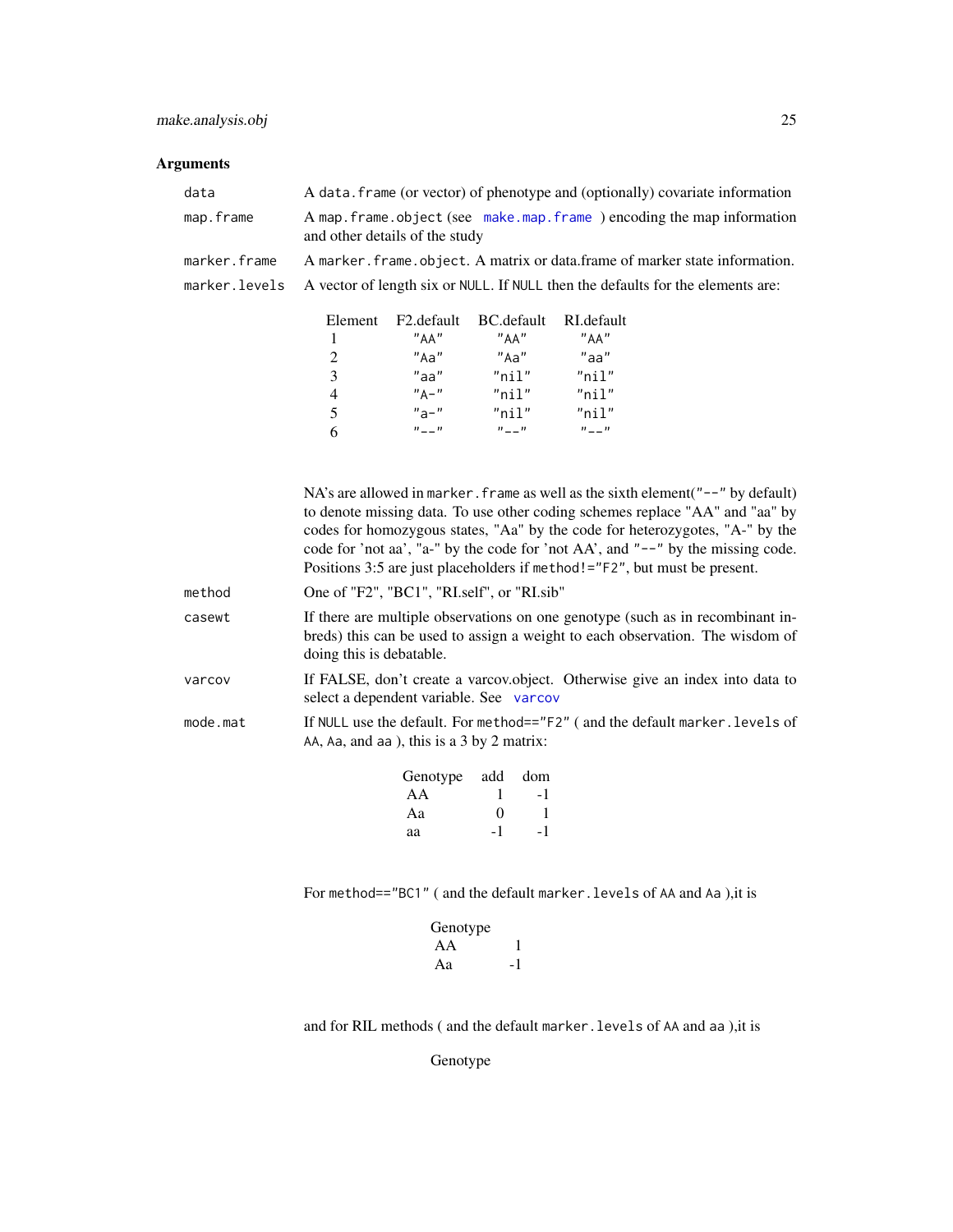| AA |    |
|----|----|
| аа | -1 |

Other choices of marker.levels will relabel the corresponding rows.

### <span id="page-25-0"></span>Details

A lot of stuff is bundled together in one object. The function is really just a wrapper calling other make.\* functions.

### Value

A list with components

| data. frame of phenotype, covariate information, and regressors created by<br>make.regressor.matrix |
|-----------------------------------------------------------------------------------------------------|
| A varcov.object. See make.varcov                                                                    |
| The names of the regressors from<br>make.regressor.matrix                                           |
| The method argument in the call.                                                                    |
| See make.state.matrix                                                                               |
| See make.loc.right                                                                                  |
| See make.map.frame                                                                                  |
| The casewt argument                                                                                 |
| The mode.mat used                                                                                   |
| A string giving the version of BQTL from q hich the objects was created                             |
| The function call                                                                                   |
|                                                                                                     |

#### Note

This can be quite a LARGE object.It might be better in crosses with lots (say, thousands) of markers, or in which many 'virtual' markers are used, or on computers with limited RAM to store each component separately. Not all components are used in every type of analysis.

### Author(s)

Charles C. Berry <cberry@ucsd.edu>

### See Also

[make.map.frame](#page-27-1) for definition of the marker map, The internally used functions are: [make.loc.right](#page-26-1), [make.state.matrix](#page-30-1), [make.regressor.matrix](#page-30-2), [make.varcov](#page-31-1), and [make.marker.numeric](#page-29-1)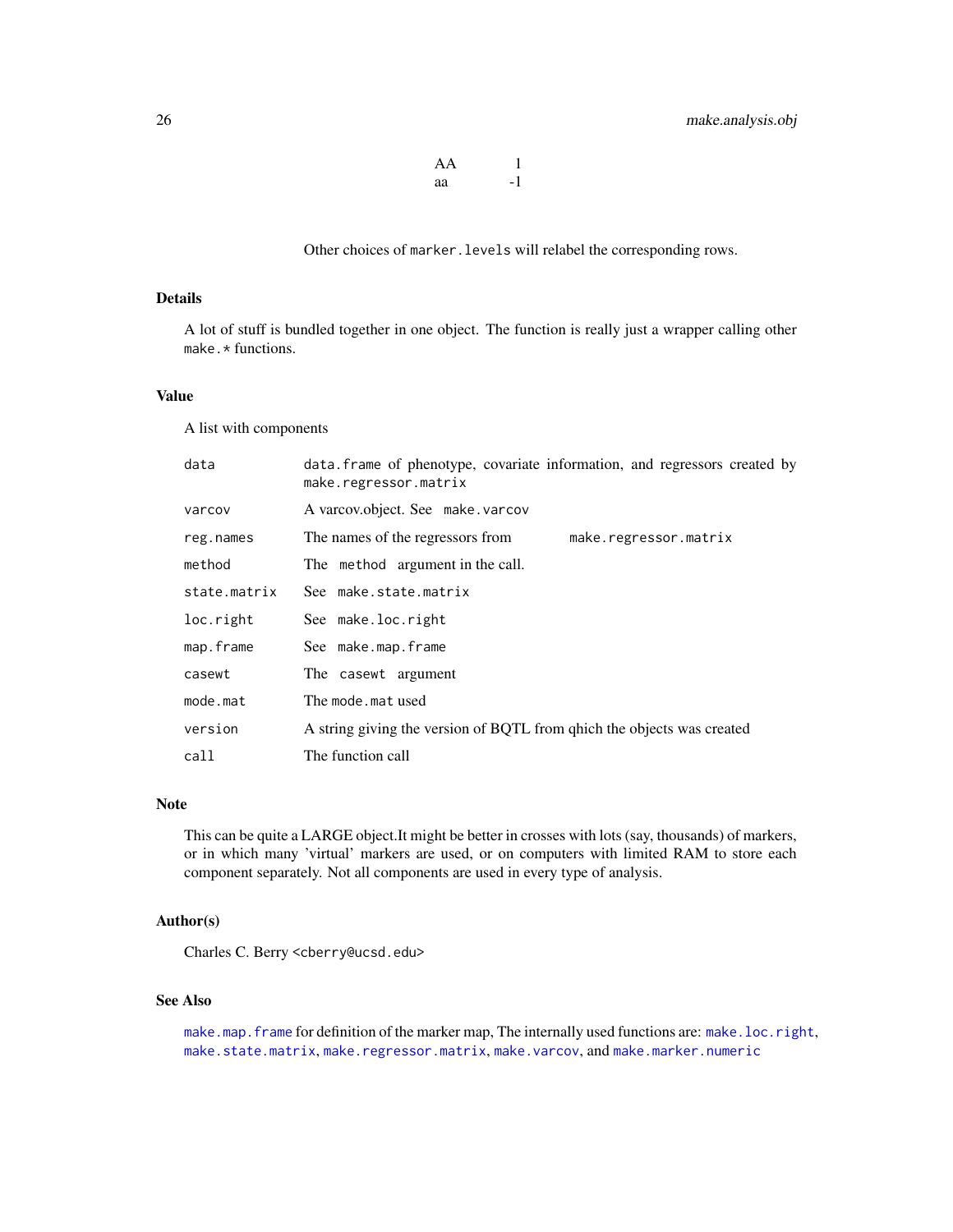### <span id="page-26-0"></span>make.loc.right 27

### Examples

```
data( little.bc.pheno )
data( little.mf.5 )
data( little.bc.markers )
names(little.bc.pheno)
little.ana.bc <- make.analysis.obj(little.bc.pheno$bc.phenotype,
                                   little.mf.5,little.bc.markers,
                                   method="BC1")
summary( little.ana.bc )
```
<span id="page-26-1"></span>make.loc.right *Keep track of fully informative markers or states*

### Description

Helps speed computations in multigene models by allowing a quick assessment of whether two loci are independent given the marker information for the individual.

#### Usage

make.loc.right(marker.frame, marker.distances)

### Arguments

marker.frame A marker.frame.object

marker.distances

Actually a misnomer, this is a vector with a zero in the last position of each chromosome.

#### Value

A matrix of the same dimension as marker.frame whose elements index the column on the next (right) fully informative marker.

### Author(s)

Charles C. Berry <cberry@ucsd.edu>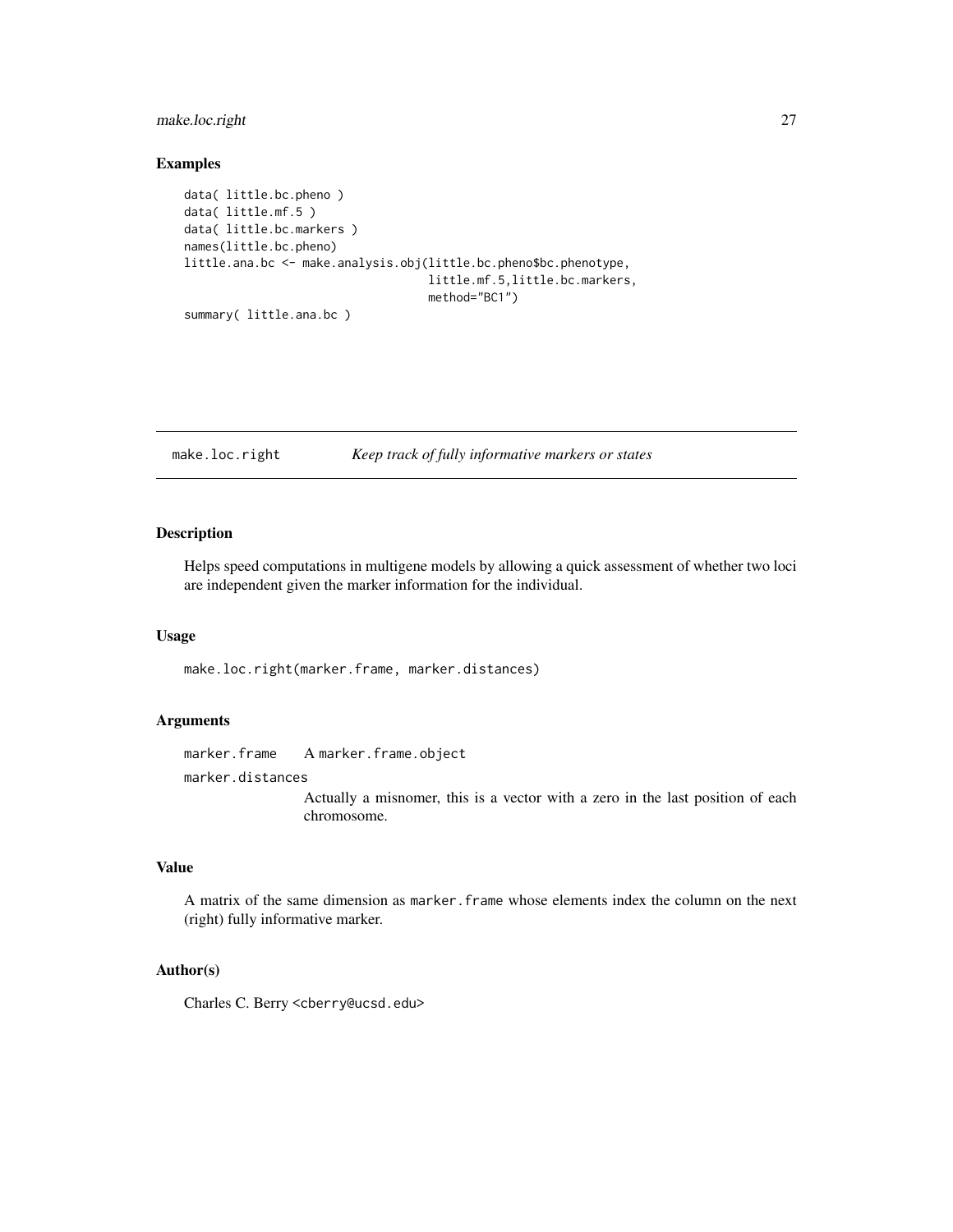### <span id="page-27-0"></span>Description

Uses the map distances as a means of assigning a prior for chromosomal location. Basically, this function attempts to assign equal weight according to the spacing or markers and 'virtual' markers.

### Usage

```
make.location.prior( x, add.2.end=0, normalize=TRUE )
```
### Arguments

|           | $x = e^{-mgd}$ , where mgd is the map distance in Morgans                 |
|-----------|---------------------------------------------------------------------------|
| add.2.end | How many Morgans to extend the first and last interval on each chromosome |
| normalize | If TRUE, let the result sum to 1.0                                        |

### Value

A vector of  $length(x)$  whose sum is one, if normalize==TRUE

#### Author(s)

Charles C. Berry, <cberry@ucsd.edu>

<span id="page-27-1"></span>make.map.frame *Create marker map specifications*

#### Description

A map.frame.object describes a marker map and additional loci that may be used in a QTL study. Each row pertains to one locus. Names of markers, abbreviated names, distances, and other necessary and useful information are bundled.

#### Usage

```
make.map.frame(dx,chr.num = NULL, prior = make.location.prior(lambda),
   morgan = 100, nint = NULL, reso = NULL)
```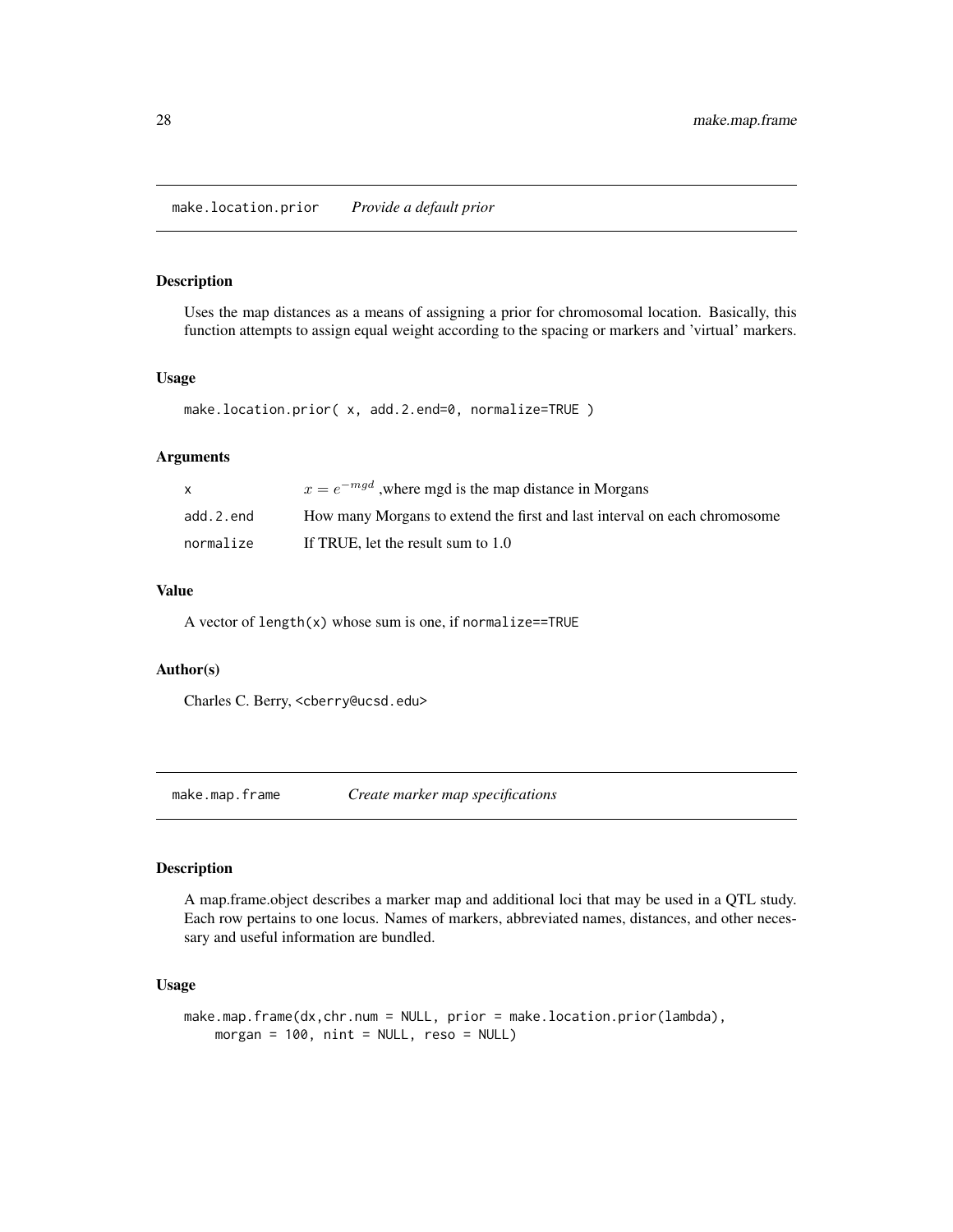### make.map.frame 29

### Arguments

| dx      | An object of class "map. frame" or class "data. frame" or a vector or a data. frame<br>with a column named cM, M, or dx or whose first column gives location on<br>each chromosome in centiMorgans (from start of chromosome or Morgans if<br>$M$ was the column name). It is best if names $(dx)$ (for vector arguments) or<br>row.names(dx) (for data.frame arguments) give names of markers for later ref-<br>erence, but this isn't really necessary. |
|---------|-----------------------------------------------------------------------------------------------------------------------------------------------------------------------------------------------------------------------------------------------------------------------------------------------------------------------------------------------------------------------------------------------------------------------------------------------------------|
| chr.num | (Optional) Vector of chromosome numbers                                                                                                                                                                                                                                                                                                                                                                                                                   |
| prior   | (Optional) Vector of Prior probabilities for the loci                                                                                                                                                                                                                                                                                                                                                                                                     |
| morgan  | 100 if centiMorgans, 1 if Morgans                                                                                                                                                                                                                                                                                                                                                                                                                         |
| nint    | (Optional) Vector of one plus number of 'virtual' markers to be inserted after<br>each locus                                                                                                                                                                                                                                                                                                                                                              |
| reso    | Maximum distance between loci. If necessary fill in with 'pseudo-markers'                                                                                                                                                                                                                                                                                                                                                                                 |
|         |                                                                                                                                                                                                                                                                                                                                                                                                                                                           |

### Details

The QTL analysis depends on information about the marker map and on specifications of the loci to be studied. The 'map.frame' contains this information.

#### Value

A data frame with components:

| marker.name | The full text identifier for this marker, e.g. "HH.360L.Col" is a marker on chro-<br>mosome 1 of arabidopsis thaliana, and names like this can be used for reference<br>purposes. 'Virtual' markers have a suffix appended to the name of the previous<br>marker. |
|-------------|-------------------------------------------------------------------------------------------------------------------------------------------------------------------------------------------------------------------------------------------------------------------|
| сM          | Location on the chromosome. If this is a marker of a locus that was input via<br>dx, then it is just the value of dx.                                                                                                                                             |
| pos.type    | "left" if it is the first locus on this chromosome,"right" if it is last, or "center"<br>otherwise.                                                                                                                                                               |
| is.marker   | TRUE if this was actually a marker, FALSE if it is a 'virtual' marker                                                                                                                                                                                             |
| pos.plot    | Plotting position for this locus. Typically the same as dx.                                                                                                                                                                                                       |
| lambda      | Twice the recombination fraction minus one.                                                                                                                                                                                                                       |
| locus       | An abbreviation for the locus of the form "C, < chr. num>. <cm>"</cm>                                                                                                                                                                                             |
| chr.num     | The chromosome number.                                                                                                                                                                                                                                            |

#### Note

The idea in having all of this bundled together is to make it easier for plot and summary methods to be implemented and to allow convenient references in formula based methods.

### Author(s)

Charles C. Berry <cberry@ucsd.edu>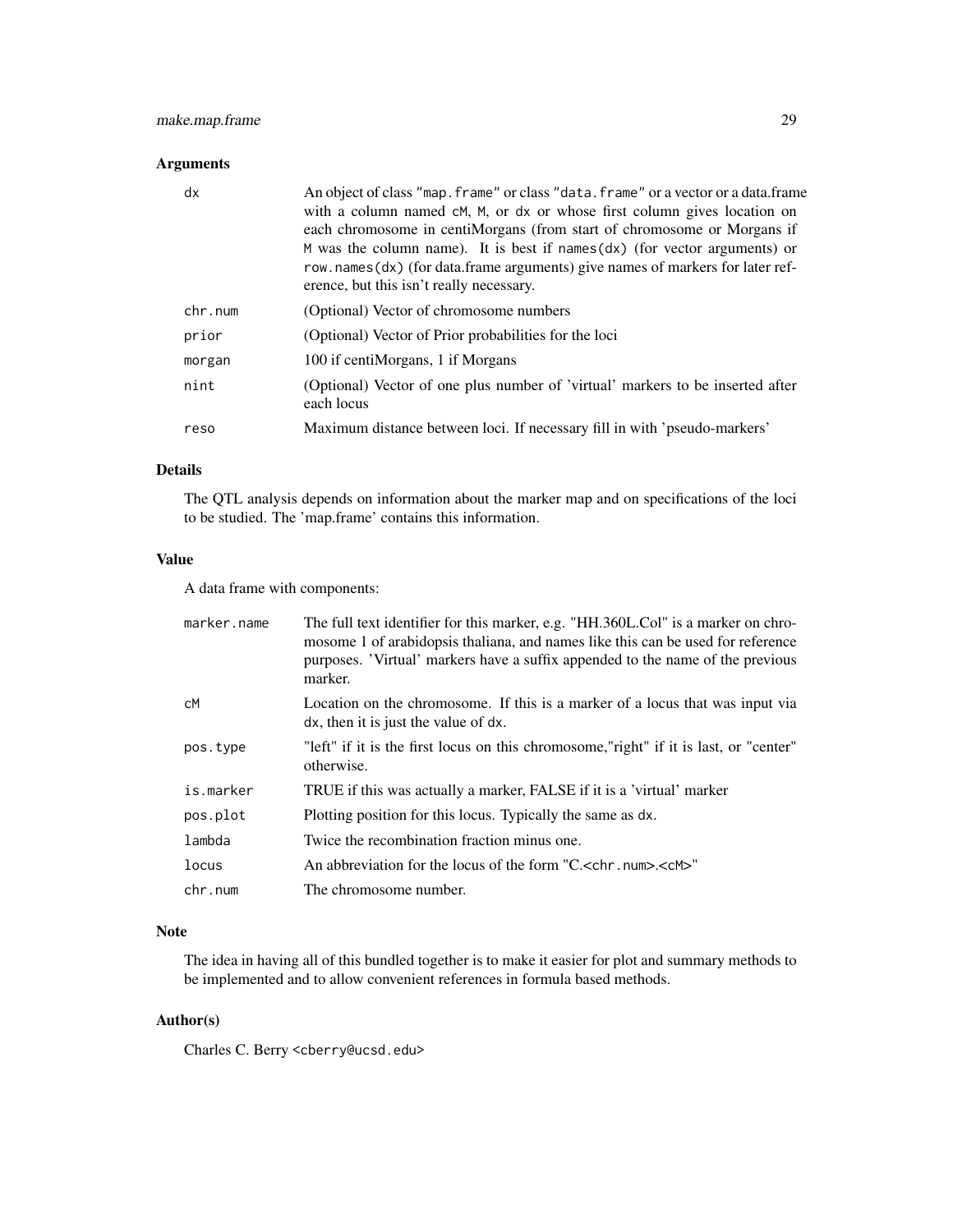### Examples

```
data( little.map.dx )
little.map.frame <- make.map.frame( little.map.dx )
plot( little.map.frame ) # there is a plot method
# add 'virtual' markers to map
little.mf.5 <- make.map.frame(little.map.frame,reso=5)
print(little.mf.5[1:10,],digits=1) # show a few rows
plot( little.mf.5 ) # notice the 'virtual' markers added
```
<span id="page-29-1"></span>make.marker.numeric *Translate a marker.frame.object to numeric matrix*

### Description

Not to be called directly by users. This utility function simply returns the coded numeric values corresponding to the allele states.

#### Usage

make.marker.numeric(marker.frame, level.names=NULL)

### Arguments

| marker.frame | A data frame object consisting of factors or character vectors that encode the<br>allele states.                                                                                              |
|--------------|-----------------------------------------------------------------------------------------------------------------------------------------------------------------------------------------------|
| level.names  | A vector of length 6 to translate the levels attribute or character codes into allele<br>states that make state matrix understands. If necessary, dummy codes are<br>used to fill the vector. |

### Value

A matrix, for which column i is match(as.character(marker.frame[,i]),level.names)

#### Author(s)

Charles C. Berry <cberry@ucsd.edu>

<span id="page-29-0"></span>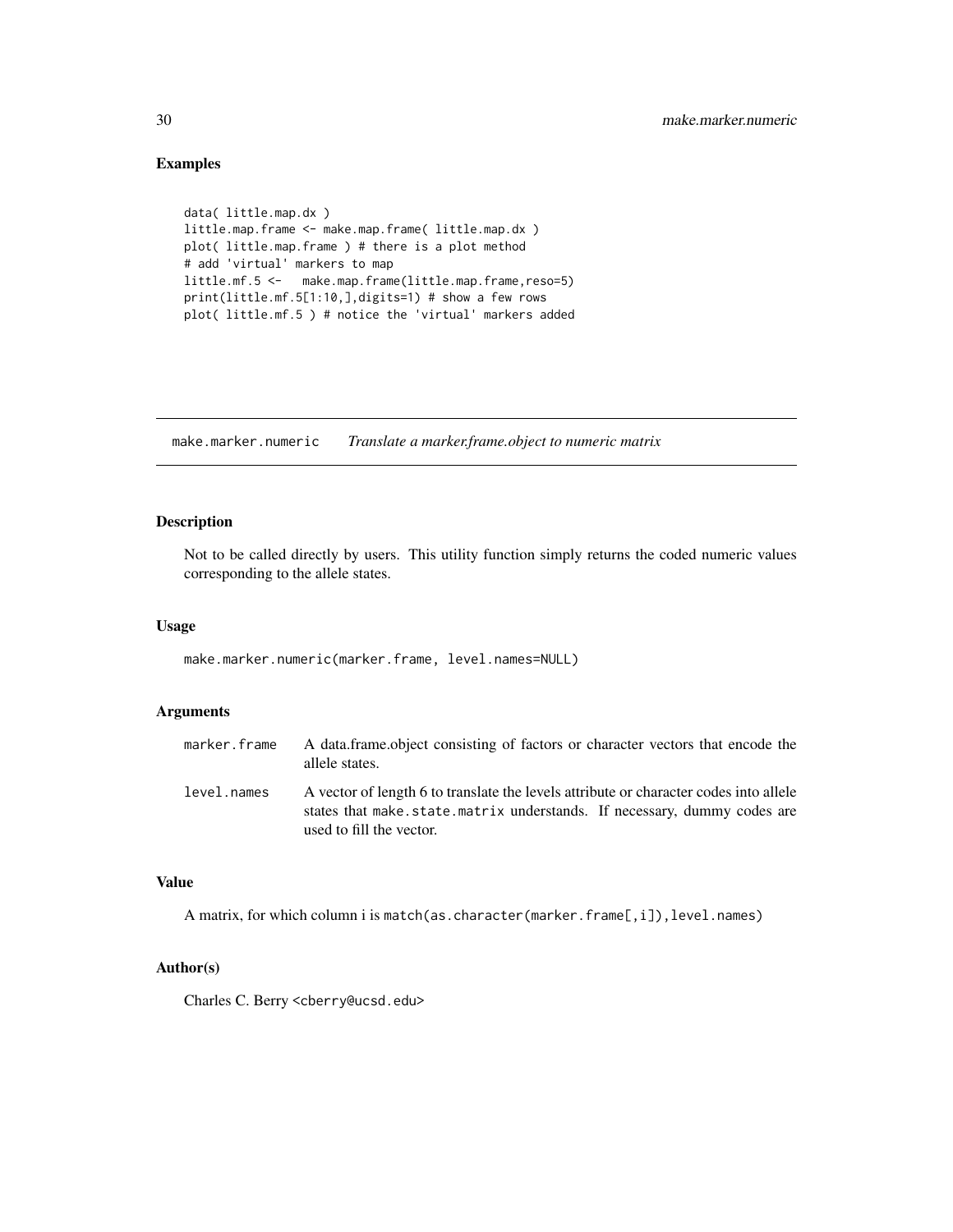<span id="page-30-2"></span><span id="page-30-0"></span>make.regressor.matrix *Create regressors using expected marker values*

#### Description

Create regression variables for markers and loci between or near markers by imputation conditional on known marker states.

### Usage

make.regressor.matrix(state.matrix, mode.mat=NULL)

#### Arguments

| state.matrix | A state matrix object - see make . state matrix for more details                                                                                                                                                                                                                                                                                                                  |
|--------------|-----------------------------------------------------------------------------------------------------------------------------------------------------------------------------------------------------------------------------------------------------------------------------------------------------------------------------------------------------------------------------------|
| mode.mat     | A matrix which indicates the values of regressor variables corresponding to the<br>allele states. If mode mat=NULL (the default) a mode mat is inferred from the<br>dimensions of state matrix. For the F2 intercross these are typically additive and<br>dominance codes like $(-1,0,1)$ and $(1,-1,1)$ . For BC1 backcross and RI lines,<br>typically the values are $(-1,1)$ . |

### Value

A matrix with variables suitable for use as regressors.

### References

Haley C.S. and Knott S.A. (1992) A simple regression method for mapping quantitative trait loci in line crosses using flanking markers. *Heredity* 69,315-324.

### See Also

[make.state.matrix](#page-30-1)

<span id="page-30-1"></span>make.state.matrix *Create state.matrix.object*

### Description

Create a state.matrix.object to be used encode marker information in a form in which it can be used in subsequent calculations.

#### Usage

```
make.state.matrix(marker.frame, marker.distances, method="F2")
```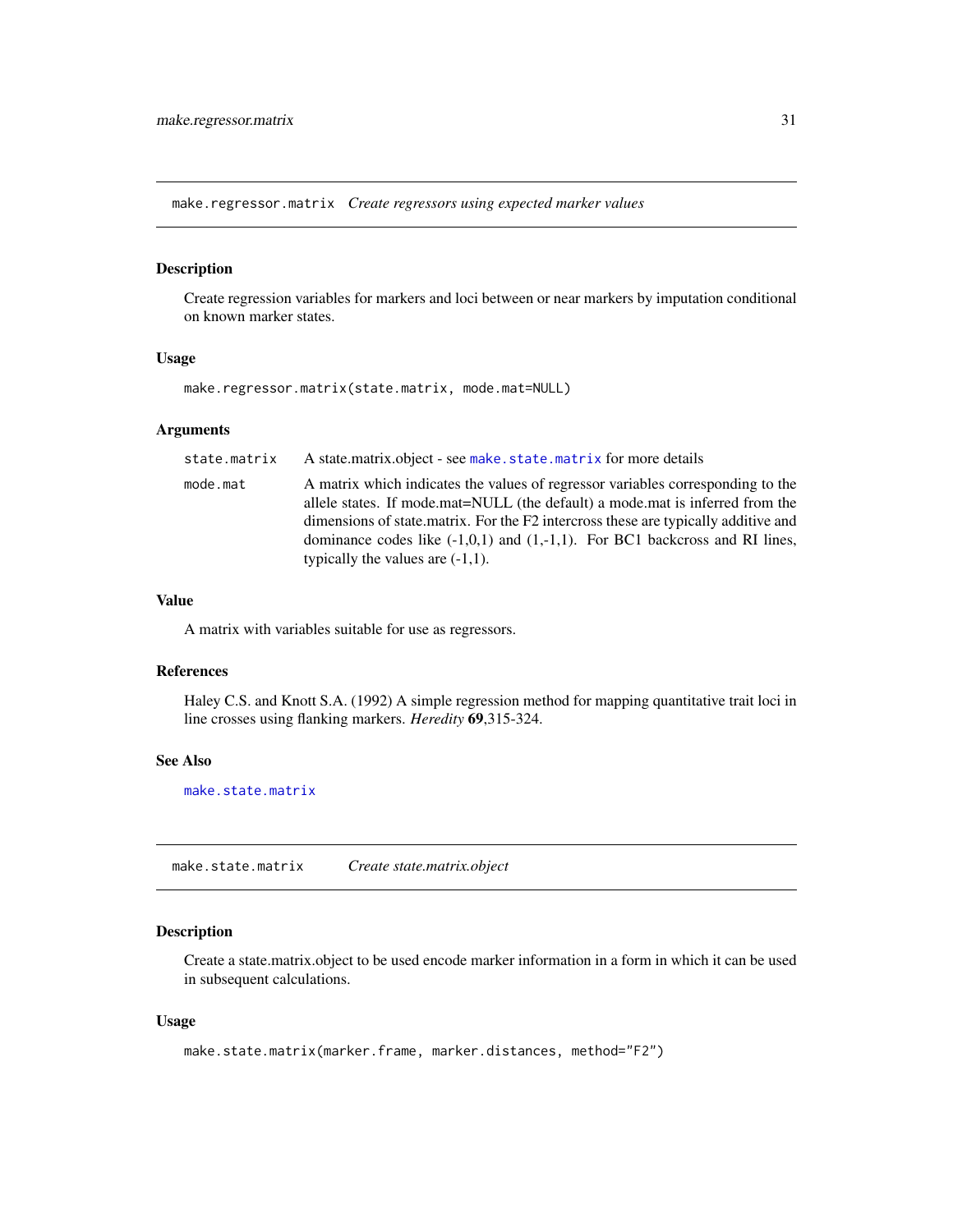#### <span id="page-31-0"></span>**Arguments**

| marker.frame     | Actually, this is a misnomer. This is NOT amarker. frame. object. Rather                                                                                                                                                                  |
|------------------|-------------------------------------------------------------------------------------------------------------------------------------------------------------------------------------------------------------------------------------------|
|                  | it is obtained by by call like make.marker.numeric(marker.frame.object)                                                                                                                                                                   |
|                  | make.marker.numeric) and it is coerced to a matrix. It encodes<br>(see                                                                                                                                                                    |
|                  | marker allele states. One column is used for each marker or pseudo-marker                                                                                                                                                                 |
|                  | (basically a placeholder with all missing values). The entries are in 1:6, if NA's<br>are present, they are recoded to 6. The columns are arranged in linkage groups<br>with presumed order reflected in the actual order of the columns. |
| marker.distances |                                                                                                                                                                                                                                           |
|                  | Distances between the markers in the 'lambda' metric. $-log(lambda)/2$ is the                                                                                                                                                             |
|                  | Haldance map distance. Linkage groups are separated by values of 0.0.                                                                                                                                                                     |
|                  |                                                                                                                                                                                                                                           |

method method = "F2" is the default, and "BC1", "RI.self", and "RI.sib" are other options. The assumed setup is as follows (strains are A and a):

| marker state                 | F <sub>2</sub> .code | BC.code | RLcode |
|------------------------------|----------------------|---------|--------|
| "AA"                         |                      |         |        |
| "Aa"                         | 7                    |         |        |
| "aa"                         | 3                    |         |        |
| " $A$ -" (not aa)            |                      |         |        |
| " $a$ <sup>-"</sup> (not AA) | 5                    |         |        |
| " $--$ " (unknown)           | h                    |         |        |

### Value

n by k by q array. q is 3 for method="F2" and 2 for others methods. Each element encodes the probability of the allele state conditional on the marker states.

#### Note

It might have been better to design this array so that the third subscript moves fastest. In large problems, the current structure may involve excessive memory access.

### References

Lander E.S. and Green P. (1987) Construction of multilocus genetic linkage maps in humans. *Proceedings of the National Academy of Sciences of the United States of America*, 84(8), 2363–7.

Jiang C. and Zeng Z-B. (1997) Mapping quantitative trait loci with dominant and missing markers in various crosses from tow inbred lines. *Genetica* 101, 47-58.

<span id="page-31-1"></span>make.varcov *Create moment matrices*

### Description

Create a moment matrix of the marker variables and of the regressors by the phenotype variable. For use in regression modelling on the markers.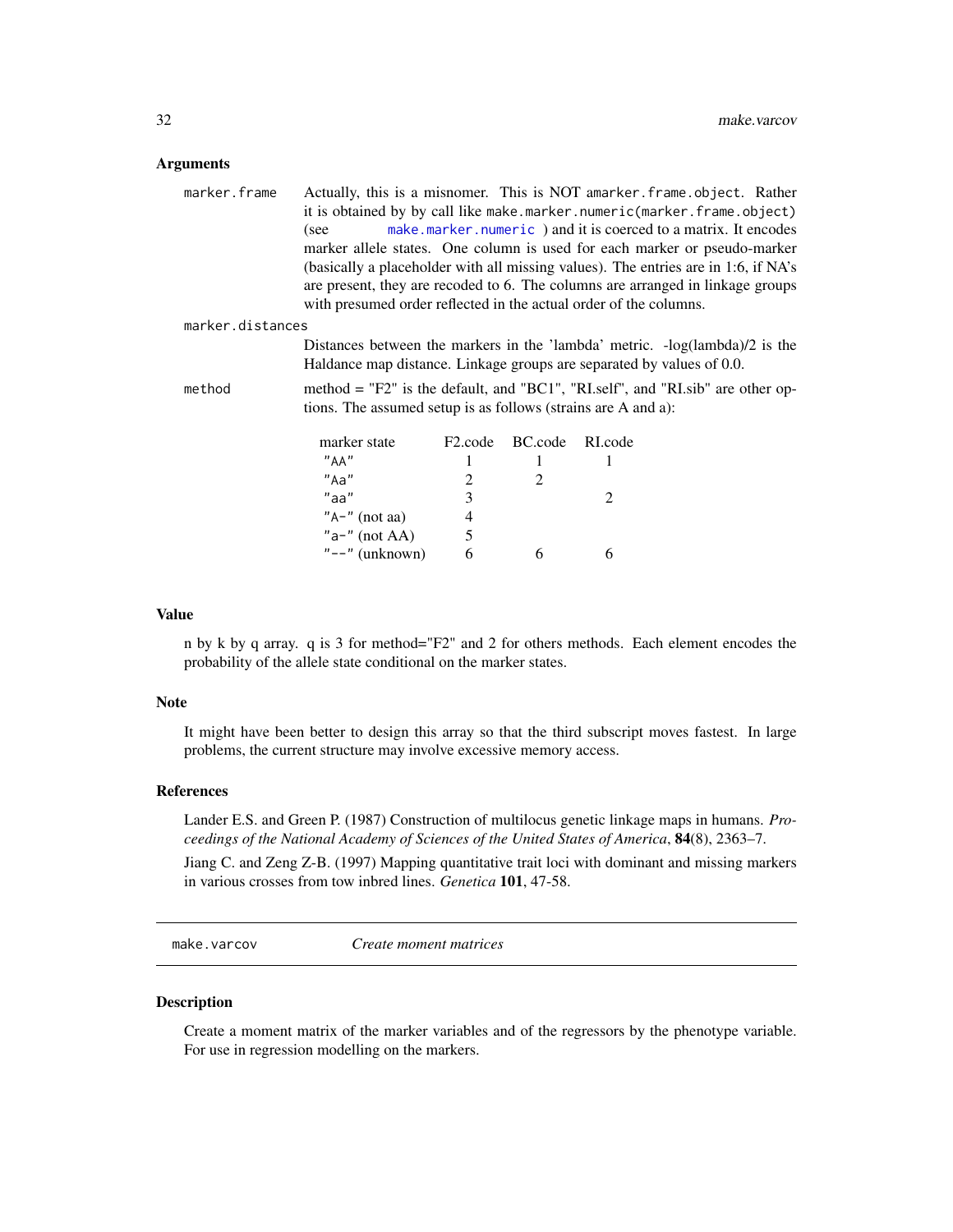### <span id="page-32-0"></span>map.index 33

#### Usage

make.varcov(regressor.matrix, y, subset=is.finite(y), casewt=NULL)

#### Arguments

| regressor.matrix |                                                                                                                          |
|------------------|--------------------------------------------------------------------------------------------------------------------------|
|                  | The object produced by make.regressor.matrix                                                                             |
| y                | A vector of phenotype information with the same number of elements as there<br>are rows in regressor.matrix              |
| subset           | Logical vector with the same number of elements as there are rows in regressor matrix<br>to indicate which rows to keep. |
| casewt           | Optional vector of case weights.                                                                                         |

#### Value

A list with components

| var.x  | Moment matrix of the marker regressor variables                               |
|--------|-------------------------------------------------------------------------------|
| COV.XV | Moment matrix of the marker regressor variables versus the phenotype variable |
| var.v  | The Second central moment of the phenotype variable                           |
| df     | $sum(subset==TRUE) - 1$                                                       |

#### Note

It is generally NOT a good idea to do regressions on ill-conditioned designs using the moment matrices like this. The excuse for doing so here is twofold. First, calculations using this method are used to perform importance sampling, so minor numerical inaccuracies in computing the probabilites used in sampling get straightened out by the importance weights. Second, it will typically be the case that a prior is set on the regression coefficients and this results in a positive constant (aka a 'ridge' parameter) being added to diagonal of varcov\$var.x and this reduces the ill-conditioning. Of course the rational for using the method is to speed the sampling, and it is very effective at doing so.

#### Author(s)

Charles C. Berry <cberry@ucsd.edu>

<span id="page-32-1"></span>map.index *Look up numerical index(es) of map locations*

### **Description**

One way to index a locus (loci) in a genetic map is by the numerical index of its row (their rows). map.index performs a lookup in a specific map.frame given one (or two) chromosome number(s) and one (or two) map distance(s).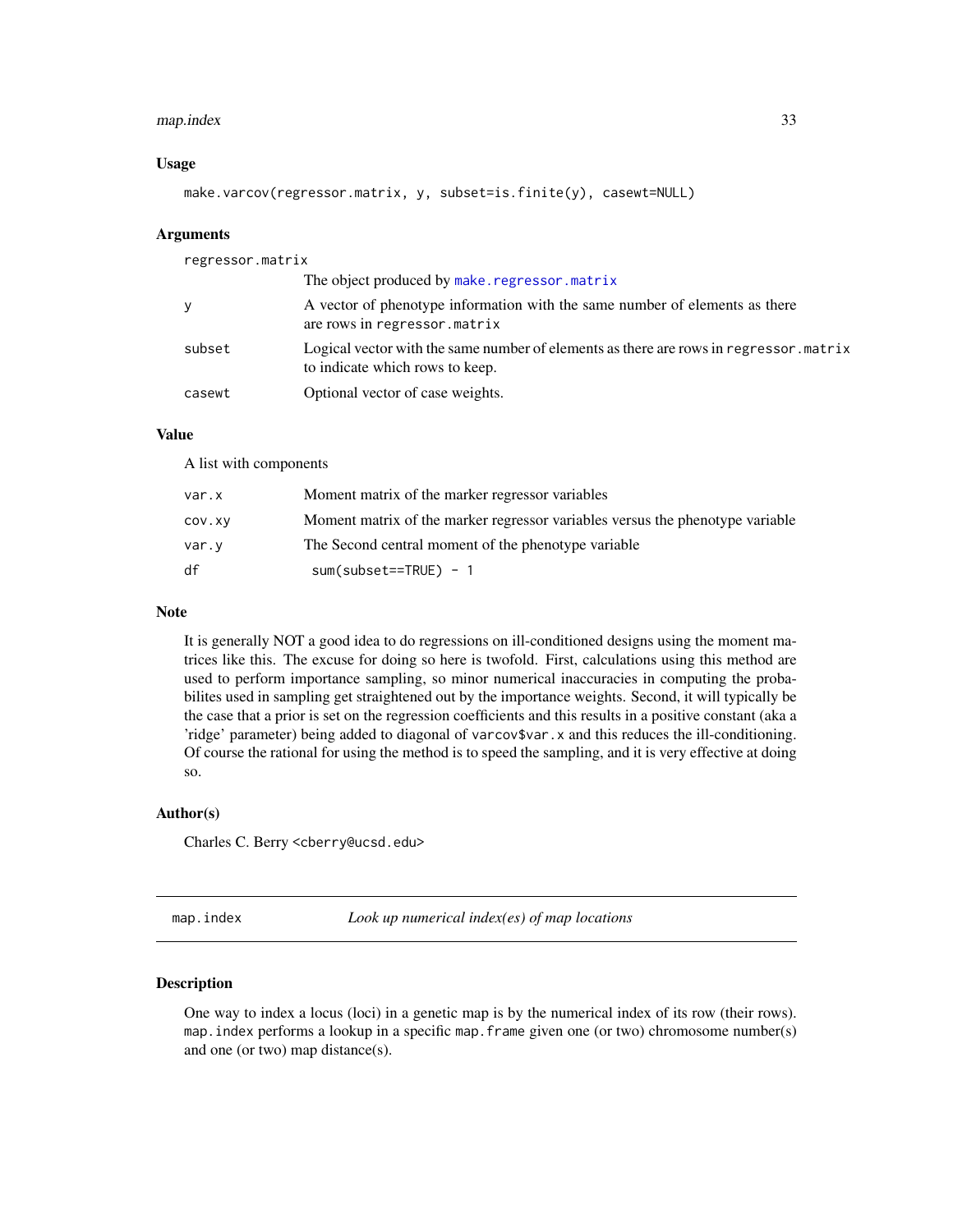#### Usage

 $map.intex(x, ...)$ 

#### Arguments

| x | A map. frame or analysis. object                                                                                                                                                                                                                                                                                                            |
|---|---------------------------------------------------------------------------------------------------------------------------------------------------------------------------------------------------------------------------------------------------------------------------------------------------------------------------------------------|
| . | For methods that look up a location in a map, frame the following named ar-<br>guments may be used: chromo A chromosome number or 2 ordered numbers<br>cM (Optional) map distance or two. If the same chromosome number is used<br>twice in chromo, cM must be ordered. If cM is omitted, all loci on the chromo-<br>some will be included. |
|   |                                                                                                                                                                                                                                                                                                                                             |

### Details

It is often convenient to refer to genetic loci or regions by the numerical index(es) in a map.frame. map.index allows lookups according to the approximate map location.

### Value

A numerical vector of one or more row numbers. If only chromo is specified, all row numbers on the specified chromosome are returned. If chromo has two elements, then all row numbers on those chromosomes with numbers in range(chromo) will be returned. If one of each of chromo and cM are specified, then the row number of the closest locus will be returned. For two of each, row numbers in the range of the closest matches will be returned.

### Author(s)

Charles C. Berry <cberry@ucsd.edu>

#### See Also

[make.map.frame](#page-27-1) for a description of how map information is organized.

### Examples

```
data(little.ana.bc)
map.index(little.ana.bc,chromo=1,cM=25) # locus nearest 1,25
index.chr.1 <- map.index(little.ana.bc,chromo=1)
fit.on.1 <- bqtl(bc.phenotype~locus(index.chr.1),little.ana.bc)
summary( loglik( fit.on.1 ) )
```
<span id="page-33-0"></span>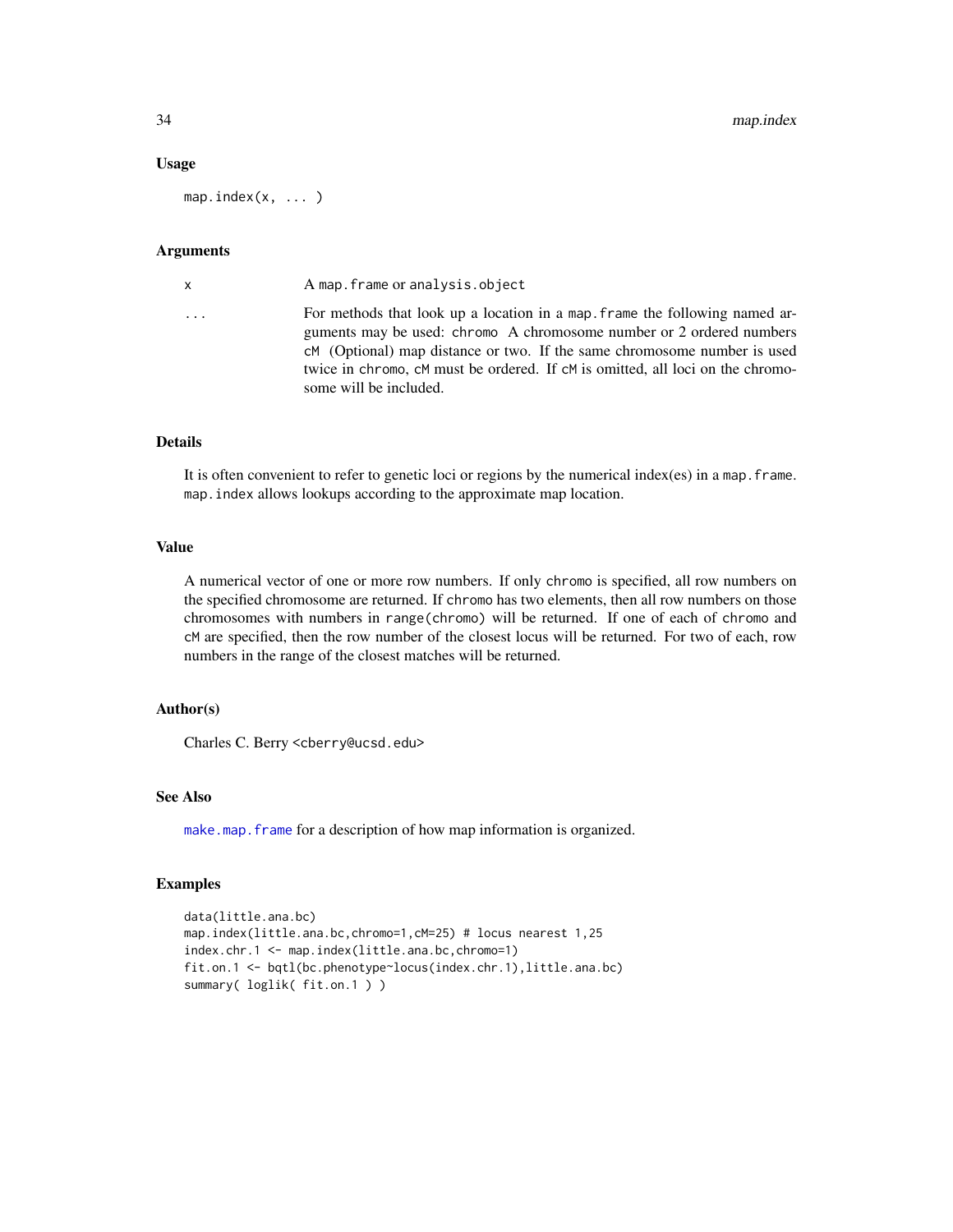<span id="page-34-1"></span><span id="page-34-0"></span>

#### **Description**

Report the chromosome number and location of loci in a genetic map.

#### Usage

```
map.location(x,... )
map.loc(x, \ldots)
```
#### Arguments

| х |          |  |  |  |
|---|----------|--|--|--|
|   | $\cdots$ |  |  |  |
|   |          |  |  |  |
|   |          |  |  |  |
|   |          |  |  |  |

x A object of class map.frame,analysis.object, bqtl, or bqtl.list

Other arguments usage depend on the class of  $x : y A$  vector of row numbers or map.names specifying which subset of the map. frame of  $x$  is to be returned chromo: A vector of chromosome numbers cM (Optional) map distance vector. If the same chromosome number is used twice in chromo, cM must be ordered. If cM is omitted, all loci on each chromosome listed in chromo will be included. map.namesA vector of map.names

#### Details

It is often helpful to refer to genentic loci by their locations. The methods of map.location (alias map.loc) will extract the row index, chromosome number and location, and the name for specified loci. For direct lookups of the loci in a map.frame or analysis.object, one must specify y or chromo or map.names. When  $class(x) == "bqtl"$  map.locations of terms used in a call to bqtl are returned. When cM is used, an attempt will be made to match the location; if the match fails, the nearest locus will be used. When there are two elements in chromo and two in cM, all the map locations in between the matching loci will be returned.

#### Value

An object of class map. location which inherits from map. frame. It has columns:

| chr.num                  | The chromosome number                            |  |
|--------------------------|--------------------------------------------------|--|
| сM                       | The location in centiMorgans on that chromosome. |  |
| marker.name              | The name by which that marker is known           |  |
| $attr($ ,"row.names" $)$ |                                                  |  |
|                          | An index of the locations                        |  |

#### Author(s)

Charles C. Berry <cberry@ucsd.edu>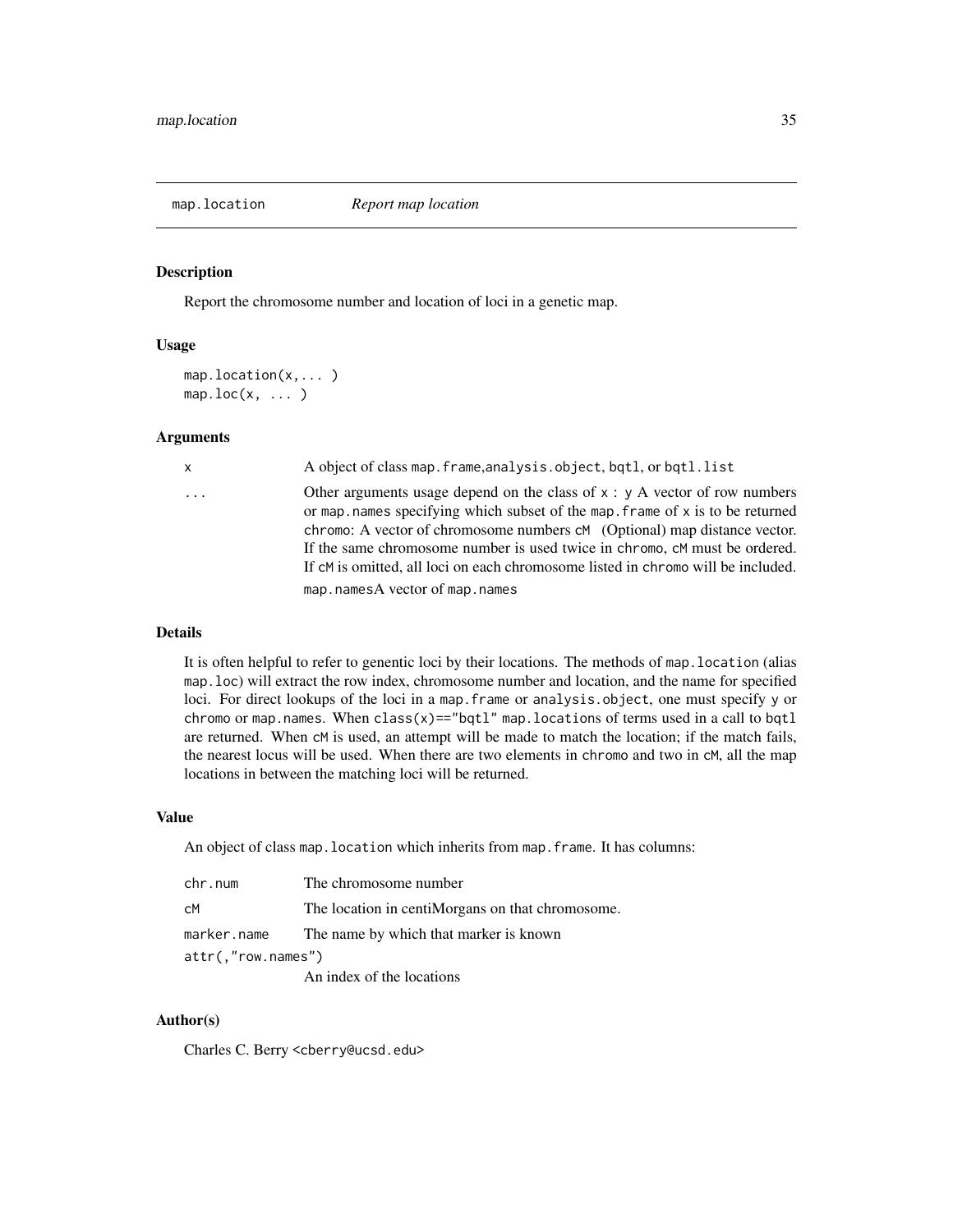### See Also

[make.map.frame](#page-27-1)

### Examples

data(little.ana.bc)

map.loc(little.ana.bc, c(1,15,45)) map.loc(little.ana.bc,chromo=3,cM=22) map.loc(little.ana.bc,"m.12") rm(little.ana.bc)

map.names *Look up names of markers or loci*

### Description

This is a generic helper function with methods that will return the names of markers or loci.

#### Usage

map.names(x,...)

### Arguments

|                         | An object that has marker names in it. Methods for objects of the map. frame,<br>analysis.object.bqtl, and bqtl.list class. |
|-------------------------|-----------------------------------------------------------------------------------------------------------------------------|
| $\cdot$ $\cdot$ $\cdot$ | For class(x)=="analysis.object" or class(x)=="map.frame", arguments<br>chromo and cM can be used as in map. index           |

### Details

When applied to an object of class bqtl

```
map.names(x, ..., ana.obj )
```
can be used to specify where to find the data.

### Value

A character vector

### Author(s)

Charles C. Berry <cberry@ucsd.edu>

<span id="page-35-0"></span>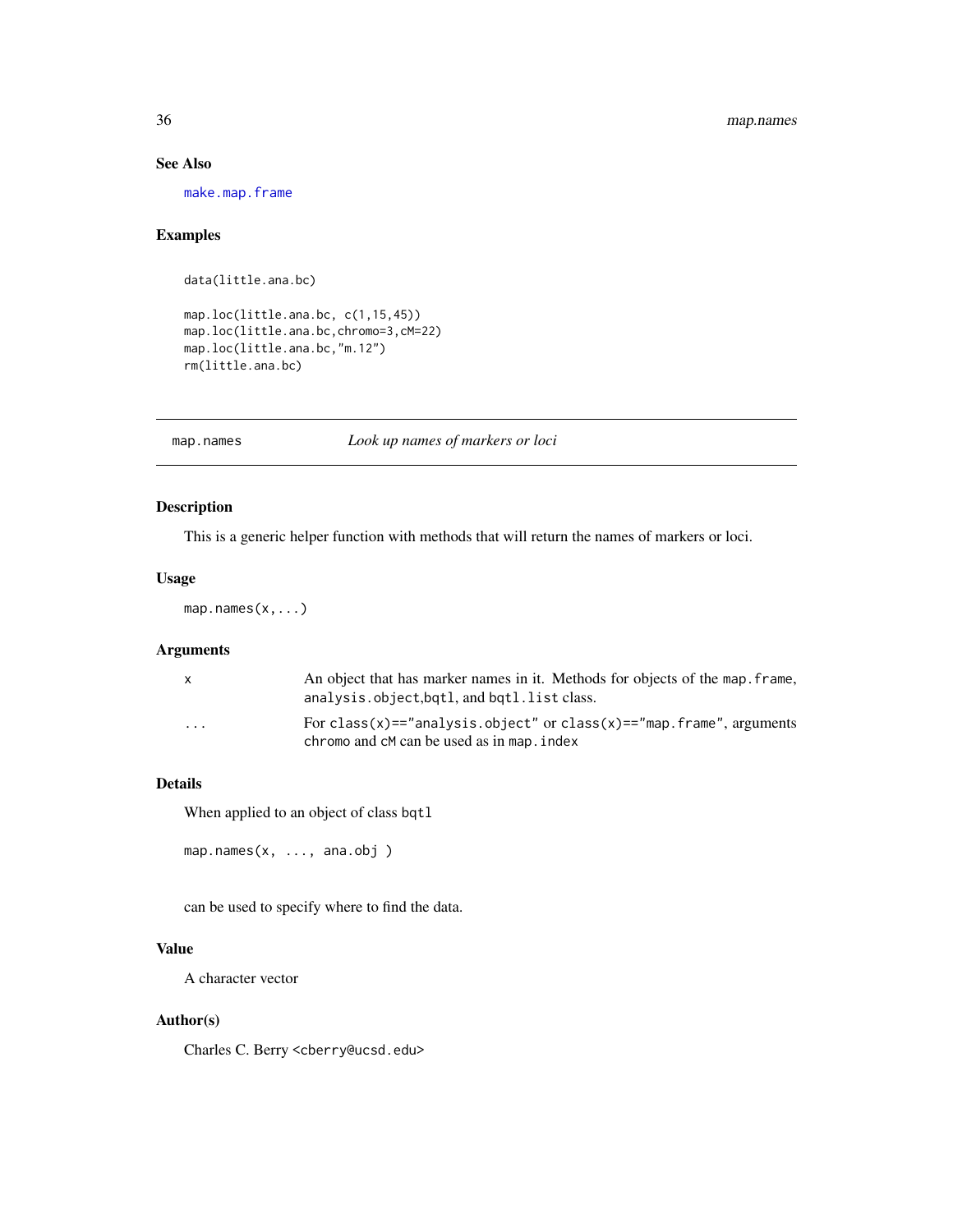#### <span id="page-36-0"></span>marker.fill 37

### See Also

[map.index](#page-32-1), [map.location](#page-34-1)

#### Examples

```
data(little.ana.bc)
map.names(little.ana.bc,chromo=1,cM=24)
map.names(little.ana.bc,chromo=c(1,1),cM=c(40,55))
fit <- bqtl( bc.phenotype ~ locus(23,42) , little.ana.bc )
map.names( fit )
```
marker.fill *Map Positions Between Markers*

#### Description

Given a set of markers, one wants to create a finer map at a given resolution. marker fill takes a a collection of marker distances and a desired resolution and finds positions that are intermediate and at that resolution.

### Usage

```
marker.fill(map.frame, reso, return.nint = FALSE)
```
### Arguments

| map.frame   | A map.frame.object.                                                           |
|-------------|-------------------------------------------------------------------------------|
| reso        | The desired interval between loci in the same metric as map, frame\$cM        |
| return.nint | Whether to output a vector of number of intervals to produce in each existing |
|             | interlocus interval                                                           |

#### Value

If return.nint is TRUE, a vector of integers is returned. It indicates how many intervals to place between this marker and the next to achive the desired minimum distance.

If return.nint is FALSE, a vector of distances is returned. The names attribute has suffixes added to indicate positions filled to the 'right' of existing markers. Thus if markers 'mark.01' and 'mark.02' are in succession at a distance of 3 and reso==1, then the value associated with 'mark.01' (which was 3) becomes 1, a value of 1 is associated with new loci called 'mark.01.1' and 'mark.01.2' in created with values of 1 each. The returned vector is ordered by chromosome, then marker or filled locus.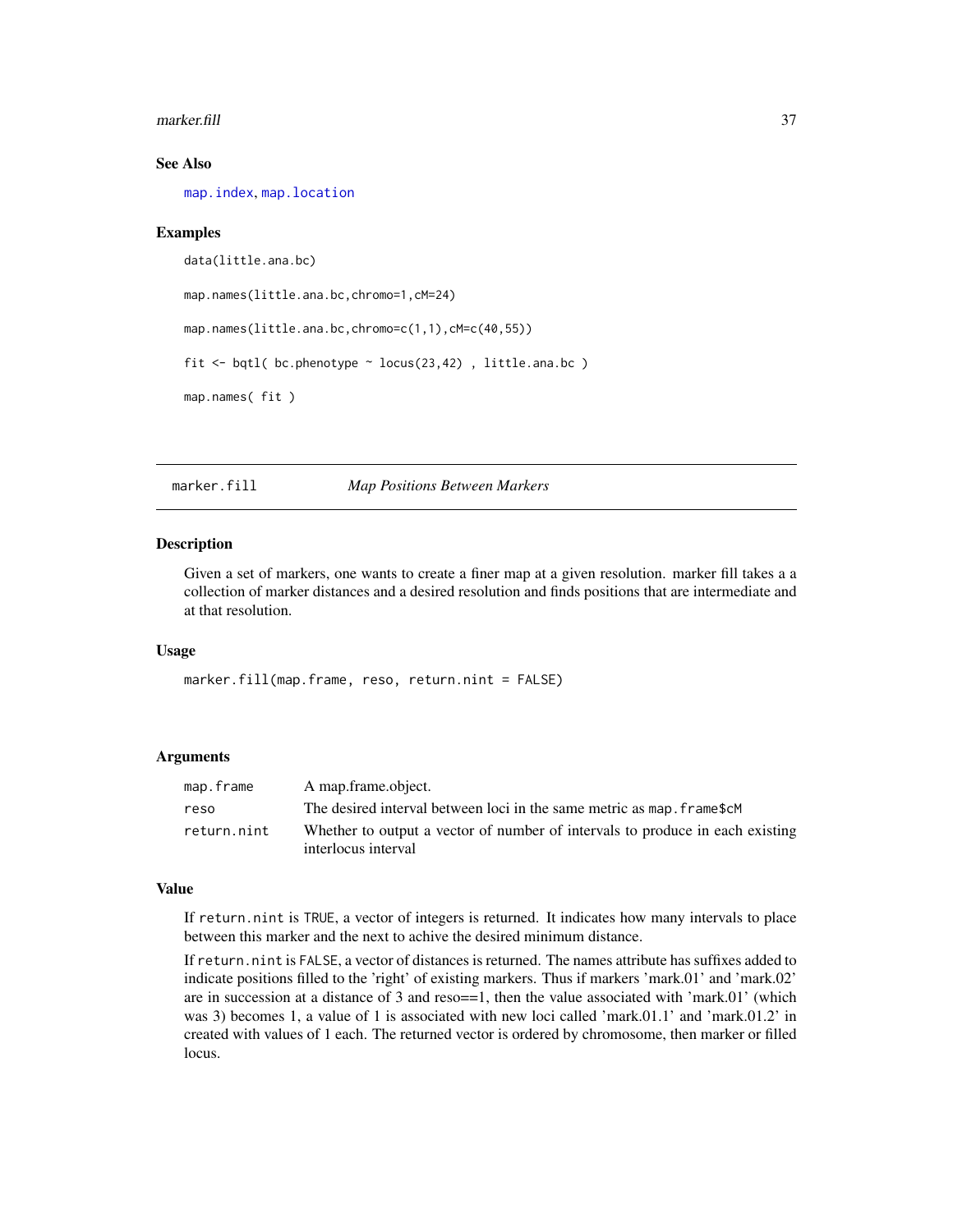#### See Also

[make.map.frame](#page-27-1)

### Examples

```
data( little.map.frame )
little.nint <- marker.fill( little.map.frame, reso=5, TRUE )
cbind(nint=little.nint,cM=little.map.frame$cM)[1:10,]
rm( little.map.frame, little.nint )
```
<span id="page-37-1"></span>marker.levels *Define marker level codes*

#### Description

The coding scheme used to define marker.levels is set up by these functions. *BQTL* has defaults that these functions can help the user to redefine.

#### Usage

```
bc1.levels( AA="AA", Aa="Aa", miss.val="--")
ri.levels( AA="AA", aa="aa", miss.val="--")
f2.levels( AA="AA", Aa="Aa", aa="aa", not.aa="A-", not.AA="a-",
miss.val="--")
```
#### Arguments

| AA       | Always used: the code for the homozygous state from one parent line                                                                                                      |
|----------|--------------------------------------------------------------------------------------------------------------------------------------------------------------------------|
| Aa       | F2 and BC1 setups: the code for the heterozygous state                                                                                                                   |
| aa       | F2 and RI setups: the code for the homozygous state for the other parent line                                                                                            |
| not.aa   | F2 only: the code for a dominant marker that rules out a both                                                                                                            |
| not.AA   | F2 only: the code for a dominant marker that rules out AA                                                                                                                |
| miss.val | The character string for a missing (unknown) allele state. NAs are automatically<br>detected, so this is only needed if string values are used to denote missing values. |

#### Details

It is essential that the codes intended by the user be clearly understood by *BQTL*. It is hoped that thees functions provide a bridge between the internals of *BQTL* and the user's view of the marker codes. Numeric values can be used, but they will be coerced to character values.

<span id="page-37-0"></span>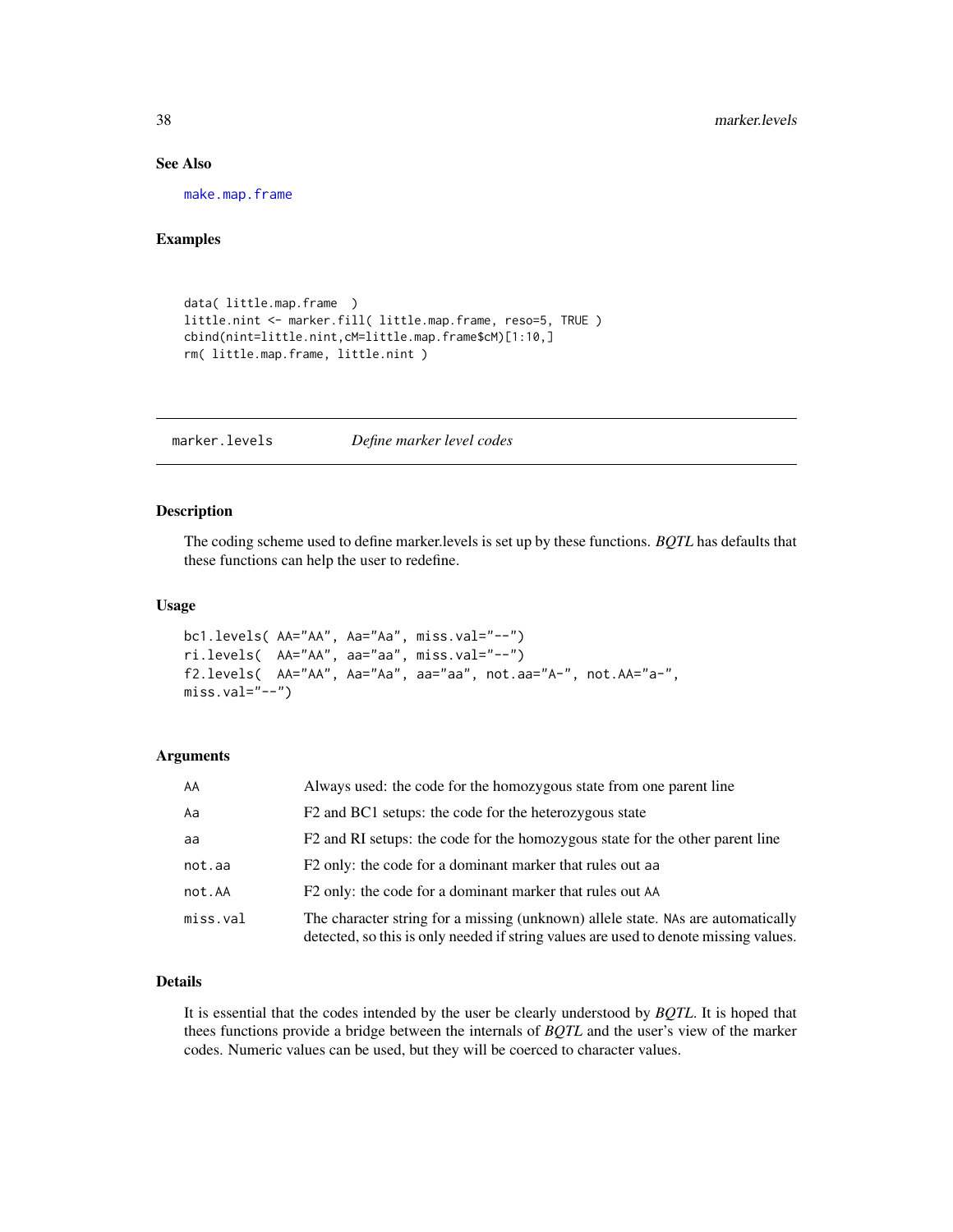### <span id="page-38-0"></span>plot.map.frame 39

### Value

A vector with 6 elements corresponding to the values of AA, Aa, aa, not.aa, not.AA, and miss.val. For RI and BC1 setups, those that do not apply will be unnamed and set to "nil"

#### Author(s)

Charles C. Berry <cberry@ucsd.edu>

### See Also

[make.analysis.obj](#page-23-1)

#### Examples

```
### show the defaults:
f2.levels()
bc1.levels()
ri.levels()
### suppose that 1,2,3 are codes used in F2:
f2.levels(1,2,3)
### show what would happen changing "Aa" to "H"
f2.levels(Aa="H")
bc1.levels(Aa="H")
```
plot.map.frame *plots by chromosome location*

#### Description

Multiple x-y plots are formed using chromosome numbers (chr.num) and positions (pos.plot) specified in a object of the sort created by [make.map.frame](#page-27-1)

### Usage

```
## S3 method for class 'map.frame'
plot(x, y, fun = if (y.type == "matrix") matlines else
                 lines, type = "1", include.rug = TRUE, rug.lwd = 0.1,
                 title.string = NULL, y.range = NULL, ylab =
                 deparse(substitute(y)), xlab = "Location", ...)
```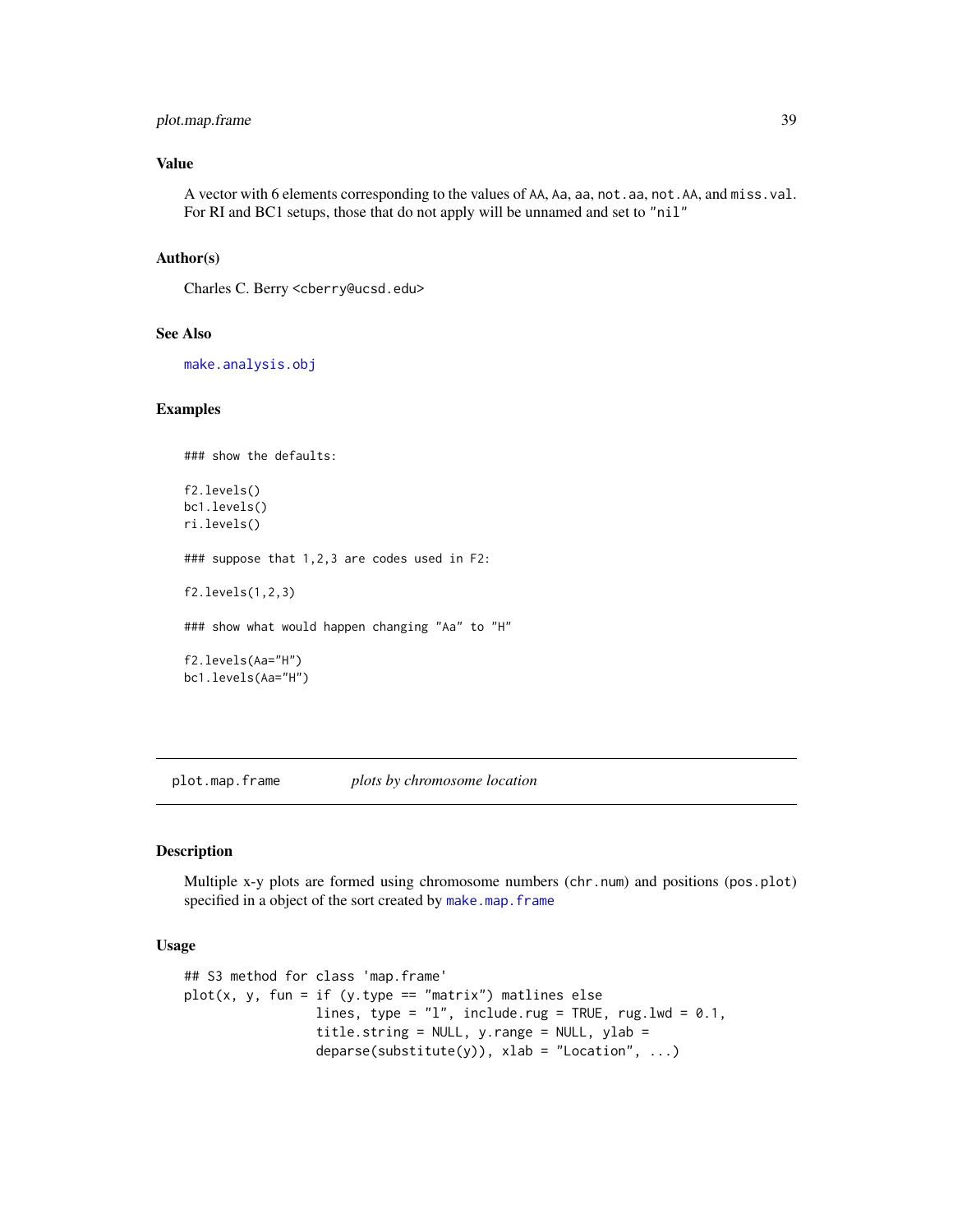#### <span id="page-39-0"></span>Arguments

| x            | A map. frame.object or an analysis.object                                                                                                                                                                                                                                           |
|--------------|-------------------------------------------------------------------------------------------------------------------------------------------------------------------------------------------------------------------------------------------------------------------------------------|
| y            | (optional) A vector with as many elements or a matrix with as many rows as<br>$nrow(x)$ . If omitted, a plot will be drawn in a single frame representing the<br>chromosomes as horizontal bars and giving tic marks to show the locations<br>markers and virtual markers (if any). |
| $\ddots$     | more args                                                                                                                                                                                                                                                                           |
| fun          | A plotting function to be used <i>after</i> the plot axes and labels have been drawn.<br>The current default if $(y.\text{type} ==$ "matrix") matlines else lines<br>usually is good enough. But a fancier function could be used for a fancier plot.                               |
| type         | "1" for lines, "p" for points, et cetera, see par                                                                                                                                                                                                                                   |
| include.rug  | if TRUE place a tick on the x-axis at each marker location                                                                                                                                                                                                                          |
| rug.lwd      | size of ticks                                                                                                                                                                                                                                                                       |
| title.string | (optional) label to prepend to each title                                                                                                                                                                                                                                           |
| y.range      | range for y limits                                                                                                                                                                                                                                                                  |
| ylab         | plot label for y-axis, see par                                                                                                                                                                                                                                                      |
| xlab         | plot label for x-axis, see par                                                                                                                                                                                                                                                      |

#### Details

This function enables drawing graphs that depend on chromosome and chromosome location. Typically, one will use a command like par(mfrow=c(nrows,ncols)) first to set up a page on which multiple plots will be drawn. However, one can draw one plot per page on postscript devices by leaving par(mfrow=c(1,1))

### Value

NULL - this function is called only for its side effects

### Author(s)

Charles C. Berry <cberry@ucsd.edu>

### See Also

[plot](#page-0-0), [lines](#page-0-0), and [matlines](#page-0-0) for general information on plotting functions; [par](#page-0-0) for optional arguments to add as arguments; and [make.map.frame](#page-27-1) for the details on the object the drives this function.

### Examples

```
data( little.ana.bc )
null.llk <- loglik(bqtl(bc.phenotype~1,little.ana.bc))
llk <- loglik( bqtl( bc.phenotype~locus(all), little.ana.bc) ) - null.llk
.old.par <- par(mfrow=c(2,3))
```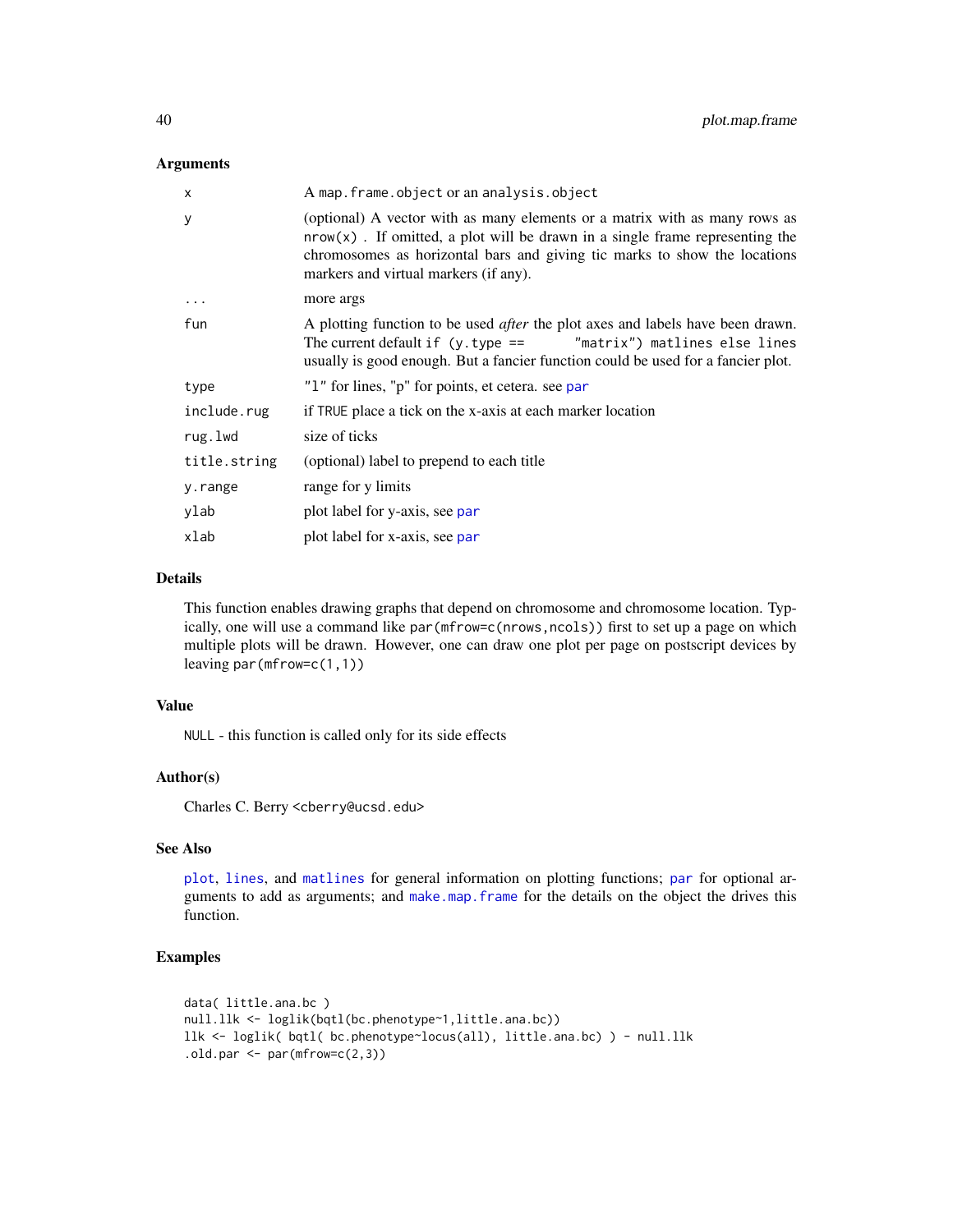### <span id="page-40-0"></span>predict.bqtl 41

plot.map.frame(little.ana.bc\$map.frame,llk) par(.old.par)

predict.bqtl *fitted values from QTL models*

### Description

The estimated coefficients and expected locus values are used to find fitted values for the QTL model

#### Usage

```
## S3 method for class 'bqtl'
predict(object, newdata, ...)
## S3 method for class 'bqtl'
fitted(object, newdata, ...)
```
#### Arguments

| object                  | An object of class bqt1                                                                                                                                 |
|-------------------------|---------------------------------------------------------------------------------------------------------------------------------------------------------|
| newdata                 | An optional data frame for which fitted values are to be found. If not specified,<br>the a search for the original data frame for the fit will be made. |
| $\cdot$ $\cdot$ $\cdot$ | unused                                                                                                                                                  |

#### Details

The estimated coefficients for a specific QTL model fit are used along with the expected locus values (conditionally on the marker values) are used to find fitted values for the QTL model. This is *not* the only way in which such fits could be obtained; one could condition the expect marker values on *both* the trait value and the marker values. One could also define fitted values for specific genotype combinations, e.g. for a backcross with k animals and a two gene model 4 fitted values could be determined for each animal leading to 2\*2\*k values. In fact, using newdata one can do this.

### Value

A vector with as many elements as rows in newdata (after removing missing data) or in the original model.frame.

### Author(s)

Charles C. Berry <cberry@ucsd.edu>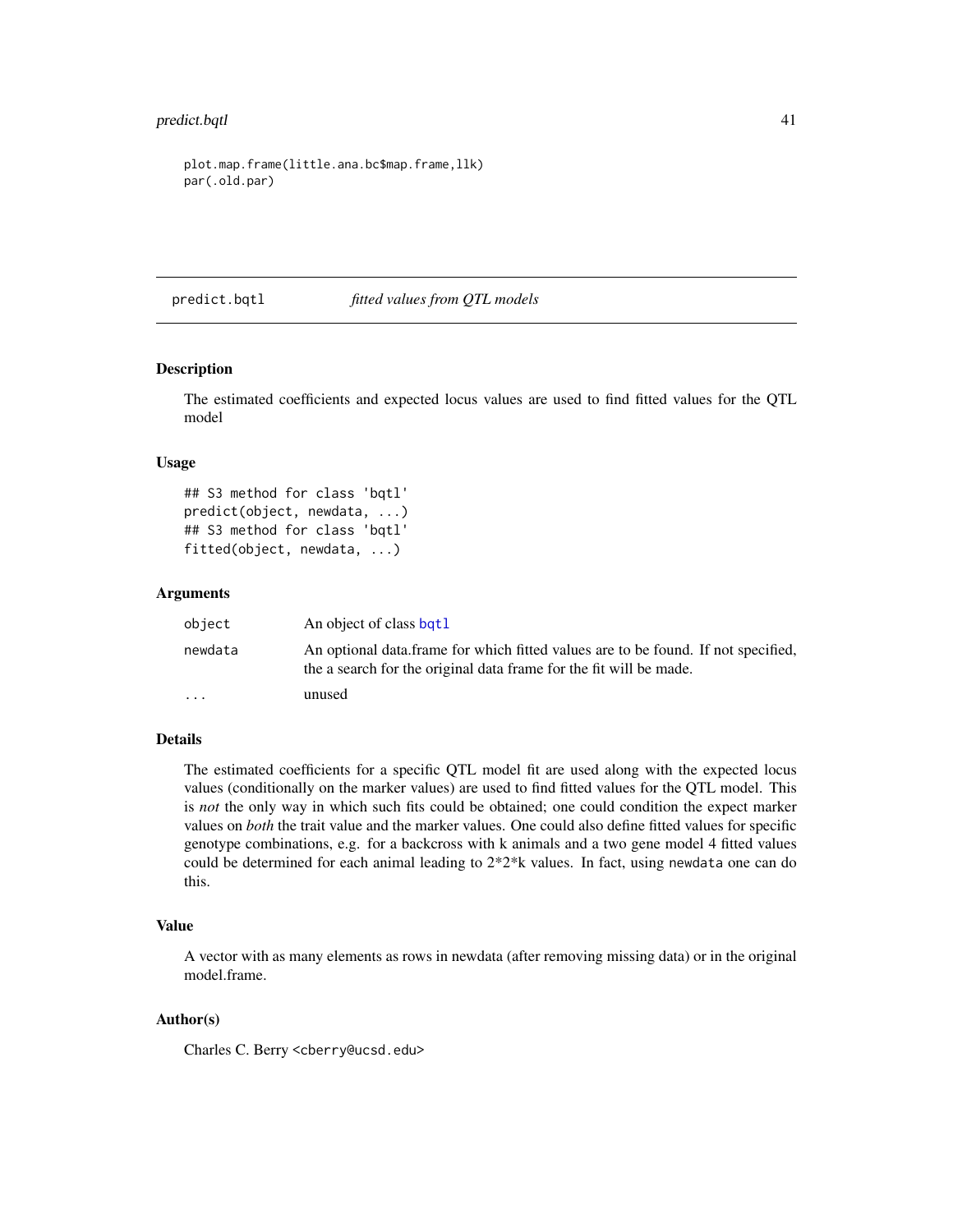#### See Also

[bqtl](#page-3-1)

### Examples

data(little.ana.bc)

fit.pheno <- bqtl(bc.phenotype~locus(15)+locus(42),little.ana.bc)

summary(predict(fit.pheno))

```
genotype.grid \leq expand.grid(c(-1,1), c(-1,1)) # set up a grid
names(genotype.grid) <- map.names( fit.pheno ) # use matching names
fit.vals <- predict( fit.pheno, genotype.grid ) # make predictions cbind( genotype.grid, fit.vals ) # print them!
cbind( genotype.grid, fit.vals )
```
predict.linear.bayes *Residuals or Predicted Values for linear.bayes objects*

#### Description

The linear.bayes object returns fitted coefficients. These are used to construct predicted values. Since the fitting process for linear.bayes objects is based on moments of centered variables, the 'intercept' is lost; see 'Details' below.

### Usage

```
## S3 method for class 'linear.bayes'
residuals(object, ...)
## S3 method for class 'linear.bayes'
predict(object, newdata = lb.call$ana.obj, return.resids =
                 FALSE, ...)
## S3 method for class 'linear.bayes'
fitted(...)
```
#### Arguments

| object                  | An object returned by linear, bayes                  |
|-------------------------|------------------------------------------------------|
| $\cdot$ $\cdot$ $\cdot$ | possibly the following                               |
| newdata                 | Optional data, frame in which to do the calculations |
|                         | return.resids Not usually set by the user.           |

<span id="page-41-0"></span>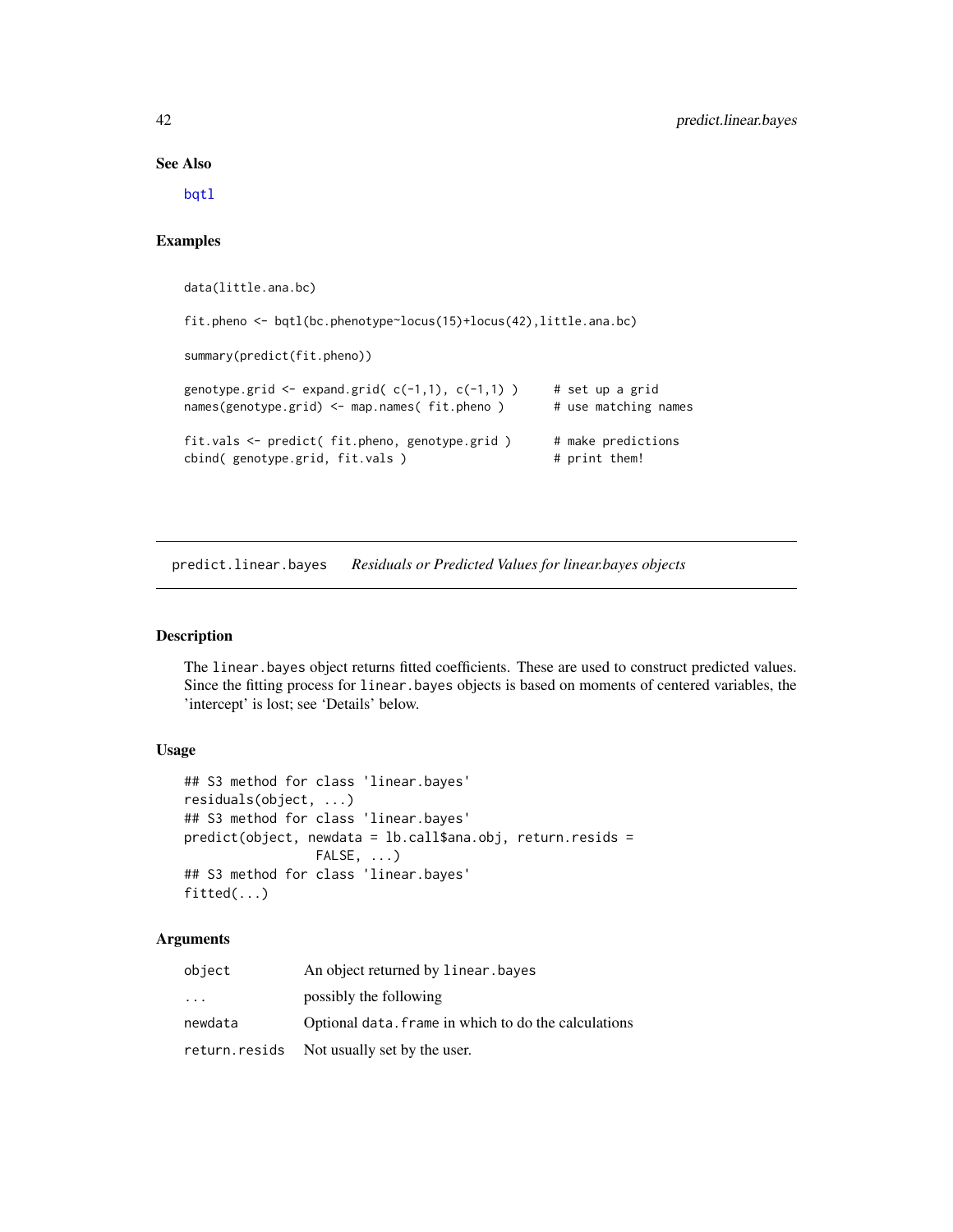#### <span id="page-42-0"></span>residuals.bqtl 43

#### Details

Since the linear.bayes object is based on a moment matrix, some information is lost thsat must be reconstructed or assumed. The intercept and possibly the coefficients for control variates are aong these. Also, when the call to linear.bayes supplied the moment matrix rather than formulae with which to create one, then it is unclear what variable was used as the regressand and hence which variable to use in ofrming residuals. So, in that case, residuals will report an error

### Value

A vector of predicted values or residuals

#### Author(s)

Charles C. Berry <cberry@ucsd.edu>

#### See Also

[linear.bayes](#page-12-1)

residuals.bqtl *Residuals from QTL models*

#### Description

The phenotype data, estimated coefficients, and expected locus values are used to find fitted values for the QTL model

#### Usage

## S3 method for class 'bqtl' residuals(object,...)

#### Arguments

| object   | An object of class bqt1 |
|----------|-------------------------|
| $\cdots$ | ignored                 |

#### Details

The estimated coefficients for a specific QTL model fit are used along with the expected locus values (conditionally on the marker values) are used to find fitted values for the QTL model; these are subtracted from the origianl trait values to get residuals. This is *not* the only way in which such fits could be obtained; one could condition the expected marker values on *both* the trait value and the marker values. One could also define fitted values for specific genotype combinations, e.g. for a backcross with k animals and a two gene model 4 fitted values could be determined for each animal leading to 2\*2\*k residuals.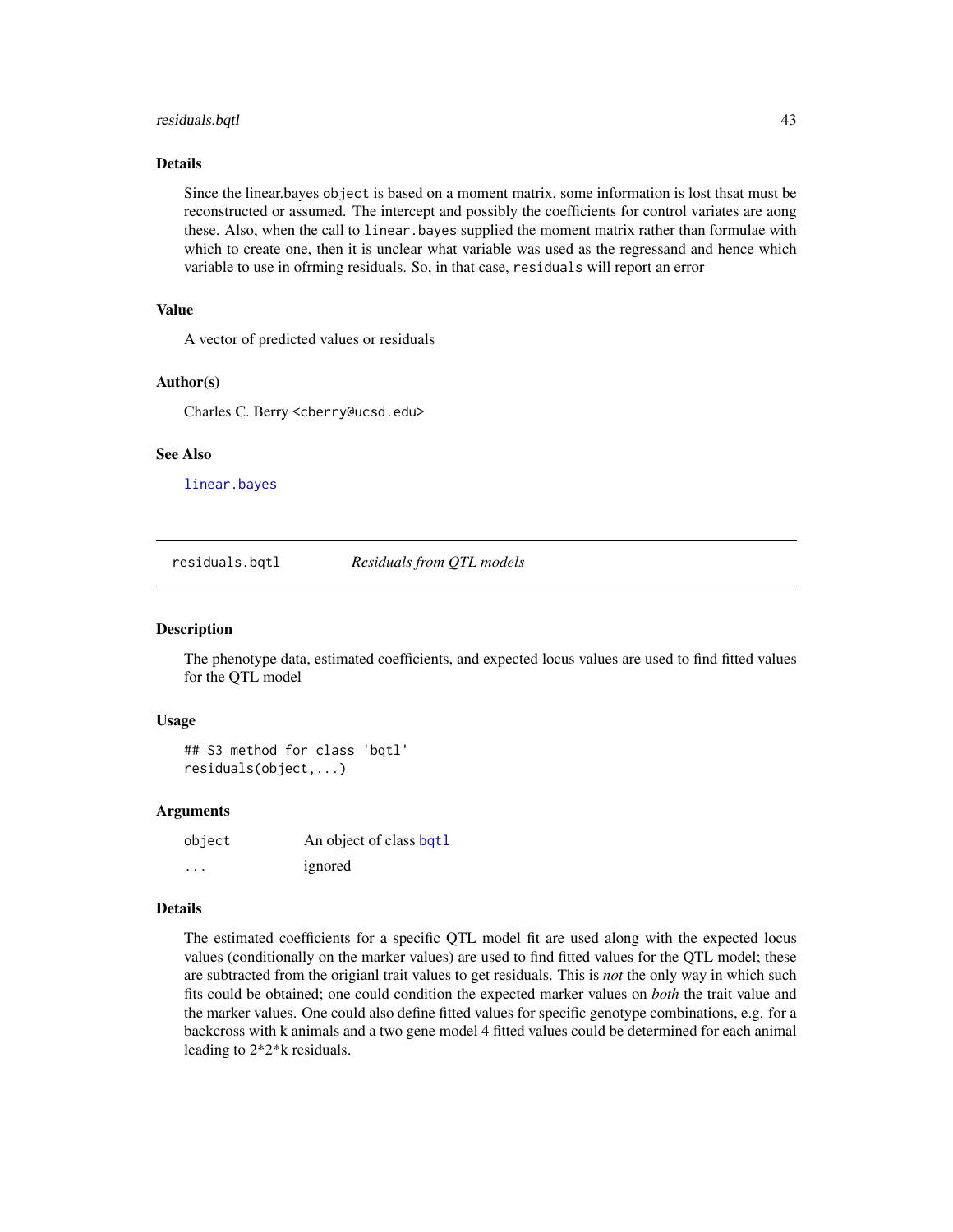### <span id="page-43-0"></span>Value

A vector with as many elements trait values used in the original fitted model.

### Author(s)

Charles C. Berry <cberry@ucsd.edu>

### See Also

[bqtl](#page-3-1)

### Examples

data(little.ana.bc)

fit.pheno <- bqtl(bc.phenotype~locus(15)+locus(42),little.ana.bc)

summary(residuals(fit.pheno))

plot( fitted( fit.pheno ), residuals( fit.pheno) )

summary.adj *Summarize Laplace approximations*

#### Description

The linear approximations of swap are much improved by the use a Laplace approximations for loci that are not markers. This function combines the results of a call like bqtl( $y$ ~configs(swap.obj),...) with the data in swap.obj to provide improved posteriors, et cetera

### Usage

```
## S3 method for class 'adj'
summary(object, n.loc, coef.znames, mode.names=c("add",
"dom"), imp.denom=NULL, swap.obj=NULL,...)
```
### Arguments

| object      | Typically, this is the result of a call like bqt1(y~configs(swap.obj),) |
|-------------|-------------------------------------------------------------------------|
| n.loc       | The number of genes in this model                                       |
| coef.znames | map, names for the sample space                                         |
| mode.names  | NULL except for "F2", in which case it is uusally c("add", "dom")       |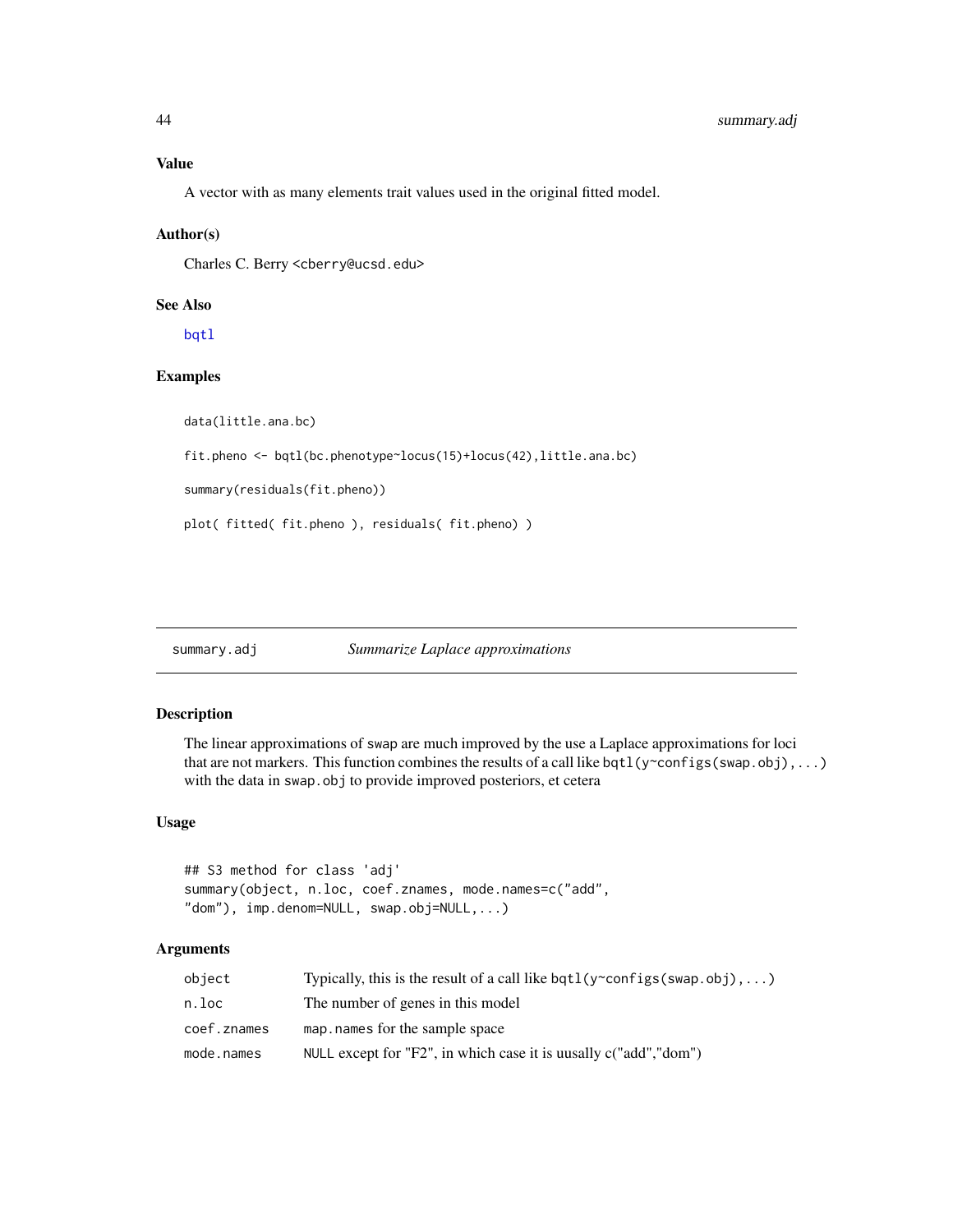### <span id="page-44-0"></span>summary.bqtl 45

| imp.denom               | Optional, and only used when some sampling scheme other than the default<br>MCMC generates object |
|-------------------------|---------------------------------------------------------------------------------------------------|
| swap.obj                | The result of a call to swap                                                                      |
| $\cdot$ $\cdot$ $\cdot$ | unused                                                                                            |

### Details

There are a lot of details. This sections nneds to be revised to reflect them.

#### Value

A list with components

| adi           | This multiplier adjusts the posterior odds for k vs k-1 gene models |
|---------------|---------------------------------------------------------------------|
| var           | An estimate of the variance of adj                                  |
| coef          | Posterior means of coefficients                                     |
| loc           | Marginal Posterior for location for k gene model                    |
| hk.ratio.mean | argh! I need to look this up                                        |

### Author(s)

Charles C. Berry <cberry@ucsd.edu>

#### References

Berry C.C. (1998) Computationally Efficient Bayesian QTL Mapping in Experimental Crosses. *ASA Proceedings of the Biometrics Section,* 164-169.

summary.bqtl *Summarize bqtl object*

### Description

Extract coefficients (and related stats), loglikelihood, and residual standard error of the trait.

### Usage

```
## S3 method for class 'bqtl'
summary(object,...)
```
### Arguments

| object   | The result of link{bqtl} |
|----------|--------------------------|
| $\cdots$ | Currently not used       |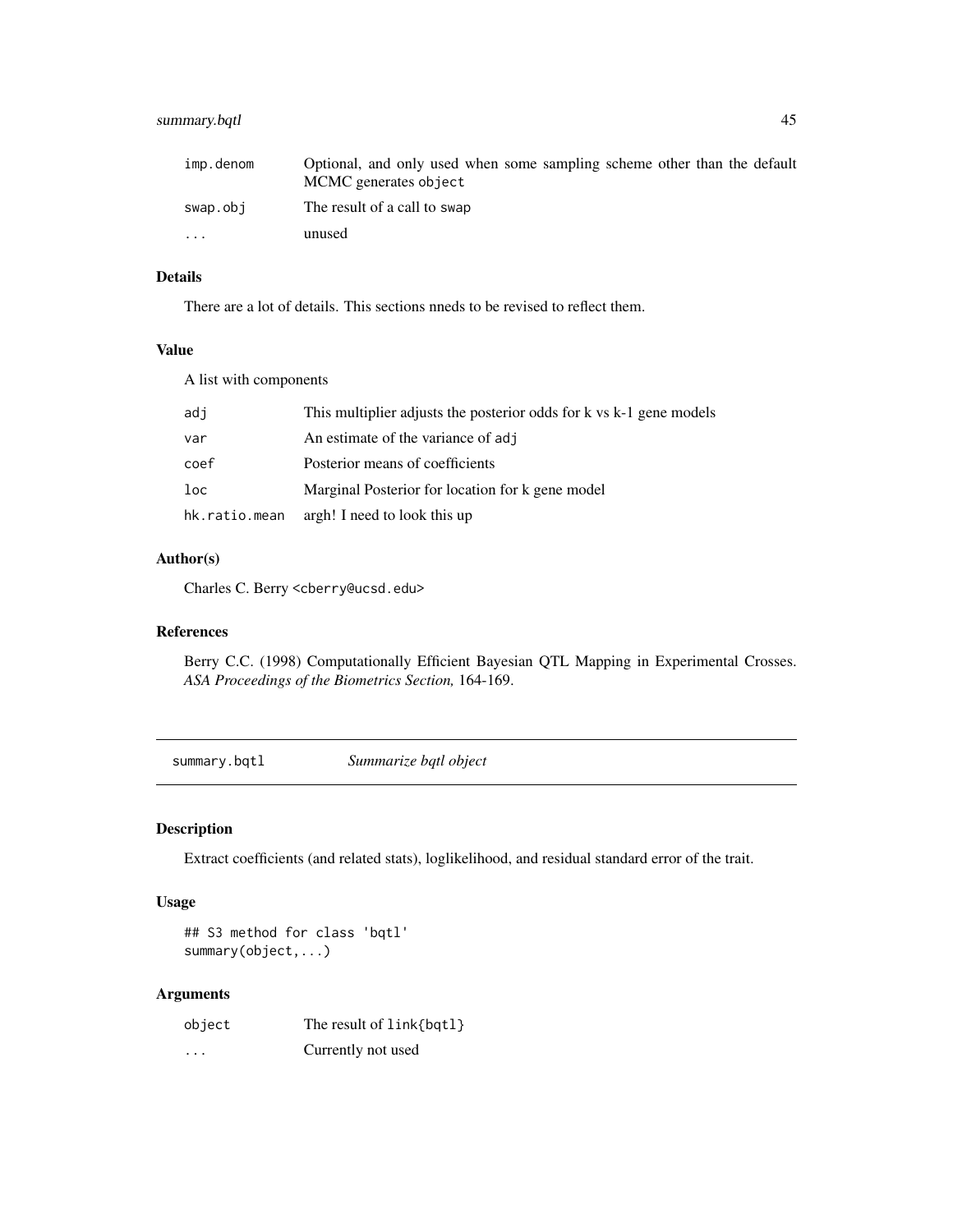### <span id="page-45-0"></span>Value

A list containing

| coefficients | Either a vector of regression coefficents, or if object was created via bqt1(, return.hess=TRUE), |
|--------------|---------------------------------------------------------------------------------------------------|
|              | then a matrix with coefficients, standard errors, t-statistics, and p-values                      |
| loglik       | the loglikelihood or log posterior                                                                |
| std.res      | The residual standard deviation of the trait                                                      |
| N.           | The counts of all observations, the number omitted, and the number used in the                    |
|              | fit                                                                                               |

### Author(s)

Charles C. Berry <cberry@ucsd.edu>

### Examples

```
data(little.ana.bc)
fit <- bqtl( bc.phenotype~locus(4)*locus(45), little.ana.bc,
return.hess=TRUE )
summary(fit)
```
summary.map.frame *Summary methods for basic data objects*

### Description

Provide a simple report on the data structure

### Usage

```
## S3 method for class 'map.frame'
summary(object,...)
```
### Arguments

| object | A map. frame or analysis.object |
|--------|---------------------------------|
| .      | ignored                         |

### Value

a list

### Author(s)

Charles C. Berry <cberry@ucsd.edu>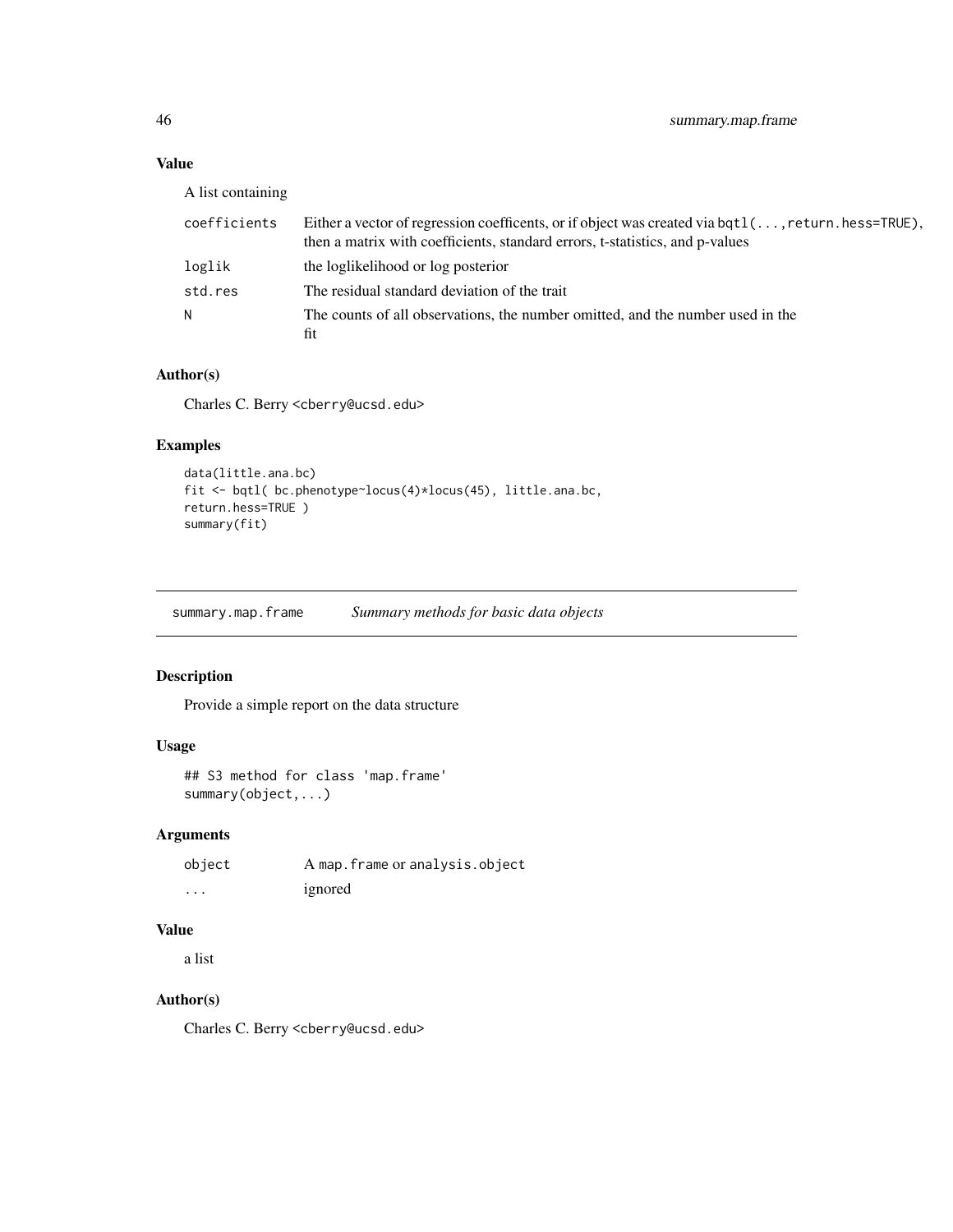<span id="page-46-1"></span><span id="page-46-0"></span>

### Description

Calculate marginal posteriors for location, posterior means for coefficients, and the Bayes Factor for k vs k-1 genes

### Usage

```
## S3 method for class 'swap'
summary(object, method=NULL, ncoef=length(object$alt.coef), nloc=object$nloc,...)
```
### Arguments

| object   | The result of swap                                                                                                                |
|----------|-----------------------------------------------------------------------------------------------------------------------------------|
| method   | Optional. One of the supported methods, see make, analysis, obj                                                                   |
| ncoef    | Optional. The number of coefficients in the class of models. Typically, 2*nloc<br>for method=="F2" and nloc for all other methods |
| nloc     | Optional. The number of loci in the sample space.                                                                                 |
| $\cdots$ | ignored                                                                                                                           |

### Value

A list with components:

| loc.posterior | A vector of (marginal) posterior odds for each locus compared to a no gene<br>model                                                 |
|---------------|-------------------------------------------------------------------------------------------------------------------------------------|
| coefs         | Posterior means of coefficients.                                                                                                    |
| ratio         | A list with components mean, an estimate of the Bayes Factor for k versus k-1<br>gene models, and var, an estimate of its variance. |

### Author(s)

Charles C. Berry <cberry@ucsd.edu>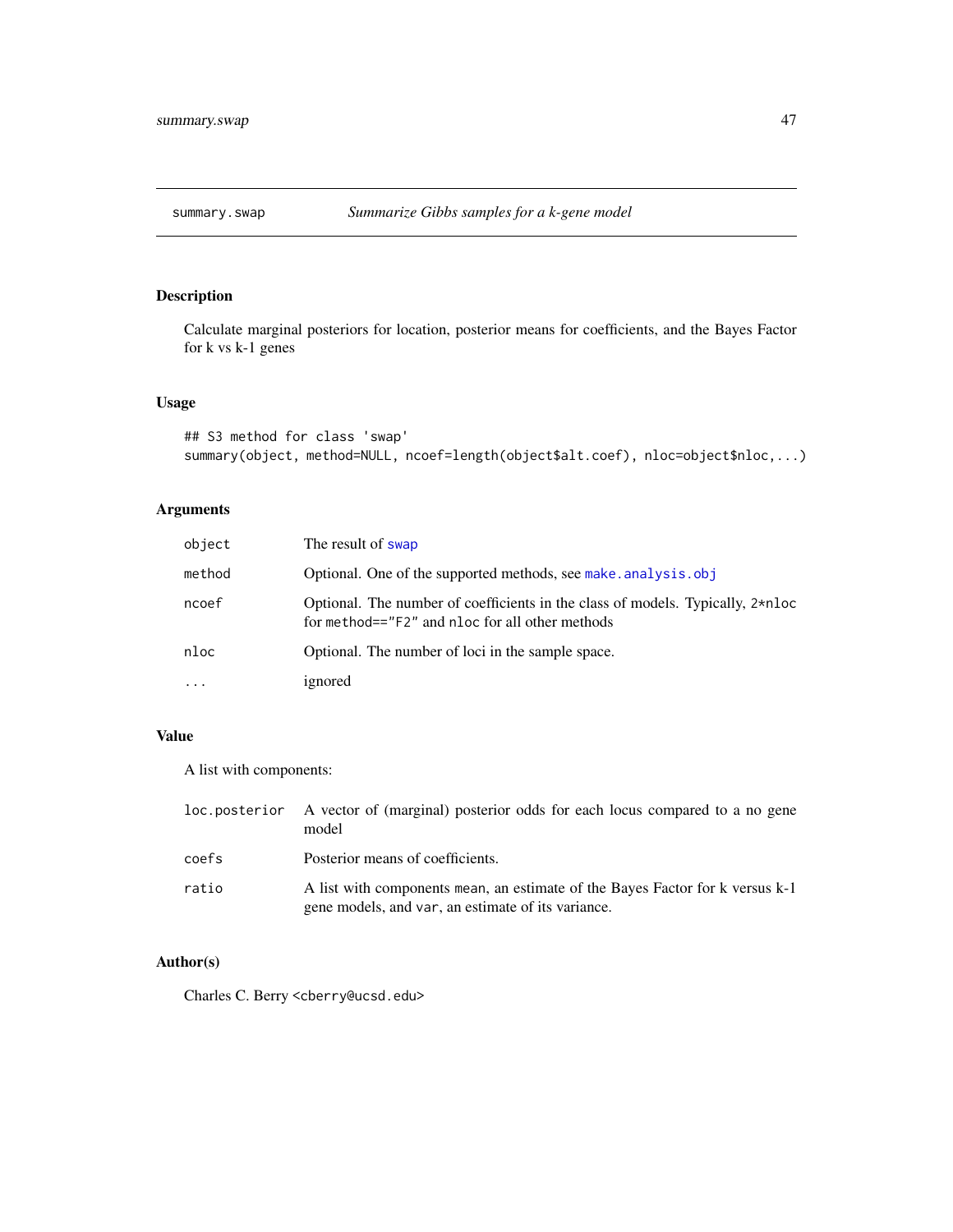#### Description

Given a k-gene model as a starting point, one gene is deleted and another is sampled in its place. This is done using an approximation to the posterior. Then another gene is deleted and another sampled,. . .

#### Usage

swap(varcov, invars, rparm, nreps, ana.obj, ...)

### Arguments

| varcov   | The result of make, varcov                                                                                                                                                                                                                                                                                                                                          |
|----------|---------------------------------------------------------------------------------------------------------------------------------------------------------------------------------------------------------------------------------------------------------------------------------------------------------------------------------------------------------------------|
| invars   | Vector of numerical indexes of ana. obj\$reg. names telling which variables to<br>start in the model. The first of these is immediately removed, so it is merely a<br>placeholder. The number of genes in the model is therefore $k \leq -\log t$ (invars)<br>(except when ana.obj\$method==" $F2$ " when it is $k \le -1$<br>length(unique(col(ana.obj\$reg.names) |
| rparm    | Scalar or vector with $nrow(varcov$var.x)$ elements; the 'ridge' parameters<br>for the independent variables - larger values imply more shrinkage or a more<br>concentrated prior for the regresion coefficients.                                                                                                                                                   |
| nreps    | How many cycles (of k samples each) to perform.                                                                                                                                                                                                                                                                                                                     |
| ana.obi  | An analysis.object — see make.analysis.obj                                                                                                                                                                                                                                                                                                                          |
| $\ddots$ | Additional arguments override the default choices of candidate loci (locs), prior<br>for locus (locs. prior), or method specified by ana. obj. Also, the default prior<br>for model (combo.prior) when ana.obj\$method== $"F2"$ can be<br>overridden. See swapbc1 and                                                                                               |

#### Details

An MCMC sampler for loci using the object of make.varcov is executed. This sampler uses the exact posterior probability under the assumed correctness of the regression model using expected genotypes given marker values. This amounts to linearizing the likelihood with respect to the (possibly unknown) locus states. For models where the loci are fully informative markers this is the true posterior.

The chain is implemented as follows: given a set of regressor variables to start, one variable is removed, all regressor variables not in the model are examined to determine the effect of each on the posterior. One variable is sampled. The process is repeated until each variable has been removed and a new one sampled in its place (possibly the same variable that was removed is sampled). And this whole cycle is repeated nreps times.

<span id="page-47-1"></span><span id="page-47-0"></span>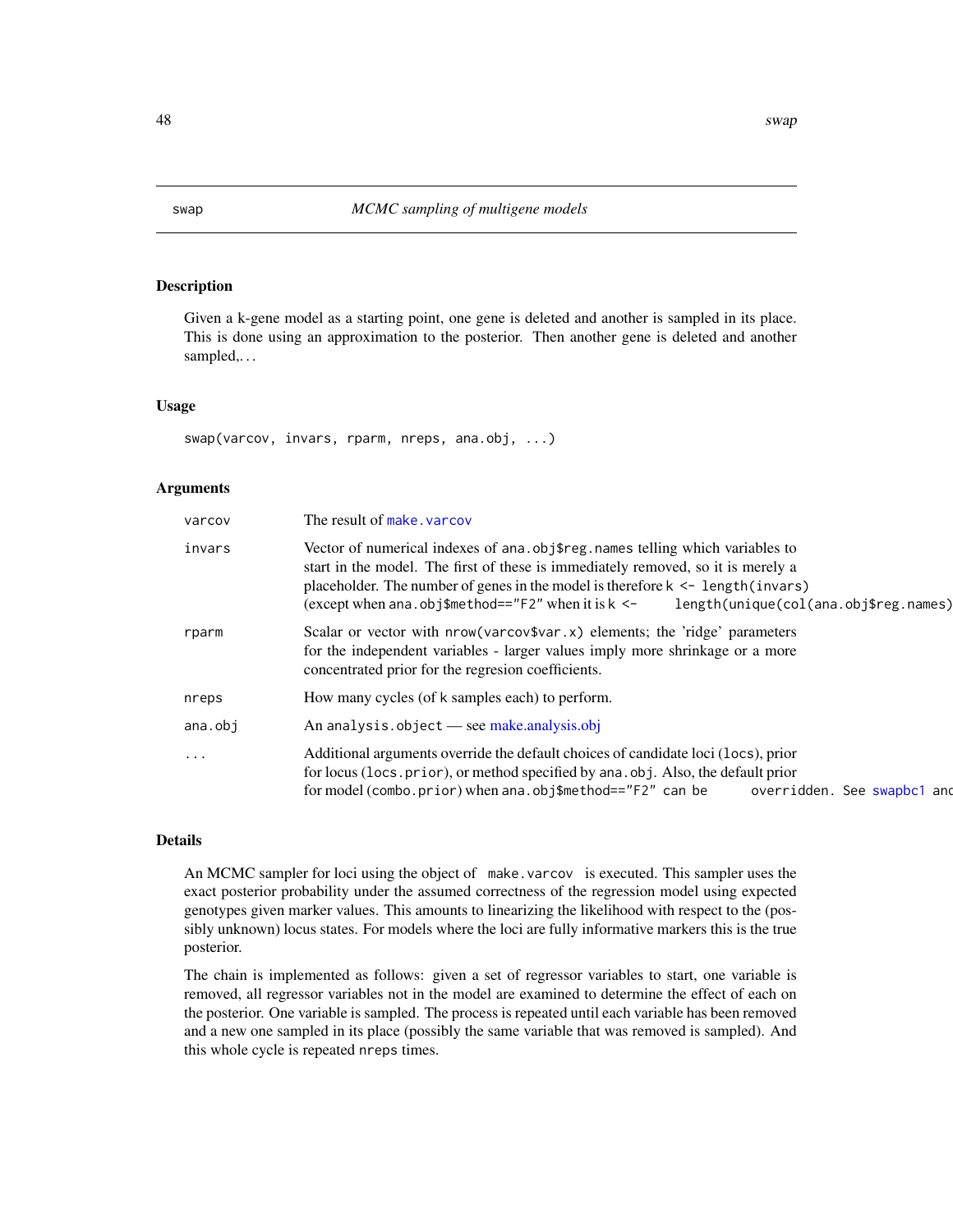swap 49

### Value

A list with components:

| config       | A k by k by nreps array (or, for ana.obj\$method=="F2", a 2k by k by nreps<br>array) of the locations (variables) sampled in each iteration.                                                                                                                                                                                                                                                                                                   |
|--------------|------------------------------------------------------------------------------------------------------------------------------------------------------------------------------------------------------------------------------------------------------------------------------------------------------------------------------------------------------------------------------------------------------------------------------------------------|
| posteriors   | A vector of length k*nreps with the posteriors of the models.                                                                                                                                                                                                                                                                                                                                                                                  |
| coefs        | A k by k matrix of the regression coefficients (or, for ana. obj\testa bod== $"F2",$<br>a 2k by nreps matrix).                                                                                                                                                                                                                                                                                                                                 |
| call         | The call to swap                                                                                                                                                                                                                                                                                                                                                                                                                               |
| cond         | The k*nreps posterior probabilities of the k-1 gene models.                                                                                                                                                                                                                                                                                                                                                                                    |
| marg         | The k*nreps marginal posteriors for all k gene models that could be formed<br>using the current k-1 gene model                                                                                                                                                                                                                                                                                                                                 |
| alt.marginal | A vector with length(locs) (or 2*length(locs)) elements. At each step, the<br>posterior associated with each candidate locus is added to an element of this<br>vector. After all steps are finished, the result is normalized to sum to one. This<br>turns out to be a stable estimate of the marginal posterior.                                                                                                                              |
| alt.coef     | A vector with length (locs) (or $2 \star$ length (locs)) elements. At each step, the<br>product of each posterior times the coefficient(s) associated with a candidate lo-<br>cus is added to an element of this vector. After all steps are finished, the result is<br>normalized by the total marginal posterior. This turns out to be a stable estimate<br>of the marginal (over all models) posterior mean of the regression coefficients. |

### Author(s)

Charles C. Berry <cberry@ucsd.edu>

### References

Berry C.C. (1998) Computationally Efficient Bayesian QTL Mapping in Experimental Crosses. *ASA Proceedings of the Biometrics Section,* 164-169.

### Examples

```
data( little.ana.bc )
little.vc <- varcov( bc.phenotype~locus(all), little.ana.bc)
little.4 <- swap( little.vc, c(1,15,55,75), rparm=1, 50, little.ana.bc )
little.4.smry <- summary( little.4 )
print(c("Bayes Factor (3 vs 4)"=little.4.smry$ratio$mean))
par(mfrow=c(3,2))
plot( little.ana.bc, little.4.smry$loc.posterior, type="h",
ylab="E(genes)" )
rm(little.4,little.vc,little.ana.bc)
```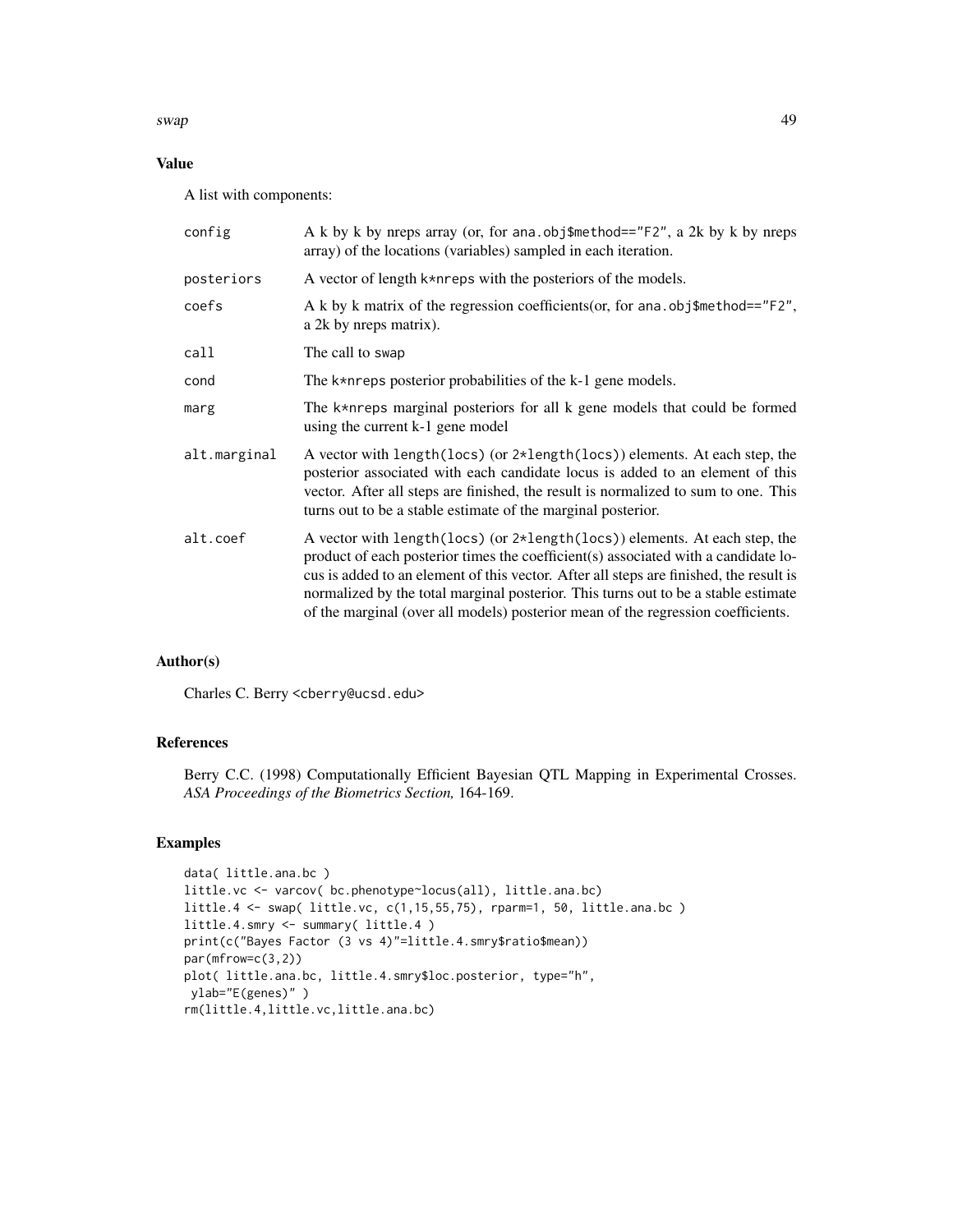<span id="page-49-1"></span><span id="page-49-0"></span>

#### Description

An MCMC sampler for loci using precomputed dispersion matrices, various priors, and a preselected set of variables. For use with BC1 (backcross) designs and recombinant inbred lines.

#### Usage

```
swapbc1(varcov, invars, rparm, nreps, ana.obj, locs=NULL,
locs.prior=NULL, tol=1e-10 )
```
#### Arguments

| varcov     | The result of make, varcov                                                                                                                                                                                        |
|------------|-------------------------------------------------------------------------------------------------------------------------------------------------------------------------------------------------------------------|
| rparm      | Scalar or vector with $nrow(varcov$var.x)$ elements; the 'ridge' parameters<br>for the independent variables - larger values imply more shrinkage or a more<br>concentrated prior for the regresion coefficients. |
| nreps      | How many cycles of MCMC to perform                                                                                                                                                                                |
| ana.obj    | A object produced by make.analysis.obj                                                                                                                                                                            |
| invars     | Which variables to start in the model. The first of these is immediately removed,<br>so it is merely a placeholder. The number of genes in the model is therefore<br>$k \leq$ length(invars)                      |
| locs       | The columns of varcov\$var. x to use. The default uses all of them.                                                                                                                                               |
| locs.prior | The prior mass to associate with each variable. Typically, these sum to one, but<br>sometimes they might each be set to one (as in computing lod scores).                                                         |
| tol        | Used in forming QR decomposition. Let it be.                                                                                                                                                                      |

#### Details

An MCMC sampler for loci using the object of make.varcov is executed. This sampler uses the exact posterior probability under the assumed correctness of the regression model using expected genotypes given marker values. This amounts to linearizing the likelihood with respect to the (possibly unknown) locus states. For models where the loci are fully informative markers this is the true posterior.

The chain is implemented as follows: given a set of regressor variables to start, one variable is removed, all regressor variables not in the model are examined to determine the effect of each on the posterior. One variable is sampled. The process is repeated until each variable has been removed and a new one sampled in its place (possibly the same variable that was removed is sampled). And this whole cycle is repeated nreps times.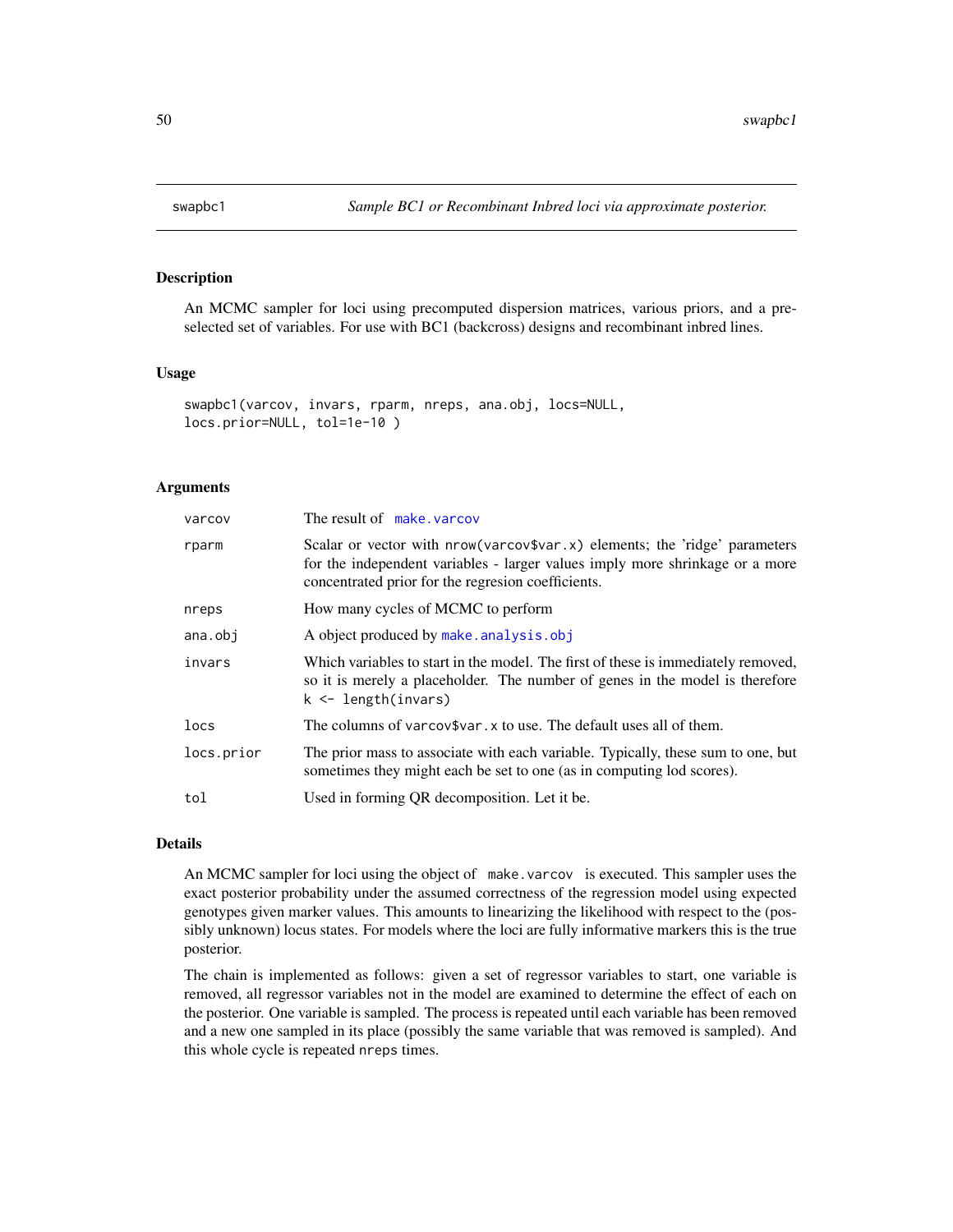#### <span id="page-50-0"></span>swapf2 51

### Value

A list with components:

| config       | A k by k by nreps array of the locations sampled in each iteration.                                                                                                                                                                                                                                                                                                                                                         |
|--------------|-----------------------------------------------------------------------------------------------------------------------------------------------------------------------------------------------------------------------------------------------------------------------------------------------------------------------------------------------------------------------------------------------------------------------------|
| posteriors   | A vector of length k*nreps with the posteriors of the models.                                                                                                                                                                                                                                                                                                                                                               |
| coefs        | A k by k matrix of the regression coefficients.                                                                                                                                                                                                                                                                                                                                                                             |
| call         | The call to swapbc1                                                                                                                                                                                                                                                                                                                                                                                                         |
| cond         | The $k*$ are posterior probabilities of the $k-1$ gene models.                                                                                                                                                                                                                                                                                                                                                              |
| marg         | The k*nreps marginal posteriors for all k gene models that could be formed<br>using the current k-1 gene model                                                                                                                                                                                                                                                                                                              |
| alt.marginal | A vector with length (locs) elements. At each step, the posterior associated<br>with each candidate locus is added to an element of this vector. After all steps<br>are finished, the result is normalized to sum to one. This turns out to be an<br>exceedingly stable estimate of the marginal posterior.                                                                                                                 |
| alt.coef     | A vector with length (locs) elements. At each step, the product of each poste-<br>rior times the coefficient associated with a candidate locus is added to an element<br>of this vector. After all steps are finished, the result is normalized by the total<br>marginal posterior. This turns out to be an exceedingly stable estimate of the<br>marginal (over all models) posterior mean of the regression coefficients. |

### Author(s)

Charles C. Berry <cberry@ucsd.edu>

#### References

Berry C.C. (1998) Computationally Efficient Bayesian QTL Mapping in Experimental Crosses. *ASA Proceedings of the Biometrics Section,* 164-169.

#### See Also

[swapf2](#page-50-1)

<span id="page-50-1"></span>swapf2 *Sample F2 loci via approximate posterior*

#### Description

An MCMC sampler for loci using precomputed dispersion matrices, various priors, and a preselected set of variables. For use with F2 intercross design.

Using precomputed dispersion matrices, various priors, and a pre-selected set of variables, one locus is removed, all other loci are examined to determine the effect of each on the posterior. One locus is sampled. The process is repeated until each locus has been removed and a new one sampled in its place (possibly the same one that was removed is sampled).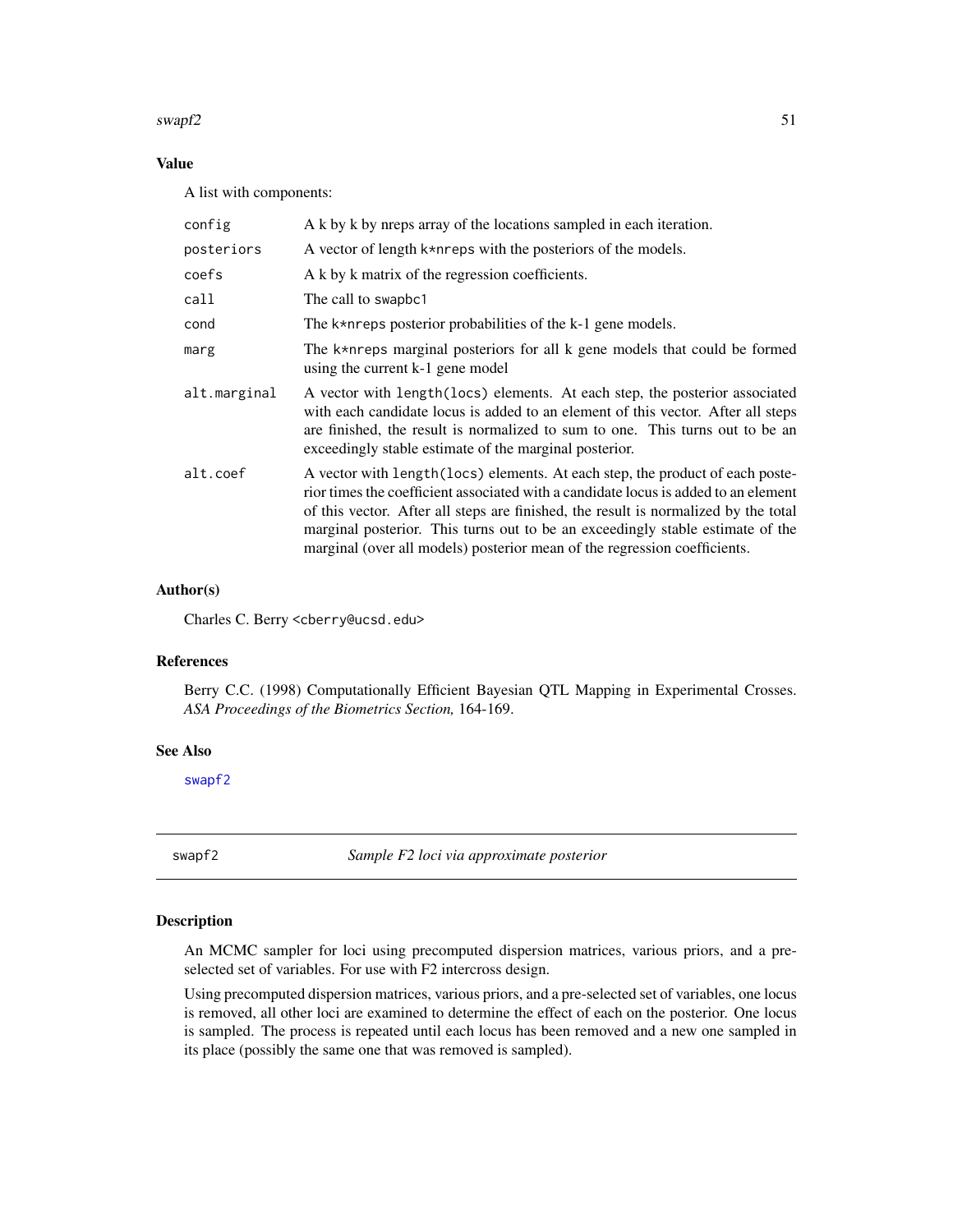### <span id="page-51-0"></span>Usage

```
swapf2(varcov, invars, rparm, nreps, ana.obj, locs,
   locs.prior, combo.prior, tol = 1e-10)
```
### Arguments

| varcov      | The result of make varcov. The columns of varcov\$var. x must alternate<br>'additive' and 'dominance' terms.                                                                                                                                                                                                                                                                                                                                                                                                                                       |
|-------------|----------------------------------------------------------------------------------------------------------------------------------------------------------------------------------------------------------------------------------------------------------------------------------------------------------------------------------------------------------------------------------------------------------------------------------------------------------------------------------------------------------------------------------------------------|
| rparm       | The 'ridge' parameters for the independent variables - larger values imply more<br>shrinkage or a more concentrated prior for the regresion coefficients.                                                                                                                                                                                                                                                                                                                                                                                          |
| nreps       | How many cycles of MCMC to perform                                                                                                                                                                                                                                                                                                                                                                                                                                                                                                                 |
| ana.obj     | A object produced by make.analysis.obj                                                                                                                                                                                                                                                                                                                                                                                                                                                                                                             |
| invars      | A vector of variable indexes. This determines which variables to start in the<br>model. If both additive and dominance terms are to be used, they should occupy<br>adjacent locations in invars. The variable(s) associated with the first locus is<br>(are) immediately removed, serving only as placeholder(s). If there are k loci<br>associated with the variables, then all subsequent models have k loci, although<br>the nuimber of variables may vary according to the selection of one or both of<br>the 'additive' or 'dominance' terms. |
| locs        | The pairs of columns of varcov\$var. x to use. The default uses all of them.                                                                                                                                                                                                                                                                                                                                                                                                                                                                       |
| locs.prior  | Vector whose elements are the prior masses to associate with each locus. Typ-<br>ically, these sum to one, but sometimes they might each be set to one (as in<br>computing lod scores). The default value sets them all to 1.0.                                                                                                                                                                                                                                                                                                                    |
| combo.prior | The prior probability for each term or combination of terms for the phenotypic<br>effect at a locus. Typically, there will be three of these - one for the 'additive'<br>term (linear in number of alleles from one parent strain), the 'dominance' term<br>(quadratic in allele number), or both terms. The default sets them all to 1/3.                                                                                                                                                                                                         |
| tol         | Used in forming QR decomposition. Let it be.                                                                                                                                                                                                                                                                                                                                                                                                                                                                                                       |

### Details

A call to swapf2 is used to obtain the results. This function is really just a wrapper.

#### Value

A list with components:

| configs    | A 2k by k by nreps array of indexes of variables sampled in each of the nreps<br>iterations. Models using less than 2k variables configs[, $i$ , $j$ ] will contain one<br>or more zeroes in the last position(s) |
|------------|-------------------------------------------------------------------------------------------------------------------------------------------------------------------------------------------------------------------|
| posteriors | A vector of length k*nreps with the posteriors of the models sampled.                                                                                                                                             |
| coefs      | A 2k by k by neps matrix of the regression coefficients. Models using less<br>than 2k variables configs[, $i$ , $j$ ] will contain one or more zeroes in the last<br>position(s)                                  |
| call       | The call to swapf2                                                                                                                                                                                                |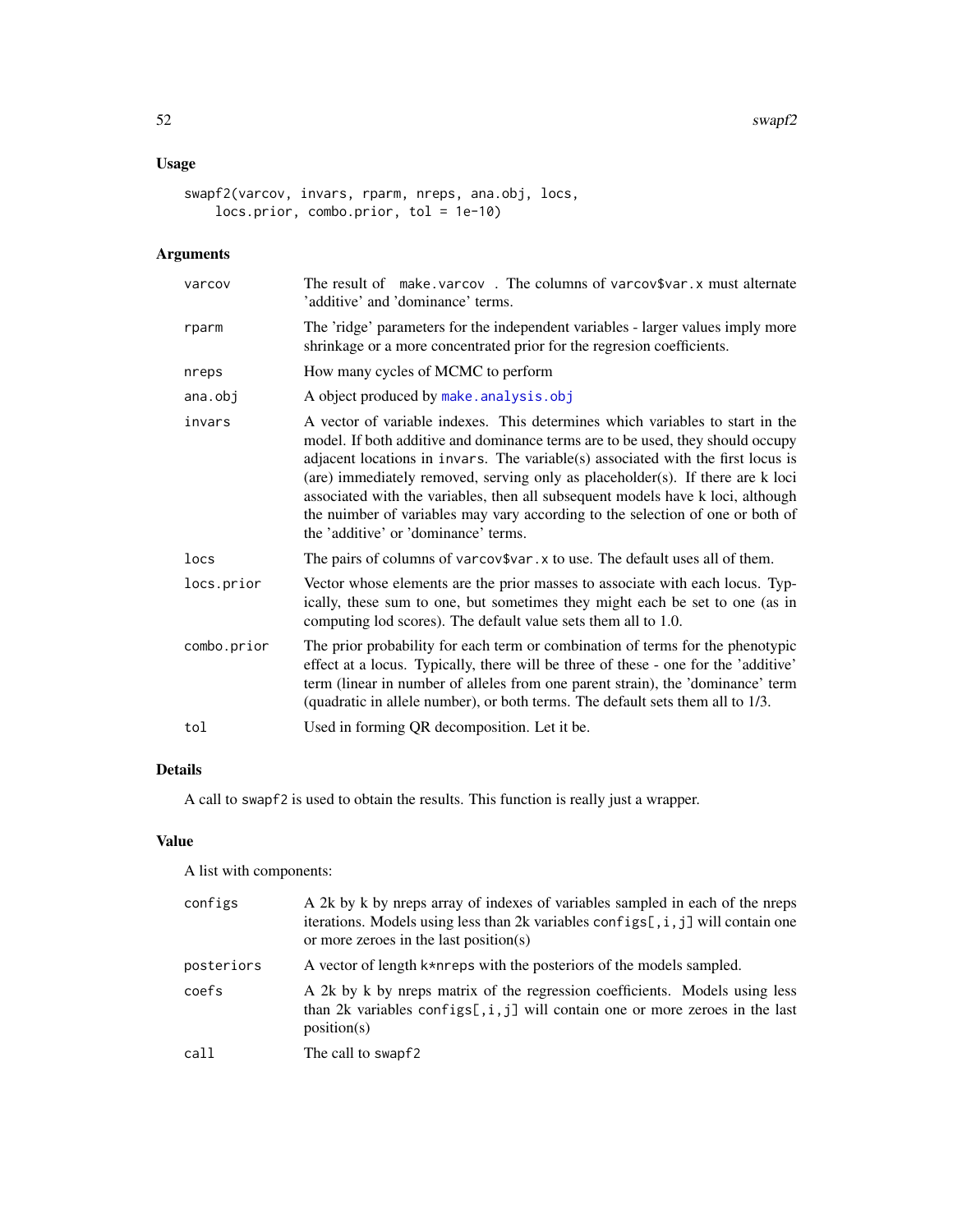#### <span id="page-52-0"></span>twohk 53

| cond         | The $k*$ n reps posterior probabilities of the $k-1$ gene models.                                                                                                                                                                                                                                                                                                                                                        |
|--------------|--------------------------------------------------------------------------------------------------------------------------------------------------------------------------------------------------------------------------------------------------------------------------------------------------------------------------------------------------------------------------------------------------------------------------|
| marg         | The k*nreps marginal posteriors for all k gene models that could be formed<br>using the current k-1 gene model)                                                                                                                                                                                                                                                                                                          |
| alt.marginal | A vector with length (locs) elements. At each step, the posterior associated<br>with each candidate locus is added to an element of this vector. After all steps<br>are finished, the result is normalized to sum to one. This turns out to be an<br>exceedingly stable estimate of the relative marginal posterior.                                                                                                     |
| alt.coef     | A vector with 2*length(locs) elements. At each step, the product of each<br>posterior times the coefficient associated with a candidate variable is added to<br>an element of this vector. After all steps are finished, the result is normalized by<br>the total marginal posterior. This turns out to be an rather stable estimate of the<br>marginal (over all models) posterior mean of the regression coefficients. |

### Author(s)

Charles C. Berry <cberry@ucsd.edu>

### References

Berry C.C. (1998) Computationally Efficient Bayesian QTL Mapping in Experimental Crosses. *ASA Proceedings of the Biometrics Section,* 164-169.

### See Also

[swapbc1](#page-49-1)

<span id="page-52-1"></span>twohk *One and Two Gene Models Using Linearized Posterior*

### Description

Fits all one and two gene models (without interactions aka 'epistasis') in an intercross, backcross, or recombinant inbred line. Uses a linear approximation to the likelihood, i.e. the expected allele states are used.

### Usage

twohk(varcov, ana.obj, ...)

### Arguments

| varcov  | An object produced by make varcov |                                            |
|---------|-----------------------------------|--------------------------------------------|
| ana.obi |                                   | An analysis.object — see make.analysis.obj |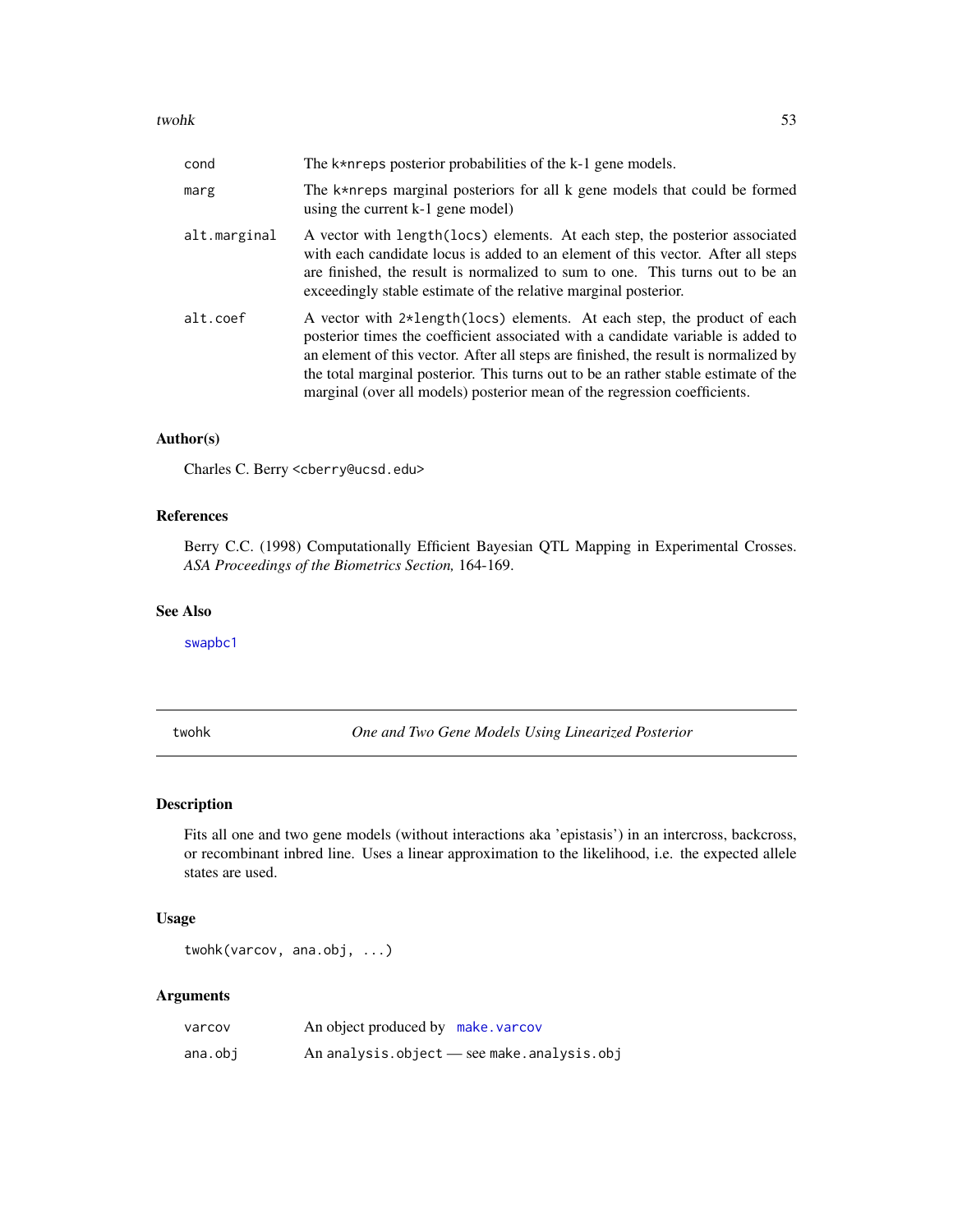... Additional arguments override the default choices of candidate loci (locs), prior for locus (locs.prior), or method specified by ana.obj: locs A vector indexing the loci to use. locs.prior The prior mass to associate with each locus. Typically, these sum to one, but sometimes they might each be set to one (as in computing lod scores). combo.prior Only valid for ana.obj\$method=="F2". The prior probability for each term or combination of terms for the phenotypic effect at a locus. Typically, there will be three of these - one for the 'additive' term (linear in number of alleles from one parent strain), the 'dominance' term (quadratic in allele number), or both terms. The default sets them all to 1/3.

### Details

The marginal posterior (integrating over regression parameters and dispersion) is calculated for each one and two gene model under the assumed correctness of the regression model using expected genotypes given marker values. This amounts to linearizing the likelihood with respect to the (possibly unknown) locus states. For models where the loci are fully informative markers this is the true posterior.

#### Value

A list with components:

| loc.1   | The marginal posterior for each one gene model relative to a no gene model. For<br>twohkf2 this is a matrix of 3 columns; the first for models with additive terms,<br>the second for dominance terms, and the third for both. The sum over all three<br>columns yields the marginal posterior for the locus.                                          |
|---------|--------------------------------------------------------------------------------------------------------------------------------------------------------------------------------------------------------------------------------------------------------------------------------------------------------------------------------------------------------|
| loc.2   | The marginal posterior for each locus — obtained by summing over all two gene<br>models that include that locus— relative to a no gene model. For two hkf2 this<br>is a matrix of 3 columns; the first for models with additive terms, the second for<br>dominance terms, and the third for both.                                                      |
| coefs.1 | The regression coefficients for the genetic effect for each locus. For two hkf2,<br>this is a matrix with two rows; the first is for the 'additive effect' and the second<br>is for the 'dominance' effect.                                                                                                                                            |
| coefs.2 | The marginal posterior mean of regression coefficients for the genetic effect for<br>each locus - obtained by averaging over all two gene models that include that<br>locus according to the posterior masses. For twohkf2, this is a matrix with two<br>rows; the first is for the 'additive effect' and the second is for the 'dominance'<br>effect. |

### Author(s)

Charles C. Berry <cberry@ucsd.edu>

#### References

Haley C.S. and Knott S.A. (1992) A simple regression method for mapping quantitative trait loci in line crosses using flanking markers. *Heredity* 69,315-324.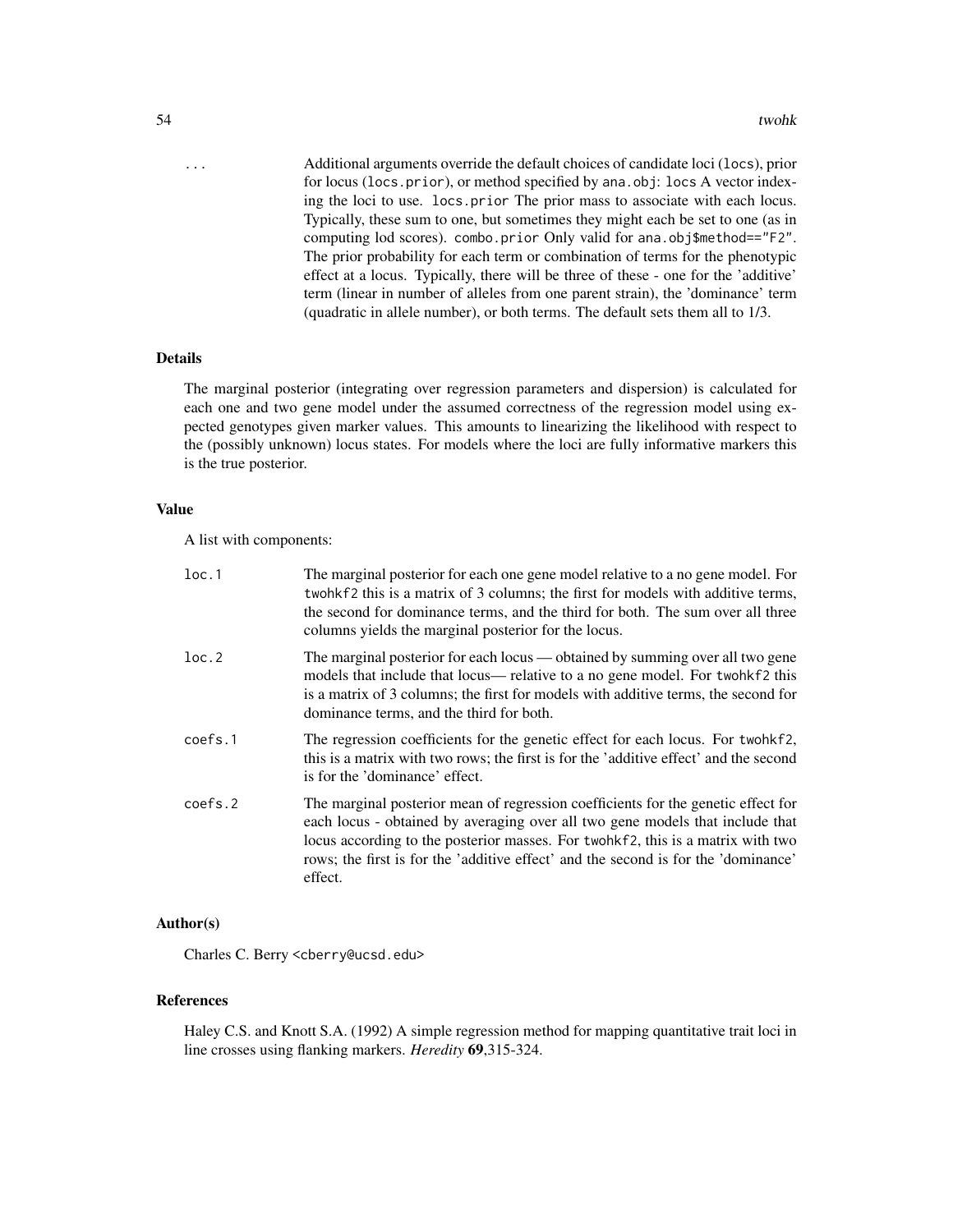#### <span id="page-54-0"></span>twohkbc1 55

#### Examples

```
data(little.ana.bc)
little.vc<-make.varcov(little.ana.bc$data[,little.ana.bc$reg.names],
  little.ana.bc$data$bc.phenotype)
little.2<- twohk(little.vc,little.ana.bc,rparm=1)
print( c(odds.1=sum(little.2$loc.1),odds.2=sum(little.2$loc.2)) )
par(mfrow=c(3,2))
little.pe <- 2 * little.2$loc.2 / sum(little.2$loc.2) #locus-wise posterior expectation
plot(little.ana.bc,little.pe,type="h",ylab="E(genes")
rm(little.2,little.vc,little.pe,little.ana.bc)
```
twohkbc1 *One and Two Gene Models Using Linearized Posterior*

#### Description

Fits all one and two gene models (without interactions aka 'epistasis') in an intercross, backcross, or recombinant inbred line. Uses a linear approximation to the likelihood, i.e. the expected allele states are used.

### Usage

```
twohkbc1(varcov, ana.obj, rparm = 0, locs = NULL, locs.prior =
                 NULL)
twohkf2(varcov, ana.obj, rparm, locs, locs.prior,
combo.prior)
```
### **Arguments**

| varcov      | An object produced by make varcov                                                                                                                                                                                                                                                                                                                                        |
|-------------|--------------------------------------------------------------------------------------------------------------------------------------------------------------------------------------------------------------------------------------------------------------------------------------------------------------------------------------------------------------------------|
| ana.obj     | An object produced by make.analysis.obj                                                                                                                                                                                                                                                                                                                                  |
| rparm       | The 'ridge' parameters for the independent variables - larger values imply more<br>shrinkage or a more concentrated prior for the regresion coefficients.                                                                                                                                                                                                                |
| locs        | The columns (or pairs of columns for twohkf2) of varcov\$var. x to use. The<br>default uses all of them.                                                                                                                                                                                                                                                                 |
| locs.prior  | The prior mass to associate with each locus. Typically, these sum to one, but<br>sometimes they might each be set to one (as in computing lod scores).                                                                                                                                                                                                                   |
| combo.prior | Only valid for twohkf2. The prior probability for each term or combination of<br>terms for the phenotypic effect at a locus. Typically, there will be three of these<br>- one for the 'additive' term (linear in number of alleles from one parent strain),<br>the 'dominance' term (quadratic in allele number), or both terms. The default<br>sets them all to $1/3$ . |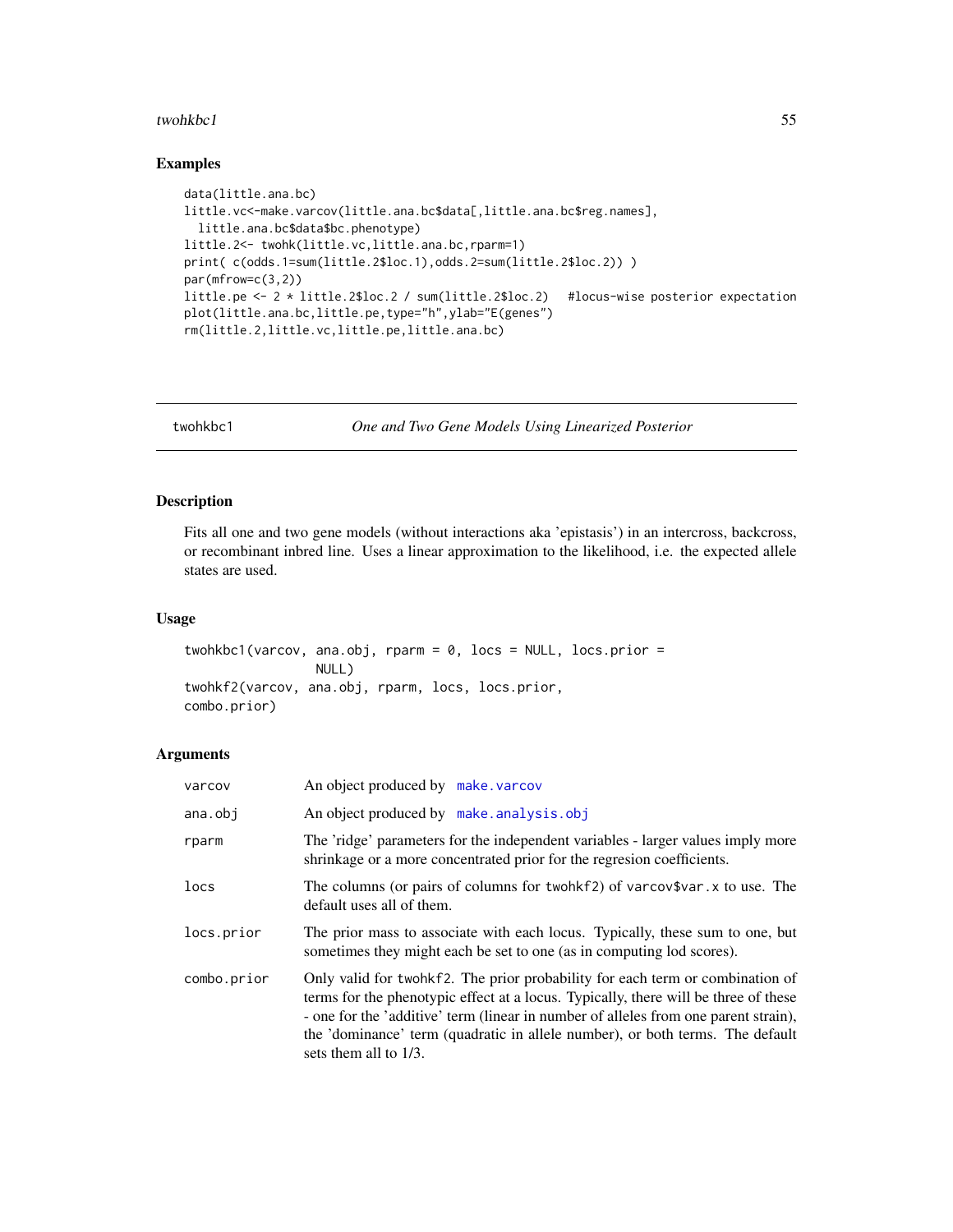### <span id="page-55-0"></span>Details

The marginal posterior (integrating over regression parameters and dispersion) is calculated for each one and two gene model under the assumed correctness of the regression model using expected genotypes given marker values. This amounts to linearizing the likelihood with respect to the (possibly unknown) locus states. For models where the loci are fully informative markers this is the true posterior.

### Value

A list with components:

| loc.1   | The marginal posterior for each one gene model. For twohkf2 this is a matrix<br>of 3 columns; the first for models with additive terms, the second for dominance<br>terms, and the third for both. The sum over all three columns yields the marginal<br>posterior for the locus.                                                                      |
|---------|--------------------------------------------------------------------------------------------------------------------------------------------------------------------------------------------------------------------------------------------------------------------------------------------------------------------------------------------------------|
| loc.2   | The marginal posterior for each locus - obtained by summing over all two gene<br>models that include that locus. For twohkf2 this is a matrix of 3 columns; the<br>first for models with additive terms, the second for dominance terms, and the<br>third for both.                                                                                    |
| coefs.1 | The regression coefficients for the genetic effect for each locus. For twohkf2,<br>this is a matrix with two rows; the first is for the 'additive effect' and the second<br>is for the 'dominance' effect.                                                                                                                                             |
| coefs.2 | The marginal posterior mean of regression coefficients for the genetic effect for<br>each locus - obtained by averaging over all two gene models that include that<br>locus according to the posterior masses. For twohkf2, this is a matrix with two<br>rows; the first is for the 'additive effect' and the second is for the 'dominance'<br>effect. |

### Author(s)

Charles C. Berry <cberry@ucsd.edu>

### References

Haley C.S. and Knott S.A. (1992) A simple regression method for mapping quantitative trait loci in line crosses using flanking markers. *Heredity* 69,315-324.

<span id="page-55-1"></span>varcov *Create moment matrices*

### Description

Create a moment matrix of the marker variables and of the regressors by the phenotype variable. For use in regression modelling on the markers.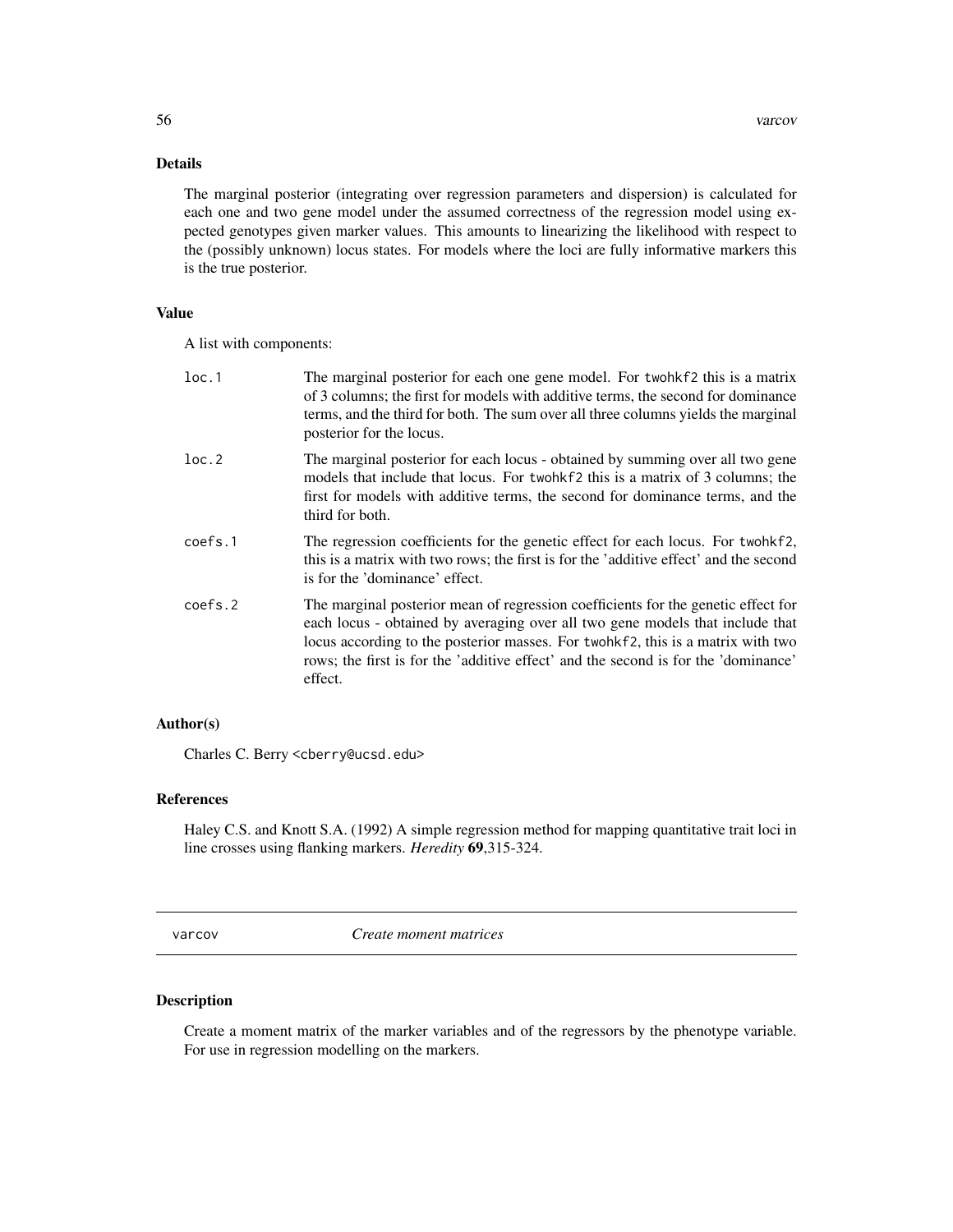#### <span id="page-56-0"></span>varcov 57

#### Usage

varcov(x, ana.obj, partial=NULL, scope,...)

#### Arguments

| $\mathsf{x}$ | A formula to specify the dependent and independent variables to be used in<br>subsequent calculations e.g trait $\sim$ locus(.) |
|--------------|---------------------------------------------------------------------------------------------------------------------------------|
| ana.obj      | An analysis.object, seemake.analysis.obj                                                                                        |
| partial      | A formula whose right hand side specifies variables to be treated as covariates.                                                |
| scope        | Usually not explicitly used. Optional vector of variable names.                                                                 |
| $\ddotsc$    | ignored                                                                                                                         |

### Details

This is just a wrapper for [make.varcov](#page-31-1).

#### Value

A list with components

| var.x  | Moment matrix of the marker regressor variables                                                  |
|--------|--------------------------------------------------------------------------------------------------|
| COV.XV | Moment matrix of the marker regressor variables versus the phenotype variable                    |
| var.y  | The Second central moment of the phenotype variable                                              |
| df     | The degrees of freedom, when no variables are specified in partial it is $sum(subset==TRUE) - 1$ |

### Note

It is generally NOT a good idea to do regressions on ill-conditioned designs using the moment matrices. The excuse for doing so here is twofold. First, calculations using this method are used to perform importance sampling, so minor numerical inaccuracies in computing the probabilites used in sampling get straightened out by the importance weights. Second, it will typically be the case that a prior is set on the regression coefficients and this results in a positive constant (aka a 'ridge' parameter) being added to diagonal of varcov()\$var.x and this reduces the ill-conditioning. Of course the rational for using the method is to speed the sampling, and it is very effective at doing so.

#### Author(s)

Charles C. Berry <cberry@ucsd.edu>

#### See Also

The examples in [swap](#page-47-1) and [twohk](#page-52-1).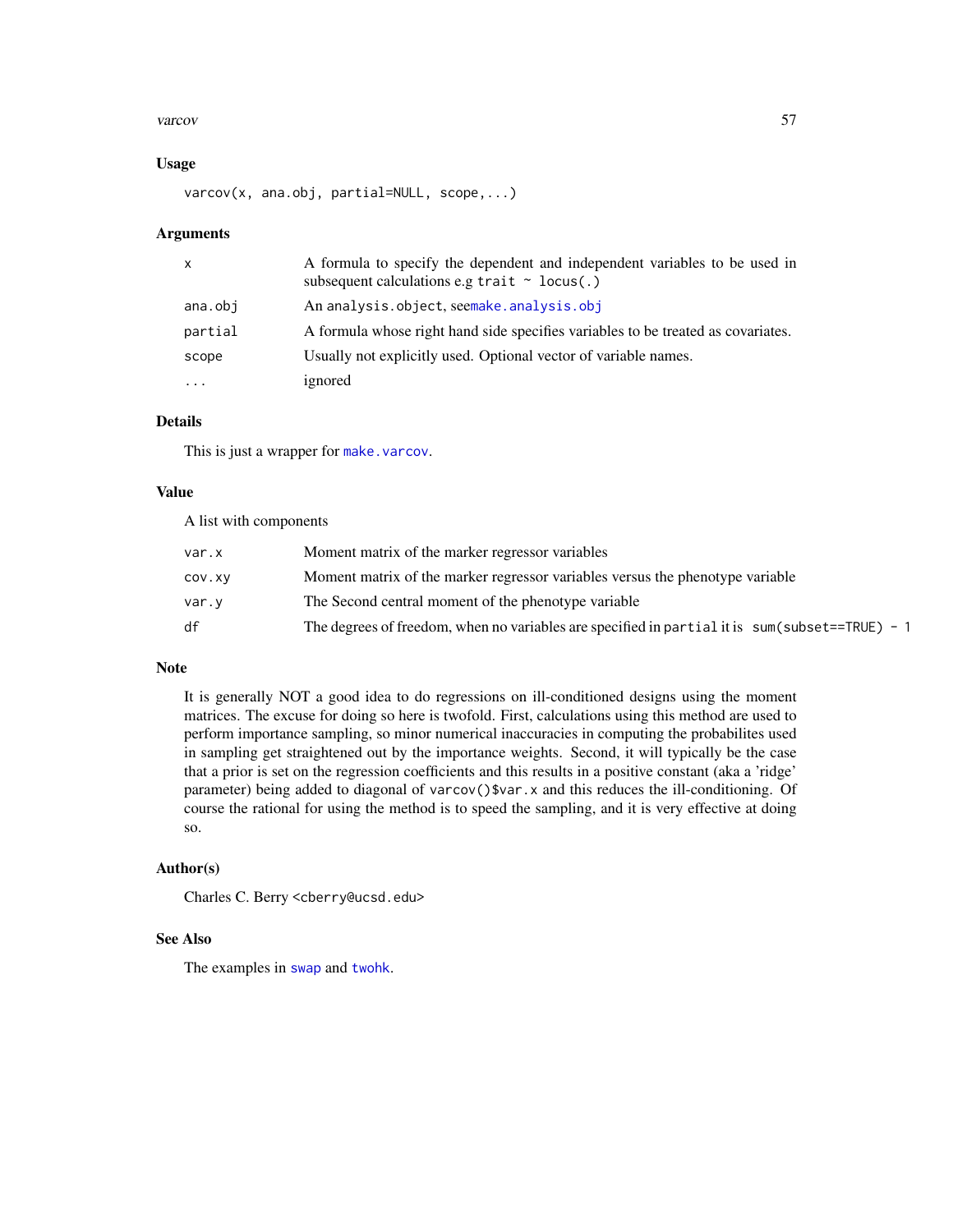# <span id="page-57-0"></span>Index

∗Topic datasets little.ana.bc, [15](#page-14-0) little.ana.f2, [16](#page-15-0) little.bc.markers, [16](#page-15-0) little.bc.pheno, [18](#page-17-0) little.f2.markers, [18](#page-17-0) little.f2.pheno, [20](#page-19-0) little.map.dx, [20](#page-19-0) little.map.frame, [21](#page-20-0) little.mf.5, [21](#page-20-0) ∗Topic hplot plot.map.frame, [39](#page-38-0) ∗Topic manip make.analysis.obj, [24](#page-23-0) make.loc.right, [27](#page-26-0) make.map.frame, [28](#page-27-0) marker.levels, [38](#page-37-0) ∗Topic methods coef.bqtl, [8](#page-7-0) formula.bqtl, [11](#page-10-0) map.index, [33](#page-32-0) predict.bqtl, [41](#page-40-0) predict.linear.bayes, [42](#page-41-0) residuals.bqtl, [43](#page-42-0) summary.adj, [44](#page-43-0) summary.bqtl, [45](#page-44-0) summary.map.frame, [46](#page-45-0) summary.swap, [47](#page-46-0) ∗Topic models bqtl.fitter, [7](#page-6-0) loglik, [24](#page-23-0) twohk, [53](#page-52-0) ∗Topic regression A Starting Point, [2](#page-1-0) adjust.linear.bayes, [3](#page-2-0) bqtl, [4](#page-3-0) covar, [10](#page-9-0) lapadj, [12](#page-11-0) linear.bayes, [13](#page-12-0)

locus, [22](#page-21-0) map.location, [35](#page-34-0) swap, [48](#page-47-0) ∗Topic utilities bqtl-internal, [6](#page-5-0) configs, [9](#page-8-0) make.location.prior, [28](#page-27-0) make.marker.numeric, [30](#page-29-0) make.regressor.matrix, [31](#page-30-0) make.state.matrix, [31](#page-30-0) make.varcov, [32](#page-31-0) map.names, [36](#page-35-0) marker.fill, [37](#page-36-0) swapbc1, [50](#page-49-0) swapf2, [51](#page-50-0) twohkbc1, [55](#page-54-0) varcov, [56](#page-55-0) %equiv% *(*bqtl-internal*)*, [6](#page-5-0) A Starting Point, [2](#page-1-0) add, *[11](#page-10-0)* add *(*locus*)*, [22](#page-21-0) adjust.linear.bayes, [3](#page-2-0) bc1.levels *(*marker.levels*)*, [38](#page-37-0) bqtl, *[3](#page-2-0)*, [4,](#page-3-0) *[7](#page-6-0)[–11](#page-10-0)*, *[22](#page-21-0)[–24](#page-23-0)*, *[41](#page-40-0)[–44](#page-43-0)* bqtl-internal, [6](#page-5-0) bqtl-package *(*A Starting Point*)*, [2](#page-1-0) bqtl.fitter, [7](#page-6-0) coef.bqtl, [8](#page-7-0) configs, *[5](#page-4-0)*, [9,](#page-8-0) *[11](#page-10-0)* covar, [10](#page-9-0) dom, *[11](#page-10-0)* dom *(*locus*)*, [22](#page-21-0) f2.levels *(*marker.levels*)*, [38](#page-37-0) fitted.bqtl *(*predict.bqtl*)*, [41](#page-40-0) fitted.linear.bayes *(*predict.linear.bayes*)*, [42](#page-41-0)